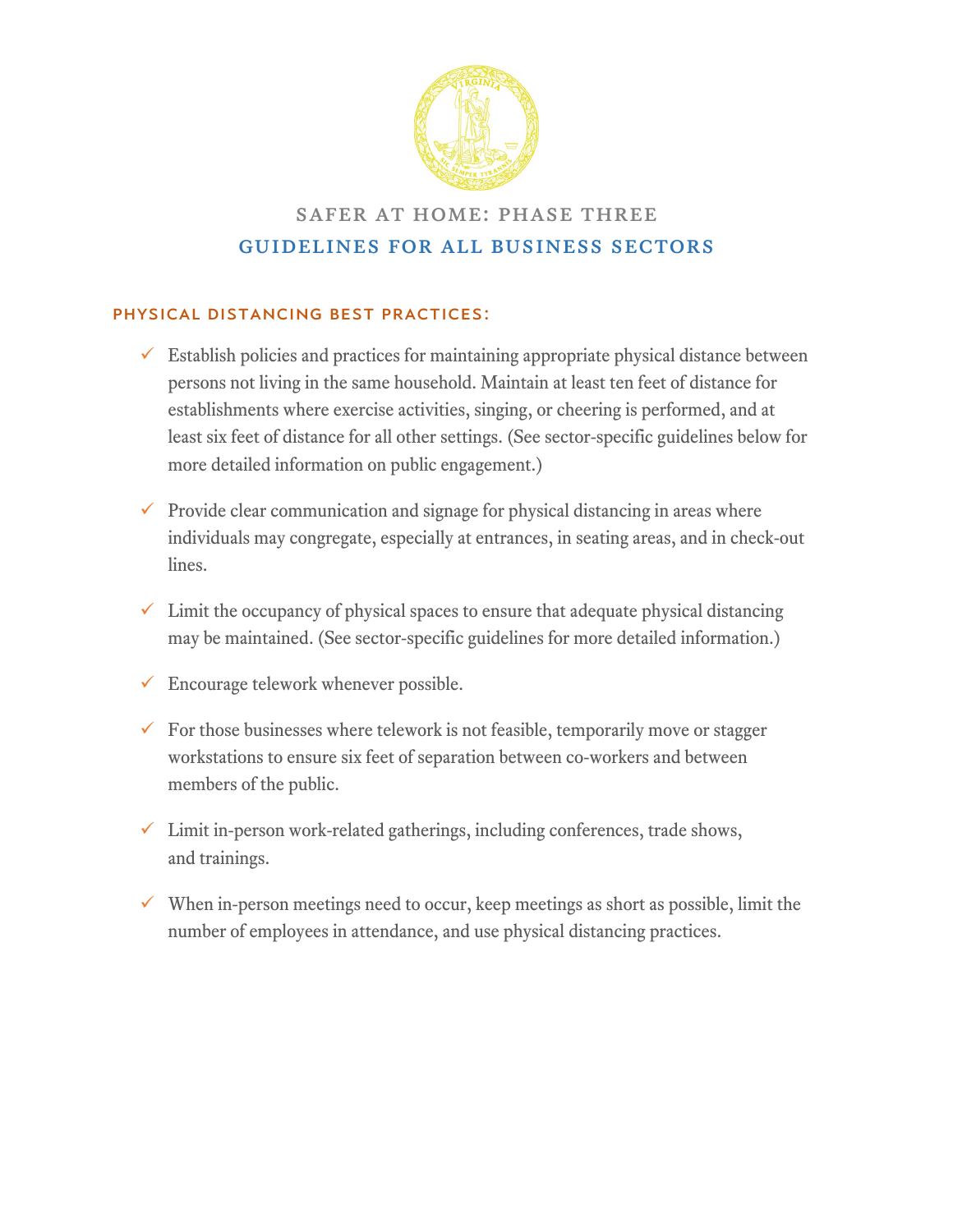#### Enhanced Cleaning and Disinfection Best Practices:

- $\checkmark$  Practice routine cleaning and disinfection. Surfaces frequently touched by multiple people, such as door handles, desks, phones, light switches, and faucets, should be cleaned and disinfected at least daily. More frequent cleaning and disinfection may be required based on level of use. Follow CDC Reopening Guidance for Cleaning and [Disinfection](https://www.cdc.gov/coronavirus/2019-ncov/community/reopen-guidance.html) and use an [EPA-approved disinfectant](https://www.epa.gov/pesticide-registration/list-n-disinfectants-use-against-sars-cov-2) to clean. Certain surfaces and objects in public spaces, such as shopping carts and point of sale keypads, should be cleaned and disinfected before each use.
- $\checkmark$  To the extent tools or equipment must be shared, provide access to and instruct workers to use an [EPA-approved disinfectant](https://www.epa.gov/pesticide-registration/list-n-disinfectants-use-against-sars-cov-2) to clean items before and after use.
- $\checkmark$  Promote frequent and thorough hand washing, including by providing employees, customers, visitors, the general public, and other persons entering into the place of employment with a place to wash their hands. If soap and running water are not immediately available, provide hand sanitizers. Additional hand hygiene requirements for Virginia employees and employers can be found in the Department of Labor and Industry's **Emergency Temporary Standard**. Further hand hygiene guidance can be found on the **CDC website**. A CDC training video is available here: [https://www.cdc.gov/handwashing/videos.html.](https://www.cdc.gov/handwashing/videos.html)
- $\checkmark$  Provide best hygiene practices to employees on a regular basis, including practicing respiratory etiquette protocols.

#### Enhanced Workplace Safety Best Practices:

- $\checkmark$  Prior to a shift and on days employees are scheduled to work, employers should screen employees prior to starting work. Employees should also self-monitor their symptoms by self-taking of temperature to check for fever and utilizing the questions provided in the [VDH Interim Guidance for COVID-19 Daily Screening of Employees](https://www.vdh.virginia.gov/coronavirus/vdh-interim-guidance-for-daily-covid-19-screening-of-employees-and-visitors/) before reporting to work. For employers with established occupational health programs, employers can consider measuring temperature and assessing symptoms of employees prior to starting work/before each shift. CDC considers a person to have a fever when they havehas a measured temperature of 100.4 $\degree$  F (38 $\degree$  C) or greater, feels warm to the touch, or gives a history of feeling feverish.
- $\checkmark$  Implement practices such as those described i[n VDH Interim Guidance for COVID -](https://www.vdh.virginia.gov/coronavirus/vdh-interim-guidance-for-daily-covid-19-screening-of-employees-and-visitors/) [19 Daily Screening of Employees](https://www.vdh.virginia.gov/coronavirus/vdh-interim-guidance-for-daily-covid-19-screening-of-employees-and-visitors/) for examples of a screening questionnaire. A sample symptom monitoring log is available in this Interim Guidance.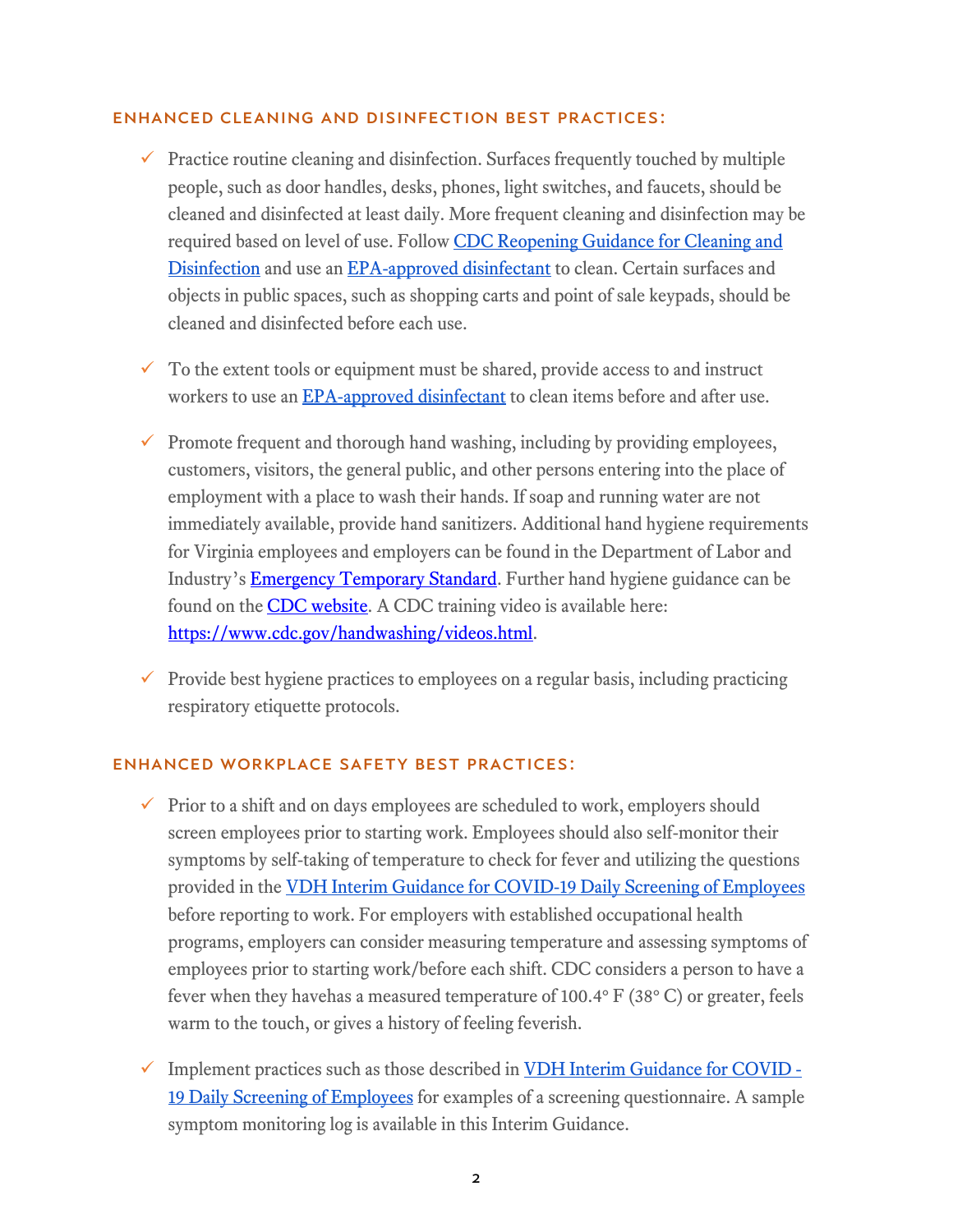- Instruct employees who are sick to stay at home and not report to work. If an employee becomes ill or presents signs of illness, follo[w](https://www.cdc.gov/coronavirus/2019-ncov/if-you-are-sick/steps-when-sick.html) CDC What to Do if You Are [Sick guidance.](https://www.cdc.gov/coronavirus/2019-ncov/if-you-are-sick/steps-when-sick.html) Employers should post signage in the common languages of the employees telling employees not to come to work when sick.
- $\checkmark$  Develop or adopt flexible sick leave policies to ensure that sick employees do not report to work. Policies should allow employees to stay home if they are sick with COVID-19, if they have a positive diagnostic test for the virus that causes COVID-19, if they need to self-quarantine due to exposure, and if they need to care for a sick family member. Employers should recommend that employees follo[w](https://www.cdc.gov/coronavirus/2019-ncov/if-you-are-sick/index.html) CDC guidance [on If You Are Sick or Caring For Someone.](https://www.cdc.gov/coronavirus/2019-ncov/if-you-are-sick/index.html)
- Some employees are at [higher risk for severe illness](https://www.cdc.gov/coronavirus/2019-ncov/need-extra-precautions/people-at-higher-risk.html) from COVID-19. These vulnerable employees include individuals over age 65 and those with underlying medical conditions. Vulnerable employees should be encouraged to self-identify and employers should take particular care to reduce their risk of exposure, while making sure to be compliant with relevant Americans with Disabilities Act (ADA) and Age Discrimination in Employment Act (ADEA) regulations.
	- 1. Consider offering vulnerable employees duties that minimize their contact with customers and other employees (e.g., restocking shelves rather than working as a cashier), if agreed to by the employee.
	- 2. Protect employees at [higher risk for severe illness](https://www.cdc.gov/coronavirus/2019-ncov/need-extra-precautions/people-at-higher-risk.html) by supporting and encouraging options to telework.
	- 3. If implementing health checks, conduct them safely and respectfully, and in accordance with any applicable privacy laws and regulations. Confidentiality should be respected.
	- 4. Other information on civil rights protections for workers related to COVID-19 is availabl[e here.](https://www.hhs.gov/about/news/2020/03/28/ocr-issues-bulletin-on-civil-rights-laws-and-hipaa-flexibilities-that-apply-during-the-covid-19-emergency.html)
- $\checkmark$  Designate a staff person to be responsible for responding to COVID-19 concerns. Employees should know who this person is and how to contact them.
- $\checkmark$  Implement staggered shifts for both work periods and break periods. Consider cohort scheduling where groups of employees only work with employees in their group.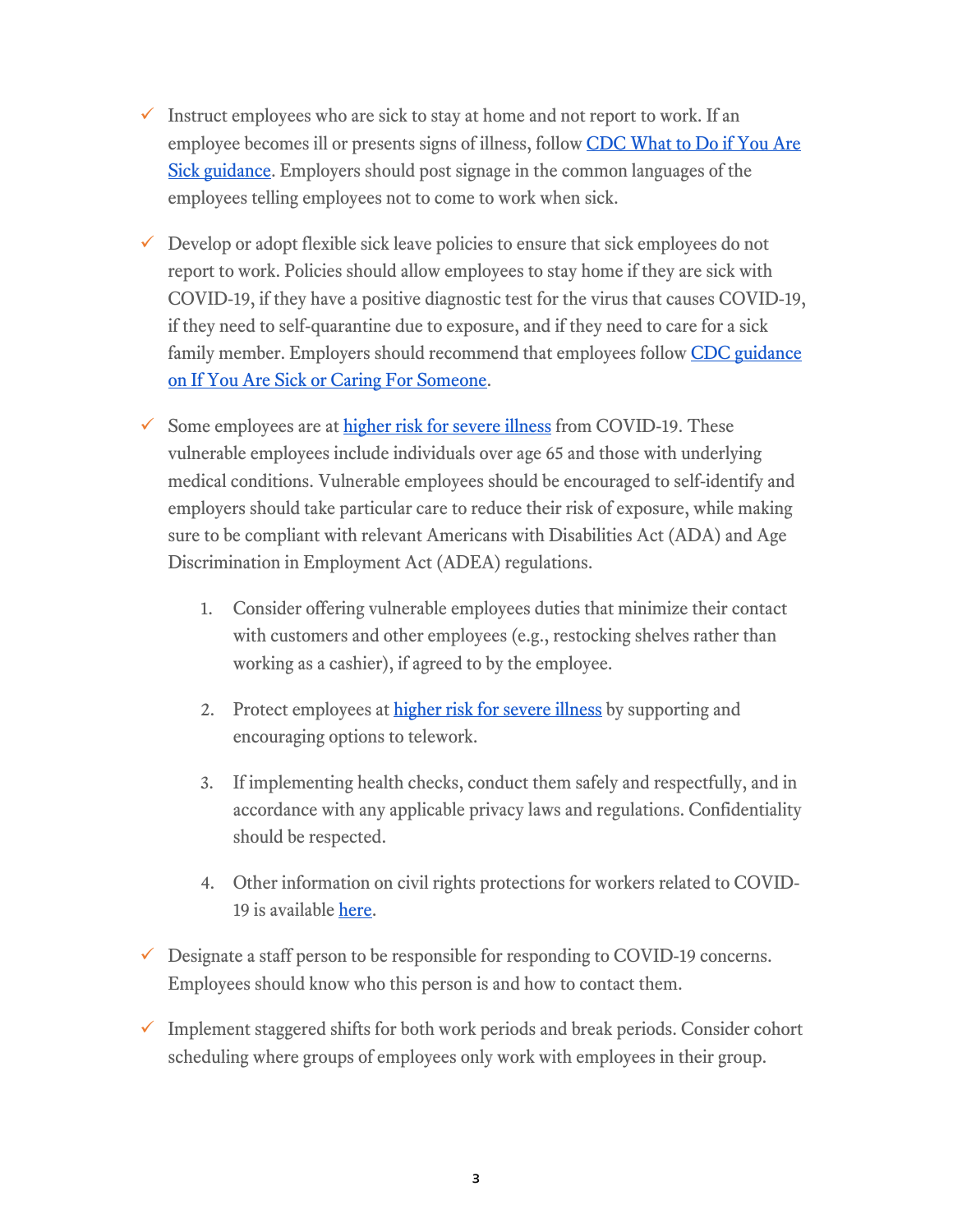- $\checkmark$  Limit the number of employees in break rooms and stagger breaks to discourage gatherings.
- $\checkmark$  Use messaging boards or digital messaging for pre-shift meeting information.
- $\checkmark$  If the building has not been occupied for the last seven days, there are additional public health considerations that should be considered, such as taking measures to ensure the [safety of your building water system.](https://www.cdc.gov/coronavirus/2019-ncov/php/building-water-system.html) However, it is not necessary to clean ventilation systems other than routine maintenance as part of reducing the risk of coronavirus transmission.
- $\checkmark$  Establish a relationship with your local health department and know who to contact for questions.

For healthcare facilities, additional guidance is provided on CDC's Guidelines for [Environmental Infection Control in Health-Care Facilities.](https://www.cdc.gov/infectioncontrol/pdf/guidelines/environmental-guidelines-P.pdf)

### Resources to print and display:

| <b>CDC Symptoms English</b>                                                                                          | <b>Spanish CDC Symptoms</b>        |  |
|----------------------------------------------------------------------------------------------------------------------|------------------------------------|--|
| <b>CDC Printable Flyer English</b>                                                                                   | <b>CDC Printable Flyer Spanish</b> |  |
| <b>CDC Printable Flyer Chinese</b>                                                                                   | <b>CDC Printable Flyer Korean</b>  |  |
| <b>CDC Printable Flyer Vietnamese</b>                                                                                | <b>FDA</b> information             |  |
| What Grocery Store and Food Retail Workers Need to Know about COVID-19                                               |                                    |  |
| CDC Re-Opening America Cleaning and Disinfecting Public Spaces, Workplaces,<br><b>Businesses, Schools, and Homes</b> |                                    |  |

[CDC What You Need to Know About Handwashing VIDEO](https://www.youtube.com/watch?v=d914EnpU4Fo)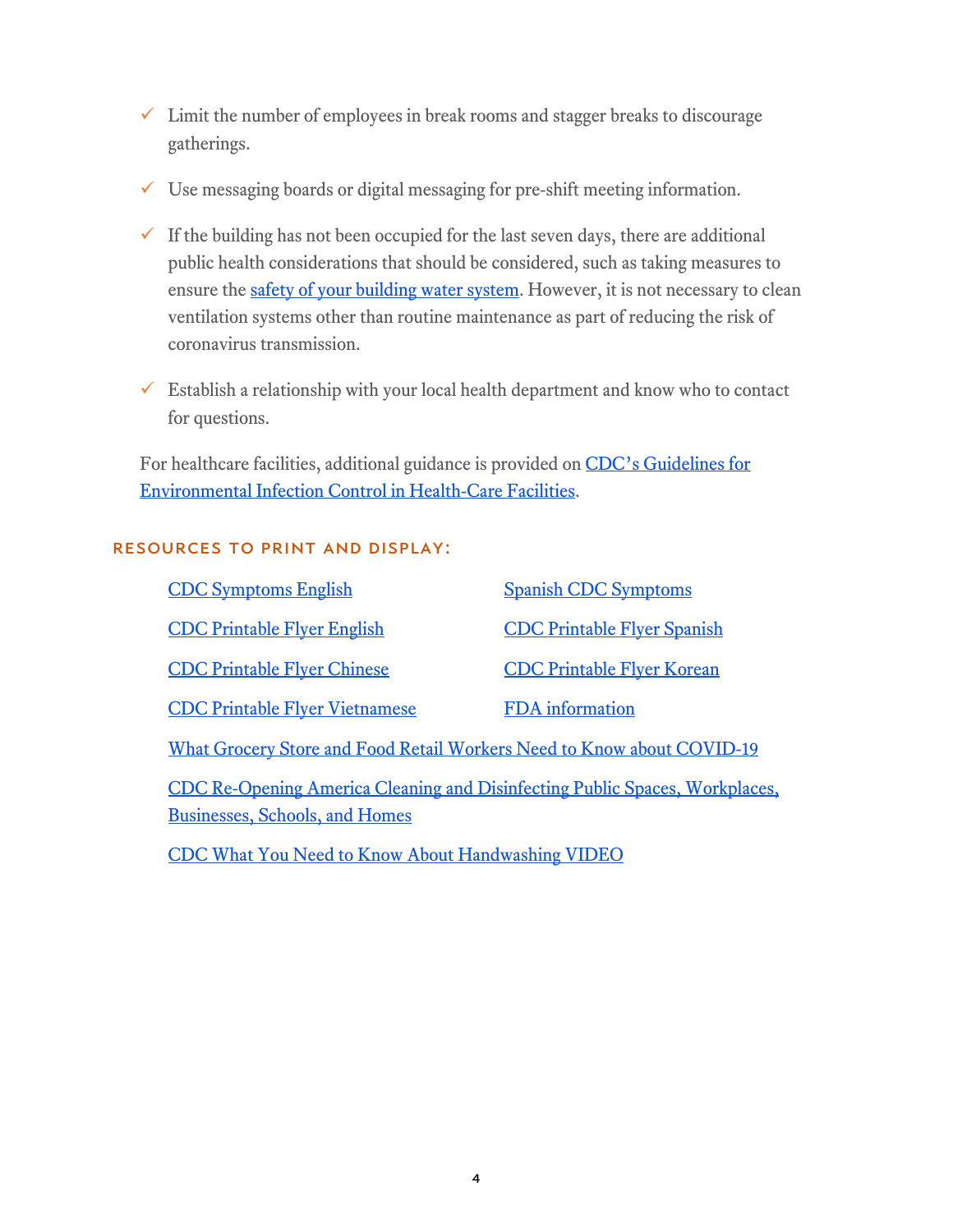## safer at home: phase three guidelines for social gatherings

### Best practices:

In addition to the best practices in the "Guidelines for All Business Sectors" document, social gatherings should consider the following best practices:

- $\checkmark$  Post signage at the entrance that states that no one with a fever or symptoms of COVID-19, if they have a positive diagnostic test for the virus that causes COVID-19, or known exposure to a COVID-19 case in the prior 14 days, is permitted in the establishment.
- $\checkmark$  Post signage at the entrance of all indoor areas stating that patrons must wear a cloth face covering in accordance with Executive Order 63.
- $\checkmark$  Post signage to provide public health reminders regarding physical distancing, gatherings, options for [high-risk individuals,](https://www.cdc.gov/coronavirus/2019-ncov/need-extra-precautions/people-at-higher-risk.html) and staying home if sick (samples at bottom of this document).
- $\checkmark$  Social gatherings should be limited to 50% occupancy of the event space, if applicable, or 250 participants, whichever is less.
- $\checkmark$  Limit the occupancy of spaces to ensure that six feet of physical distance can be maintained between all organizers, staff, volunteers, and attendees who are not members of the same household.
- $\checkmark$  Reconfigure seating areas to allow six feet of physical distance between individuals by eliminating or closing select tables or seating areas, or by spreading them out to allow for adequate spacing. Maintain ten feet of physical distance when attendees will be participating in activities that increase respiration, including exercising, swimming, cheering, or singing.
- $\checkmark$  Ensure exits are configured to reduce the occurrence of bottlenecks at the conclusion of the event.
- $\checkmark$  Practice routine cleaning and disinfection of high contact areas and hard surfaces, including check out stations and payment pads, store entrance push and pull pads, door knobs and handles, dining tables and chairs, light switches, handrails, restrooms, guest lockers, floors, and equipment. Follow [CDC Reopening Guidance](https://www.cdc.gov/coronavirus/2019-ncov/community/reopen-guidance.html) for Cleaning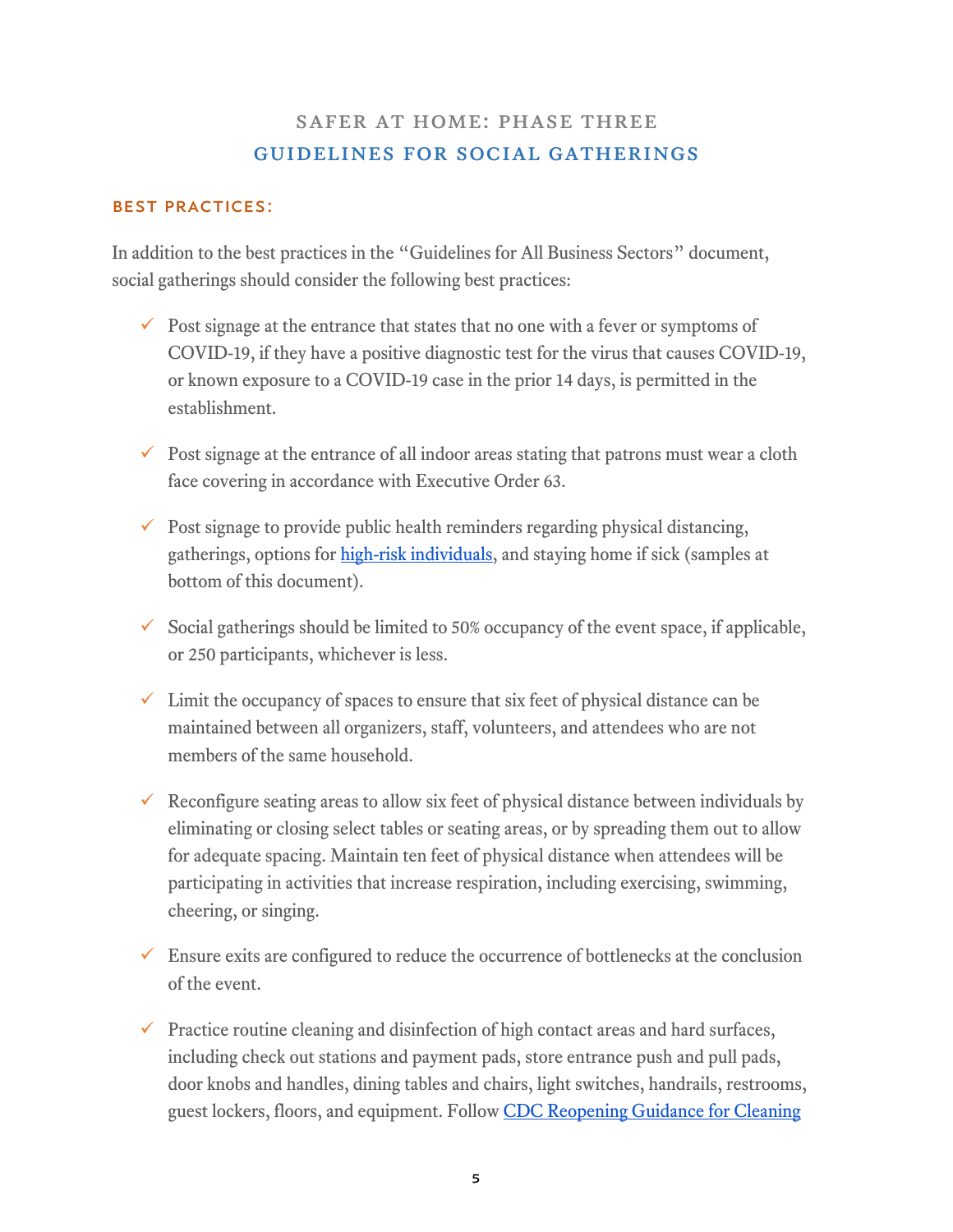[and Disinfection](https://www.cdc.gov/coronavirus/2019-ncov/community/reopen-guidance.html) and use an [EPA-approved disinfectant](https://www.epa.gov/pesticide-registration/list-n-disinfectants-use-against-sars-cov-2) to clean. For high contact areas (e.g., in both public and staff areas), routinely disinfect surfaces at least every 2 hours. Certain surfaces and objects in public spaces, such as point of sale keypads, should be cleaned and disinfected before each use.

- $\checkmark$  Social gatherings should not include close contact between gathering organizers, staff, and attendees not from the same household. Discontinue activities such as facepainting, temporary tattoo application, or audience participation with performers.
- Events that cannot restrict access to the general public should not take place.
- $\checkmark$  Where applicable, organizers must create a participant flow plan of modified queue lines to and within the mass gathering. Determine areas likely to become bottlenecks or pinch points and adjust participant flow accordingly.
- $\checkmark$  Where applicable, install visible markers for queue lines that separate people by six feet of physical distance. Provide physical guides to seating areas including floor decals, colored tape, or signs to indicate where attendees should not sit, stand, or congregate. Sample markers are available in the VDH Business Toolkit.
- $\checkmark$  Do not include side events as part of the gathering in order to reduce the areas in which groups will congregate. These are events associated with but located outside of the formal gathering location, such as souvenir vending stations, gaming areas, petting zoos, and designated food truck areas.
- $\checkmark$  Designate a coordinator who will be responsible for identifying COVID-19 related issues and their impact on the gathering, including coordinating health preparedness for the event and emergency response planning.
- $\checkmark$  Develop an emergency and medical response plan for COVID-19. This plan should include information about how attendees should interface with the local healthcare system (who to speak with or call if they feel sick) and procedures for isolating sick attendees and reporting illnesses to event organizers. The response plan must also include a plan for organizers to notify the local health department and all participants if any exposure to COVID-19 occurs at the event.
- $\checkmark$  Develop a mitigation plan for COVID-19, to include how all requirements listed here will be met, and how guidelines and requirements will be enforced at the gathering.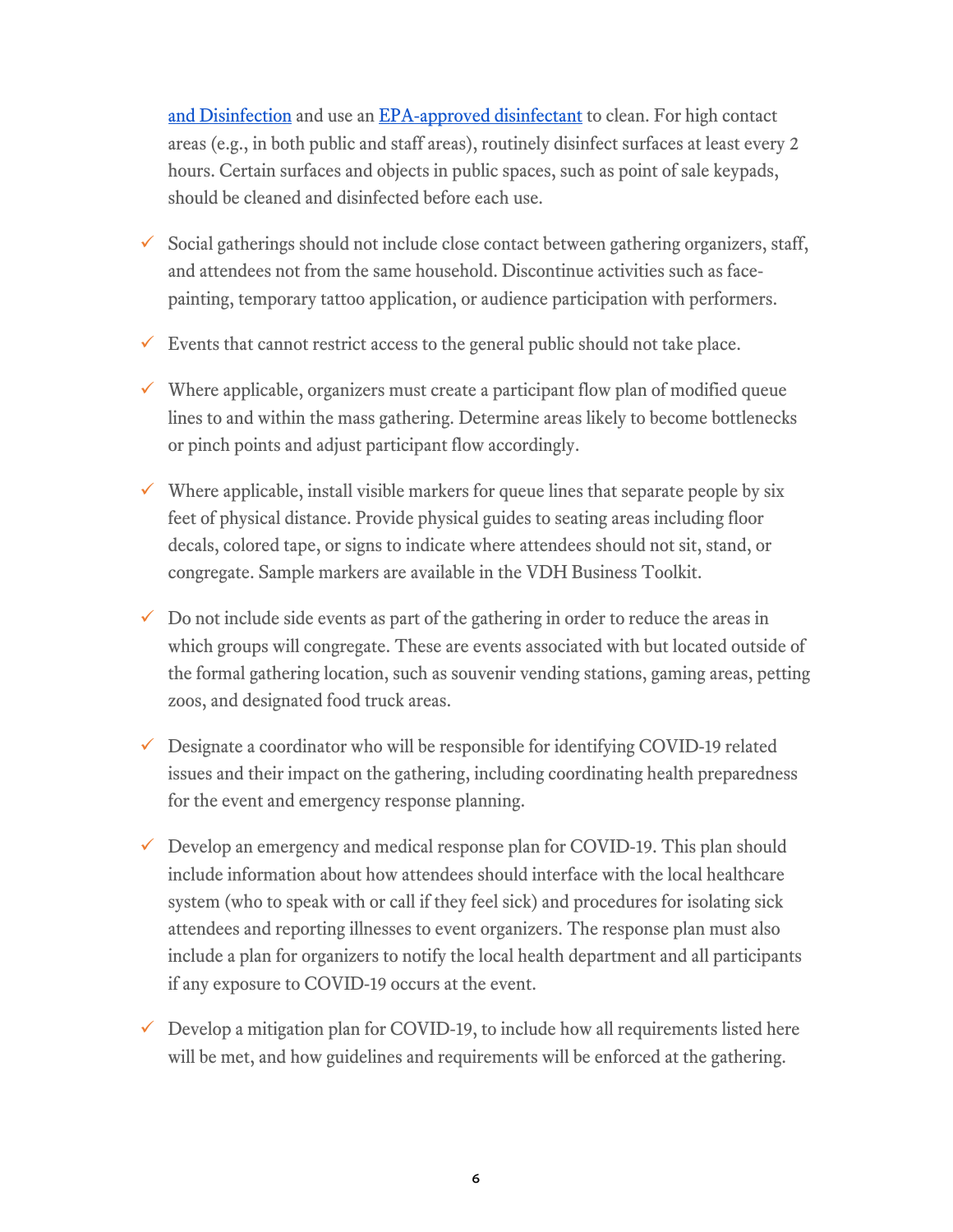- $\checkmark$  Consider limiting the duration of the gathering, especially for indoor gatherings and gatherings involving activities that would increase respiration (e.g., cheering, singing).
- $\checkmark$  Consider delaying gatherings where the target demographic is persons in high-risk populations.
- $\checkmark$  Use technology solutions where possible to reduce person-to-person interaction, including contactless payment and ticket scanning.
- $\checkmark$  Install physical barriers, such as sneeze guards and partitions, at staffed kiosks.
- $\checkmark$  All bathrooms, hand-washing stations, and portable toilets should be placed in a convenient location for use by attendees but away from congregate areas and arranged in a configuration that maintains at least six feet of physical distance.
- $\checkmark$  Promote frequent and thorough hand washing, including by providing employees, customers, visitors, the general public, and other persons entering into the place of employment with a place to wash their hands. If soap and running water are not immediately available, provide hand sanitizers. Additional hand hygiene requirements for Virginia employees and employers can be found in the Department of Labor and Industry's **Emergency Temporary Standard**. Further hand hygiene guidance can be found on the **CDC** website. A CDC training video is available here: [https://www.cdc.gov/handwashing/videos.html.](https://www.cdc.gov/handwashing/videos.html)
- $\checkmark$  Where applicable, provide best hygiene practices to employees on a regular basis, including practicing respiratory etiquette protocols.
- $\checkmark$  Close off areas used by a sick person and do not use them until after cleaning and disinfection. Wait 24 hours before cleaning and disinfecting. If it is not possible to wait 24 hours, wait as long as possible. Ensure safe and correct application of disinfectants and keep disinfectant products away from children.
- $\checkmark$  Attendees should leave as quickly as possible following the event in order to limit contact and exposure to themselves and other attendees.
- $\checkmark$  Establish relationships with key community partners and stakeholders, such as the local health department, community leaders, hospitals, and law enforcement. Collaborate and coordinate with them on broader planning efforts for the gathering.
- $\checkmark$  Identify actions to take if the event needs to be postponed or cancelled.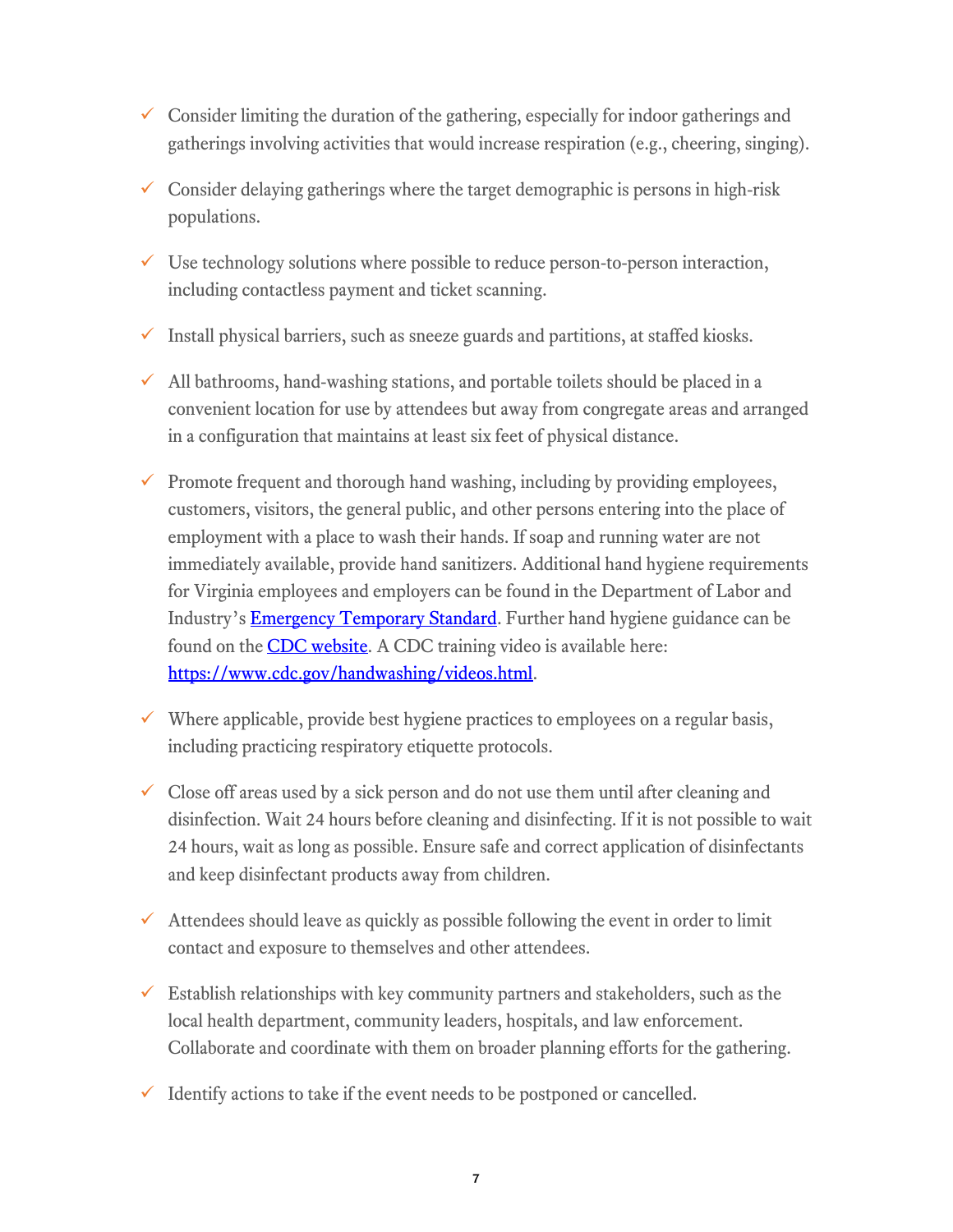$\checkmark$  Private events may be held at venues provided they can comply with these guidelines.

### Resources to print and display:

[CDC Symptoms English](https://www.cdc.gov/coronavirus/2019-ncov/symptoms-testing/symptoms.html) [CDC Symptoms](https://espanol.cdc.gov/coronavirus/2019-ncov/symptoms-testing/symptoms.html) Spanish [CDC Printable Flyer English](https://www.cdc.gov/coronavirus/2019-ncov/downloads/stop-the-spread-of-germs.pdf) [CDC Printable Flyer Spanish](https://www.cdc.gov/coronavirus/2019-ncov/downloads/stop-the-spread-of-germs-sp.pdf) [CDC Printable Flyer Chinese](https://www.cdc.gov/coronavirus/2019-ncov/downloads/stop-the-spread-of-germs-chinese.pdf) [CDC Printable Flyer Korean](https://www.cdc.gov/coronavirus/2019-ncov/downloads/stop-the-spread-of-germs-korean.pdf) [CDC Printable Flyer Vietnamese](https://www.cdc.gov/coronavirus/2019-ncov/downloads/stop-the-spread-of-germs-vietnamese.pdf) FDA information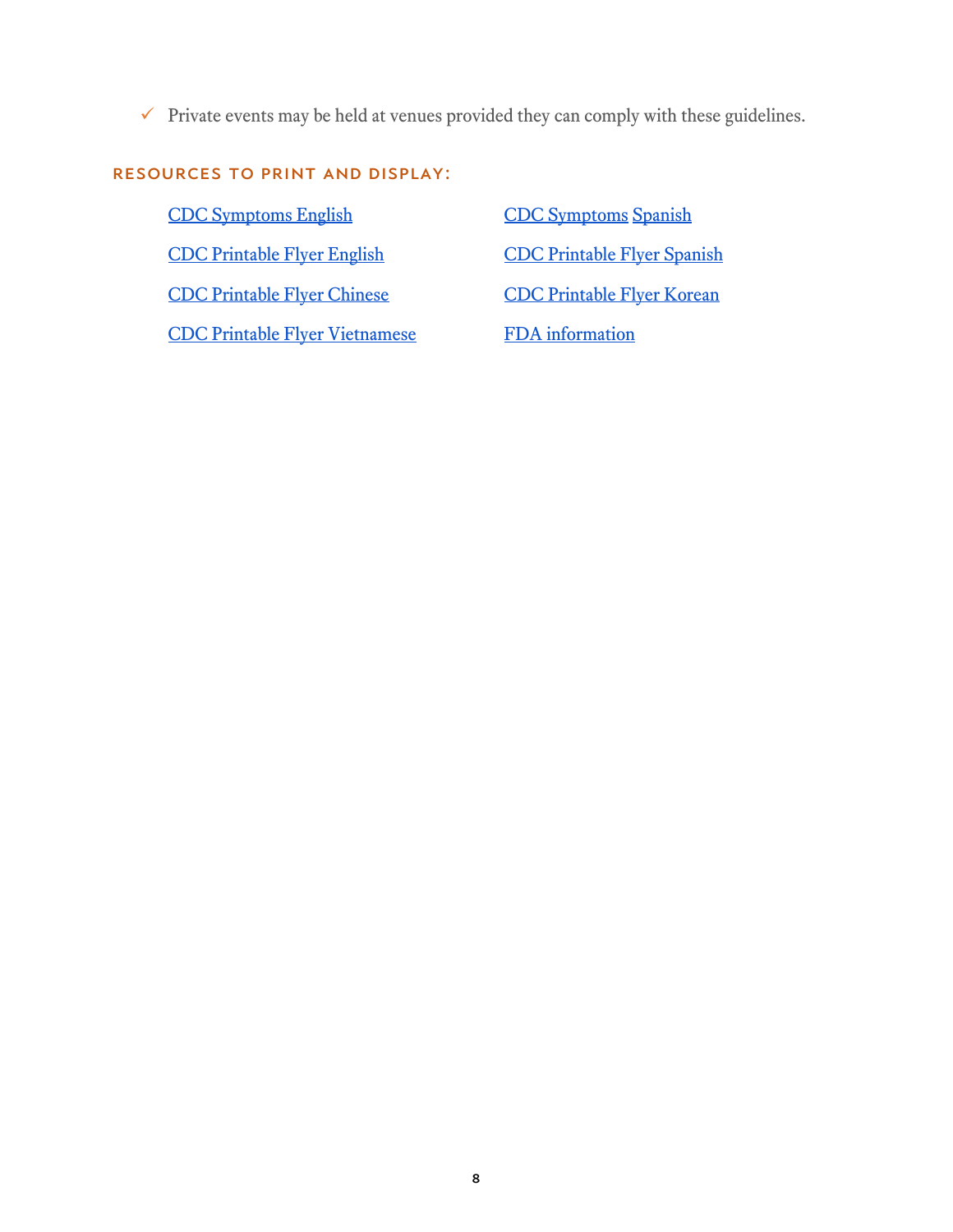## SAFER AT HOME: PHASE THREE restaurant and beverage services

- scope: Restaurants, dining establishments, food courts, breweries, cideries, mobile units (food trucks), distilleries, wineries, and tasting rooms.
- phase 3: Establishments must either implement the following mandatory requirements or close.

### Mandatory Requirements:

Businesses must strictly adhere to the physical distancing guidelines, enhanced cleaning and disinfection practices, and enhanced workplace safety practices provided in the "Guidelines for All Business Sectors" document. Virginia Department of Health and Virginia Department of Agriculture and Consumer Services regulated facilities must continue to follow requirements related to prohibiting sick employees in the workplace, strict handwashing practices, and procedures and practices to clean and sanitize surfaces.

During Phase 3, businesses should continue to offer takeout and delivery options. If businesses choose to open to dine-in customers, they may do so in indoor and outdoor spaces and must adhere to the following additional requirements for service:

- $\checkmark$  Post signage at the entrance that states that no one with a fever or symptoms of COVID-19, a positive diagnostic test for the virus that causes COVID-19 in the prior 10 days, or known exposure to a COVID-19 case in the prior 14 days, is permitted in the establishment.
- $\checkmark$  Post signage at the entrance and at points of sale stating that patrons must wear a cloth face covering, except while eating and drinking, in accordance with Executive Order 63.
- $\checkmark$  Post signage to provide public health reminders regarding physical distancing, gatherings, options for [high-risk individuals,](https://www.cdc.gov/coronavirus/2019-ncov/need-extra-precautions/people-at-higher-risk.html) and staying home if sick (See samples at the bottom of this document).
- $\checkmark$  All parties must be separated by at least six feet, including in the bar area, (i.e., the six feet cannot include the space taken up by the seated guest). If tables are not movable,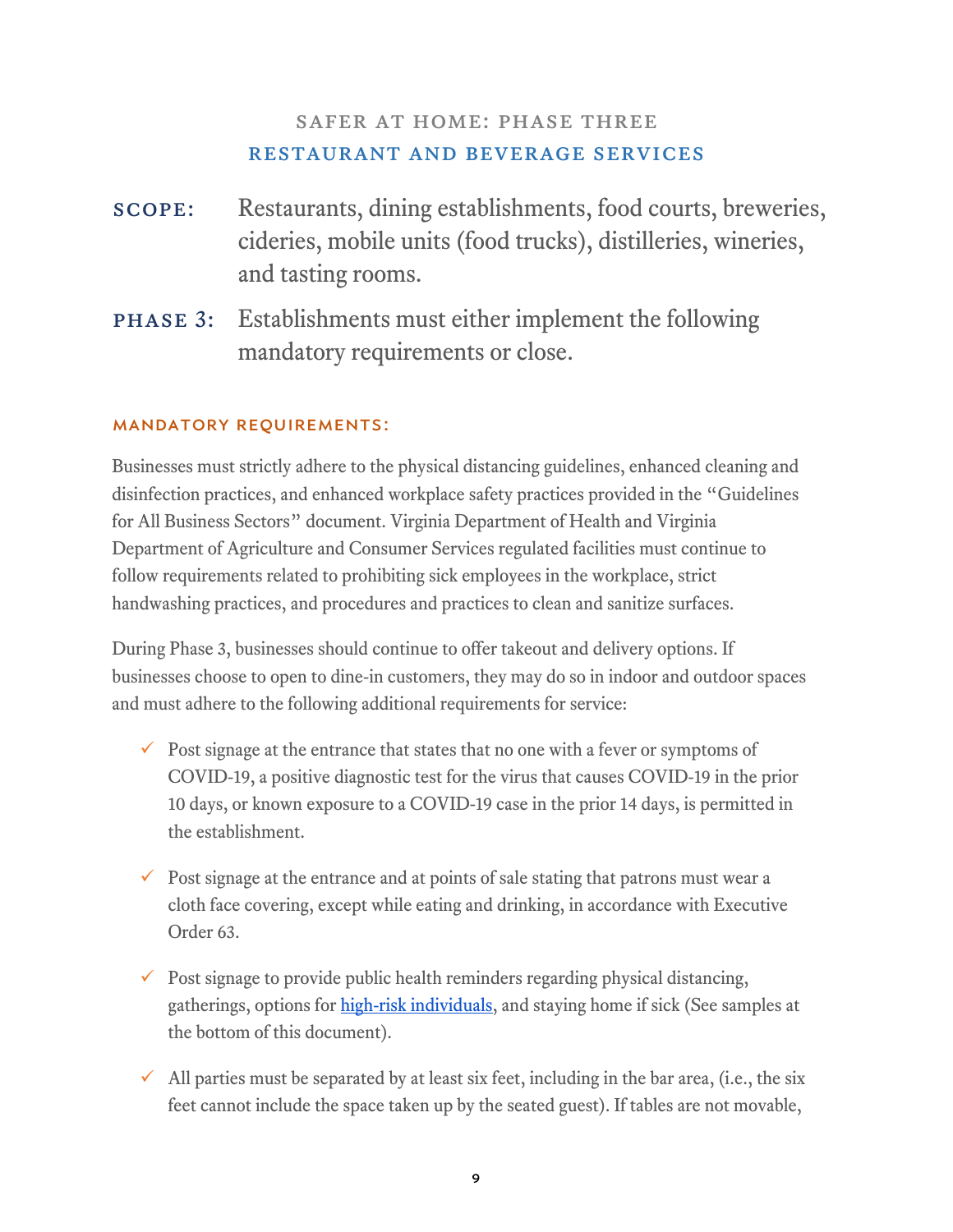seat parties at least six feet apart, including in the bar area. Spacing must also allow for physical distancing from areas outside of the facility's control (i.e., provide physical distancing from persons on public sidewalks). All parties, whether seated together or across multiple tables, must be limited to 250 patrons or less.

- $\checkmark$  Bar seats and congregating areas of restaurants must be closed to patrons except for through-traffic. Non-bar seating in the bar area (i.e., tables or counter seats that do not line up to a bar or food service area) may be used for customer seating as long as a minimum of six feet is provided between parties at tables.
- $\checkmark$  Do not seat multiple parties at any one table unless marked with six foot divisions (such as with tape).
- $\checkmark$  If live musicians are performing at an establishment, they must remain at least ten feet from patrons and staff. Karaoke must remain closed.
- $\checkmark$  Employees working in customer dining and service areas are required to wear face coverings over their nose and mouth, such as using CDC Use of Cloth Face Coverings [guidance.](https://www.cdc.gov/coronavirus/2019-ncov/prevent-getting-sick/diy-cloth-face-coverings.html)
- $\checkmark$  Buffets may be open for self-service, with continuous monitoring by trained staff required at food lines, and serving utensils must be changed hourly during peak meal times. Facilities must provide hand sanitizer at buffets, and employees and patrons must use barriers (e.g. gloves or deli tissue) when touching utensils.
- $\checkmark$  Promote frequent and thorough hand washing, including by providing employees, customers, visitors, the general public, and other persons entering into the place of employment with a place to wash their hands. If soap and running water are not immediately available, provide hand sanitizers. Additional hand hygiene requirements for Virginia employees and employers can be found in the Department of Labor and Industry's **Emergency Temporary Standard**. Further hand hygiene guidance can be found on the **CDC** website. A CDC training video is available here: https://www.cdc.gov/handwashing/videos.html.
- $\checkmark$  Perform routine cleaning and disinfection of frequently contacted surfaces including digital ordering devices, check presenters, self-service areas, tabletops, bathroom surfaces, and other common touch areas every 60 minutes during operation. Tabletops must be cleaned between patrons.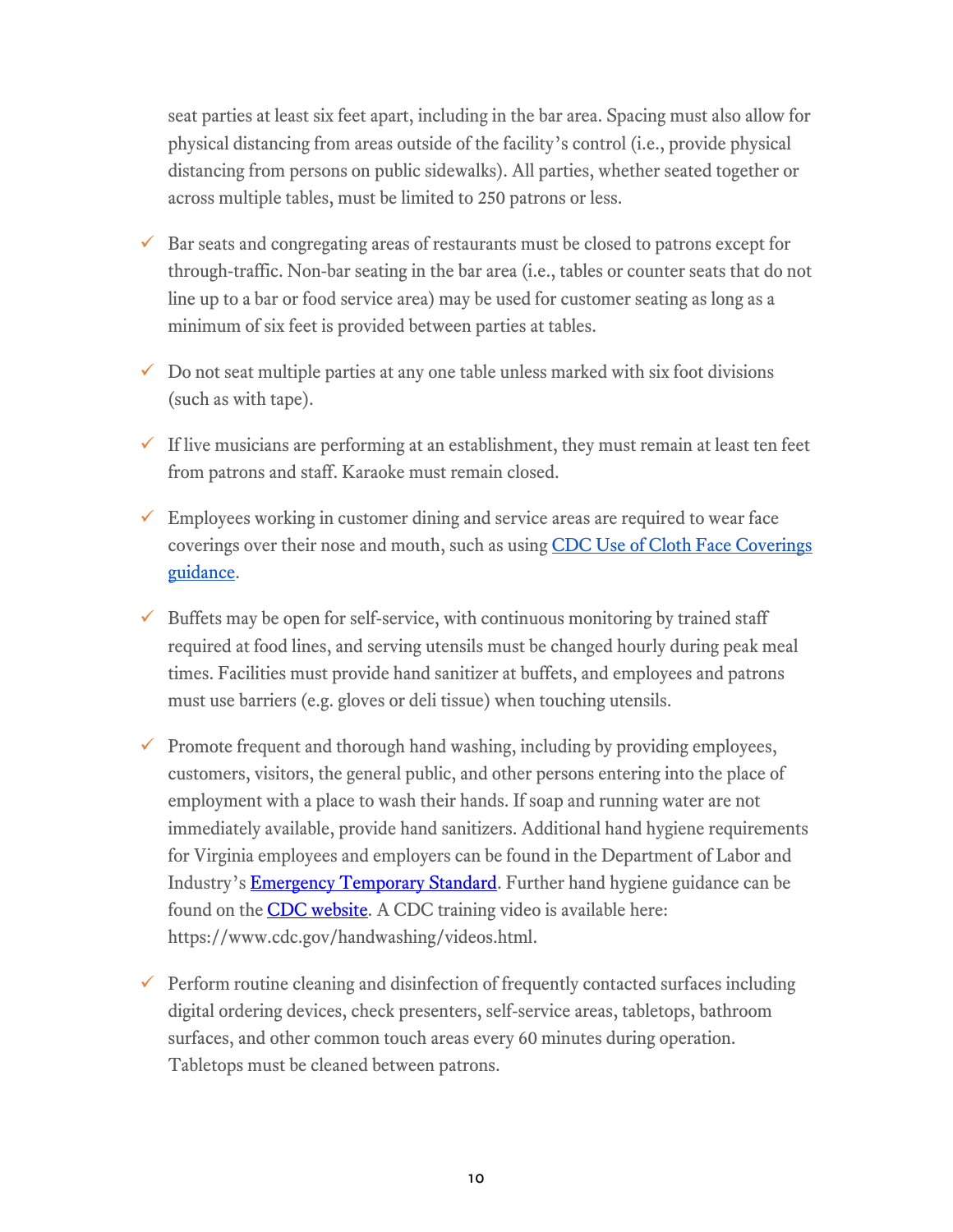- $\checkmark$  Table resets must be done by an employee who has washed their hands with soap and water for at least 20 seconds just prior to reset activities.
- Patrons may wait for takeout or for seated dining in the lobby area, but they must maintain six feet of physical distance between parties.
- $\checkmark$  Prior to a shift and on days employees are scheduled to work, employees must screen themselves for symptoms prior to starting work. Employees should also self-monitor their symptoms by self-taking of temperature to check for fever and utilizing the questions provided in the VDH Interim Guidance for COVID-19 Daily Screening of Employees before reporting to work (a sample symptom monitoring log is available here). CDC considers a person to have a fever when they have a measured temperature of 100.4 $\textdegree$  F (38 $\textdegree$  C) or greater, feels warm to the touch, or gives a history of feeling feverish.
- $\checkmark$  For employers with established occupational health programs, employers can consider measuring temperature and assessing symptoms of employees prior to starting work/before each shift. CDC considers a person to have a fever when they have a measured temperature of 100.4° F (38° C) or greater, feels warm to the touch, or gives a history of feeling feverish. If implementing health checks, conduct them safely and respectfully, and in accordance with any applicable privacy and records retention laws and regulations. Confidentiality should be respected.

### Best Practices:

In addition to the requirements provided above, establishments are encouraged to utilize the following best practices to the extent they are feasible:

- $\checkmark$  Utilize reservations for dining on the premises.
- $\checkmark$  Use staff facilitated seating where appropriate. If seating is not staff facilitated and tables cannot be moved to meet the physical distancing requirements outlined above, tables that should not be used must be clearly marked that they are out of service.
- $\checkmark$  Assign employee(s) to monitor and clean high touch areas while in operation.
- $\checkmark$  Use technology solutions where possible to reduce person-to-person interaction, including mobile ordering and menu tablets, text on arrival for seating, and contactless payment options.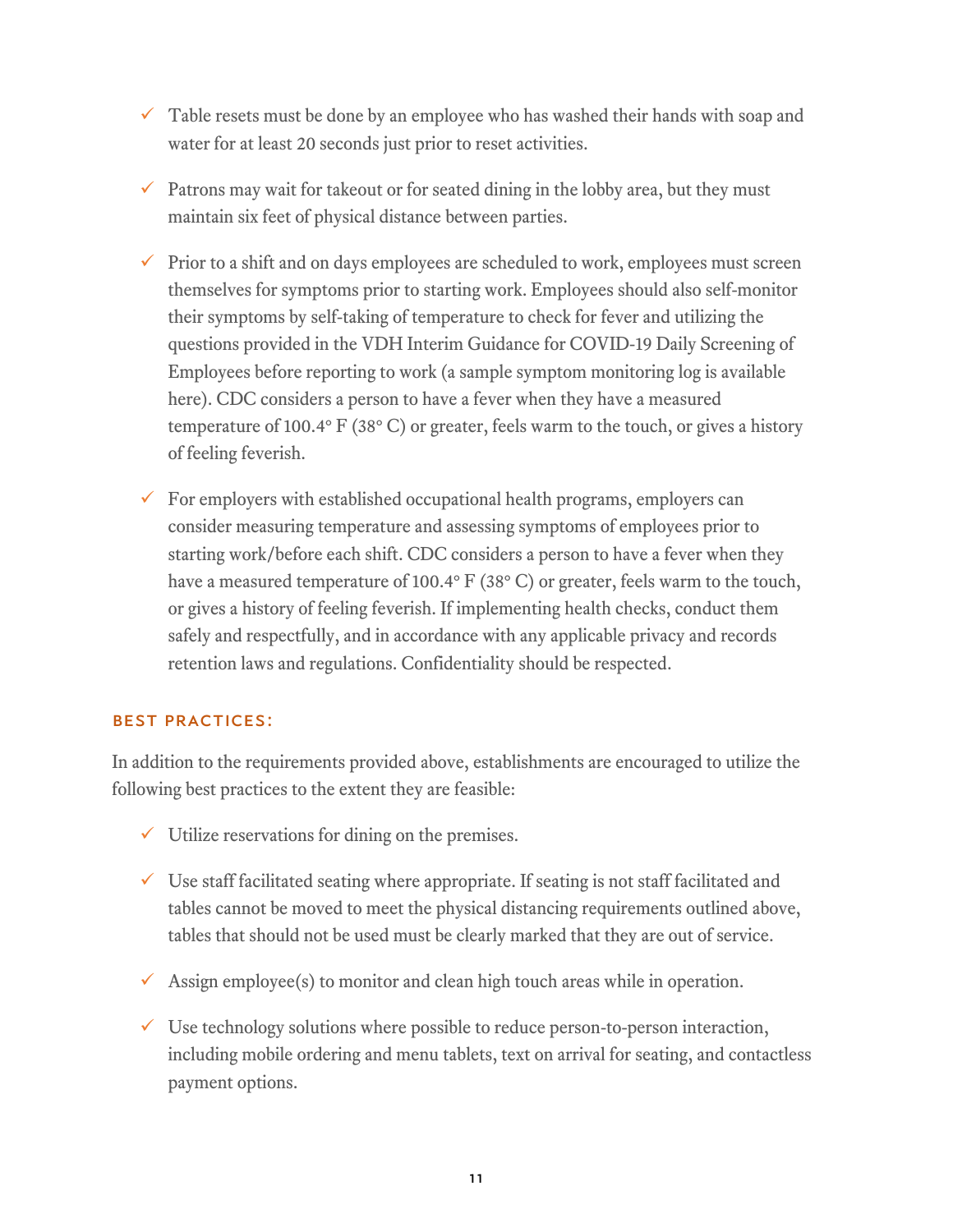- $\checkmark$  Consider methods to make point of sale terminals safer, including use of no contact applications, placement of a glass or clear plastic barrier between the employee and the customer, and providing a hand sanitizer station for customer and employee use after handling credit/debit cards, PIN terminals, or exchange of cash.
- $\checkmark$  Servers should avoid touching items on tables while customers are seated. Dedicated staff should remove all items from the table when customer(s) leave.
- $\checkmark$  Consider scheduled closure periods throughout the day to allow for cleaning and disinfecting, including bathrooms (i.e., after lunch service).
- $\checkmark$  Use separate doors to enter and exit the establishment when possible.
- $\checkmark$  When protective equipment such as face coverings are used, launder daily and wash hands after touching/adjusting the face covering while working.
- $\checkmark$  Single-use items should be discarded after use. Consider using rolled silverware and eliminating table presets.
- $\checkmark$  Consider installing touchless door and sink systems or providing single-use barriers (e.g., deli tissues, paper towels) for use when touching door and sink handles.
- $\checkmark$  Implement procedures to increase how often the back-of-house areas are cleaned and sanitized.

#### Additional Considerations:

*Take-out and Delivery providers are encouraged to utilize the following recommendations:*

- $\checkmark$  Notify customers as the delivery is arriving by text message or phone call.
- $\checkmark$  Ensure transport containers are cleaned and sanitized between uses.
- $\checkmark$  Establish designated pick-up zones for customers, including separate entrances and exits where possible.
- $\checkmark$  Offer curb-side pick-up.
- $\checkmark$  Encourage cashless transactions where possible.
- $\checkmark$  Practice physical distancing by offering to place orders in vehicle trunks.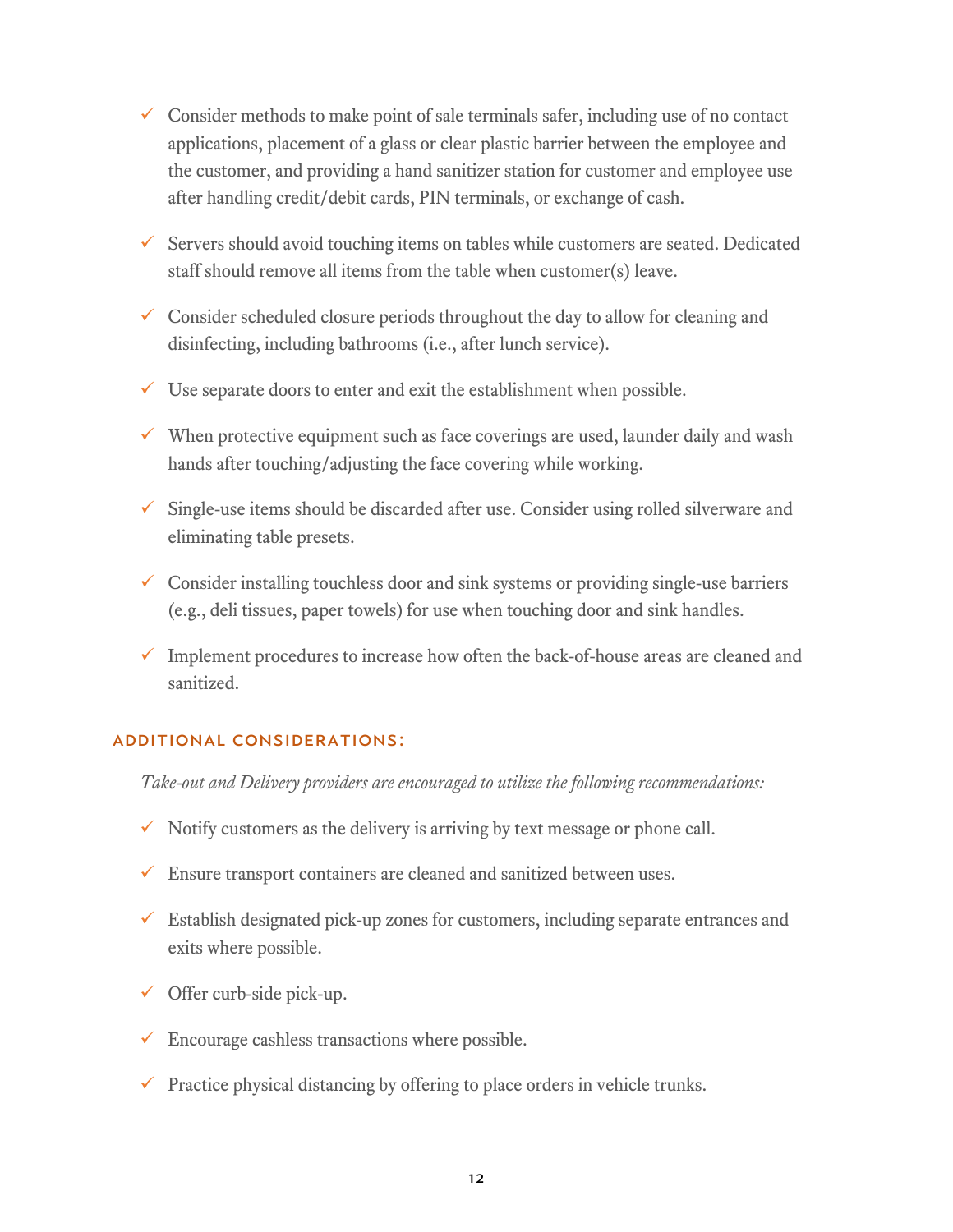- $\checkmark$  Seal food packages to safeguard the integrity of contents.
- $\checkmark$  If an establishment uses a delivery service, implement a contactless pick-up option where drivers do not have to come into the restaurant.

*Food Trucks/Mobile Units are encouraged to utilize the following recommendations:*

- $\checkmark$  Provide signage and aids to help customers maintain six feet of distance while ordering or waiting for an order.
- $\checkmark$  Food and other items should not be returned after they are loaded onto the mobile unit.
- $\checkmark$  Schedule frequent cleaning and disinfecting of order pick-up areas and other commonly touched surfaces.

#### Resources to print and display:

| <b>CDC Symptoms English</b>                                                                                          | <b>Spanish CDC Symptoms</b>        |  |
|----------------------------------------------------------------------------------------------------------------------|------------------------------------|--|
| <b>CDC Printable Flyer English</b>                                                                                   | <b>CDC Printable Flyer Spanish</b> |  |
| <b>CDC Printable Flyer Chinese</b>                                                                                   | <b>CDC Printable Flyer Korean</b>  |  |
| <b>CDC Printable Flyer Vietnamese</b>                                                                                | <b>FDA</b> information             |  |
| What Grocery Store and Food Retail Workers Need to Know about COVID-19                                               |                                    |  |
| CDC Re-Opening America Cleaning and Disinfecting Public Spaces, Workplaces,<br><b>Businesses, Schools, and Homes</b> |                                    |  |
|                                                                                                                      |                                    |  |

[CDC What You Need to Know About Handwashing VIDEO](https://www.youtube.com/watch?v=d914EnpU4Fo)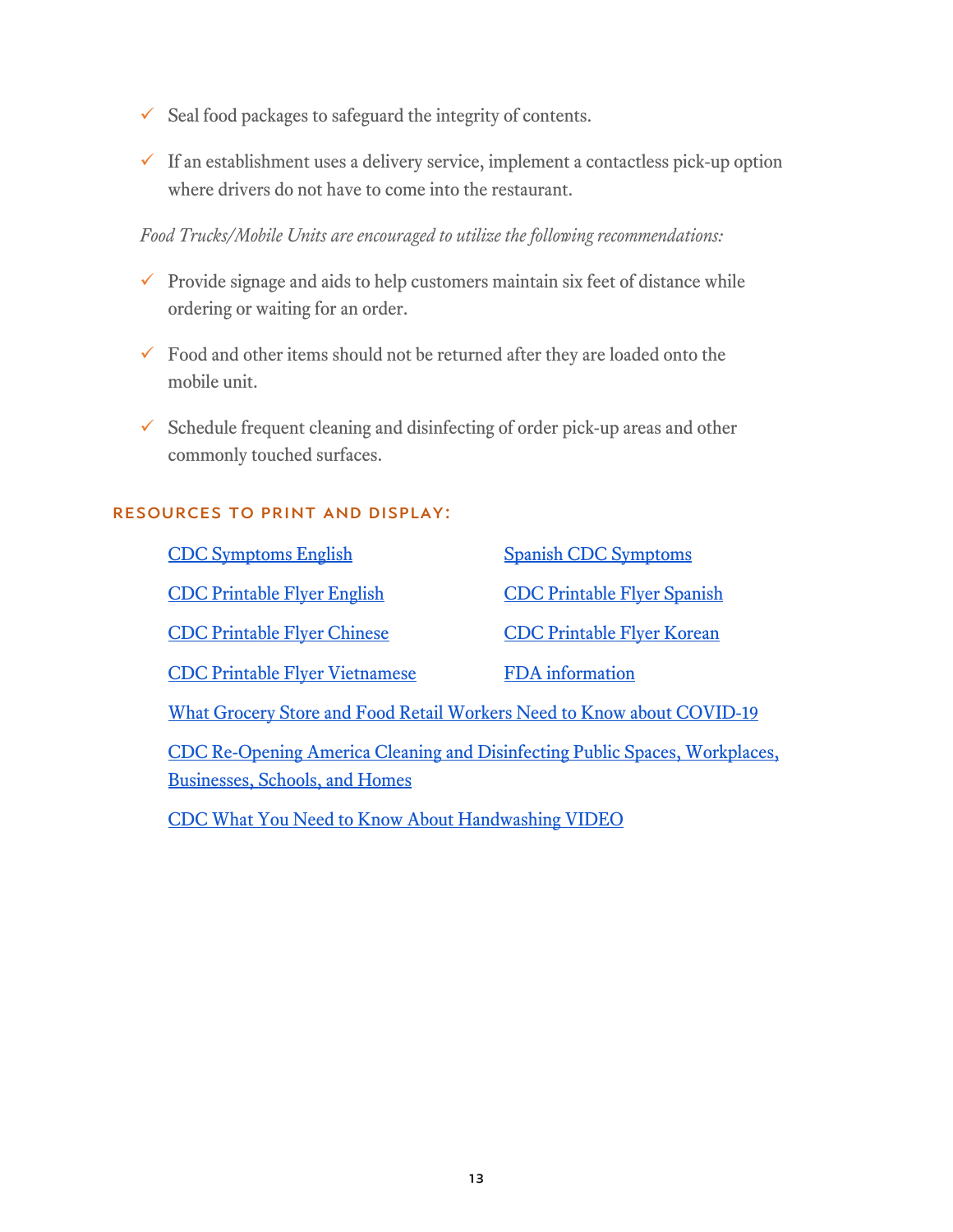## safer at home: phase three farmers markets

# phase 3: Establishments must either implement the following mandatory requirements or close.

#### Mandatory Requirements:

Businesses must strictly adhere to the physical distancing guidelines, enhanced cleaning and disinfection practices, and enhanced workplace safety practices provided in the "Guidelines for All Business Sectors" document. Virginia Department of Health and Virginia Department of Agriculture and Consumer Services regulated facilities must continue to follow requirements related to prohibiting sick employees in the workplace, strict handwashing practices, and procedures and practices to clean and sanitize surfaces.

During Phase 3, farmers markets should continue to offer order ahead and pickup options. If markets choose to open, they must adhere to the following additional requirements for outdoor service:

- $\checkmark$  Post signage at the entrance that states that no one with a fever or symptoms of COVID-19, a positive diagnostic test for the virus that causes COVID-19 in the prior 10 days, or known exposure to a COVID-19 case in the prior 14 days, is permitted in the establishment or farmers market.
- $\checkmark$  Post signage at the entrance and at points of sale stating that patrons must wear a cloth face covering indoors, except while eating and drinking, in accordance with Executive Order 63.
- $\checkmark$  Post signage to provide public health reminders regarding physical distancing, gatherings, options for [high-risk individuals,](https://www.cdc.gov/coronavirus/2019-ncov/need-extra-precautions/people-at-higher-risk.html) and staying home if sick (See samples at the bottom of this document).
- $\checkmark$  Employees and patrons must maintain at least six feet of physical distancing between individuals who are not members of the same household at all times. Configure operations to avoid congestion or congregation points.
- $\checkmark$  Employees and vendors working at indoor farmers markets must wear face coverings over their nose and mouth, such as using CDC Use of Cloth Face Coverings [guidance.](https://www.cdc.gov/coronavirus/2019-ncov/prevent-getting-sick/diy-cloth-face-coverings.html)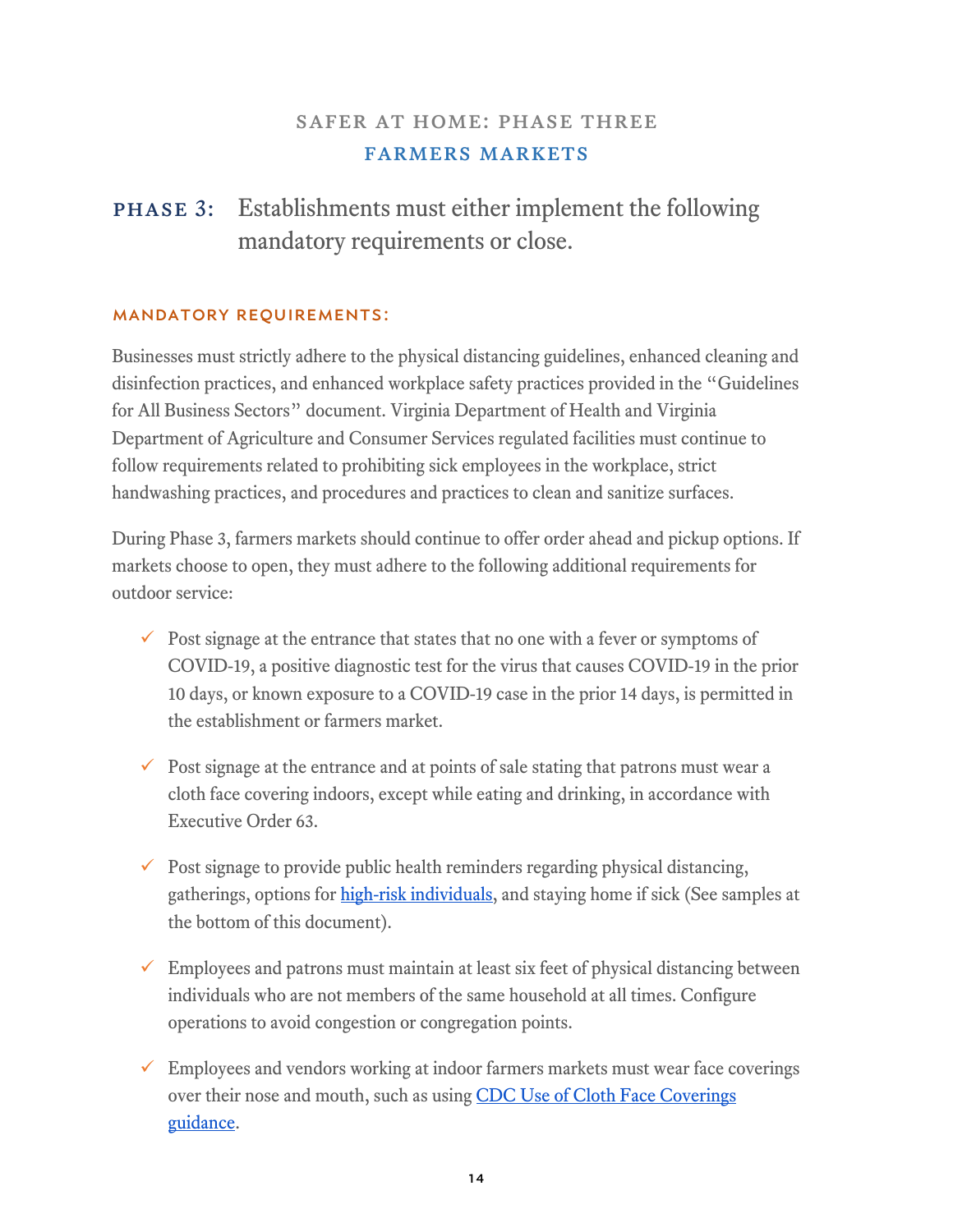- Provide a minimum of six feet between parties at tables, (i.e., the six feet cannot include the space taken up by the seated guest). Spacing should also allow for physical distancing from areas outside of the facility's control (i.e. provide physical distancing from persons on public sidewalks).
- $\checkmark$  Promote frequent and thorough hand washing, including by providing employees, customers, visitors, the general public, and other persons entering into the place of employment with a place to wash their hands. If soap and running water are not immediately available, provide hand sanitizers. Additional hand hygiene requirements for Virginia employees and employers can be found in the Department of Labor and Industry's [Emergency Temporary Standard.](https://www.doli.virginia.gov/wp-content/uploads/2020/07/RIS-filed-RTD-Final-ETS-7.24.2020.pdf) Further hand hygiene guidance can be found on the **CDC website**. A CDC training video is available here: https://www.cdc.gov/handwashing/videos.html.
- $\checkmark$  Practice routine cleaning and disinfection. Surfaces frequently touched by multiple people should be cleaned and disinfected at least daily. More frequent cleaning and disinfection may be required based on level of use. Follow CDC Reopening Guidance for Cleaning and Disinfection and use an EPA-approved disinfectant to clean. For high contact areas, routinely disinfect surfaces at least every 2 hours. Certain surfaces and objects in public spaces, such as point of sale keypads, should be cleaned and disinfected before each use.

#### Best Practices:

In addition to the requirements provided above, farmers markets are encouraged to utilize the following best practices to the extent they are feasible:

- $\checkmark$  Promote no touch or low touch purchasing opportunities by pre-boxing or prebagging food items.
- $\checkmark$  Update your website and social media with detailed instructions so patrons understand the expectations while at the market.
- $\checkmark$  Discourage vendor sampling.
- $\checkmark$  A mobile market could be used to reach communities with low food access but should comply with physical distancing guidelines for customers shopping and follow all recommended hygiene and sanitation protocols.
- $\checkmark$  Encourage touchless payment systems.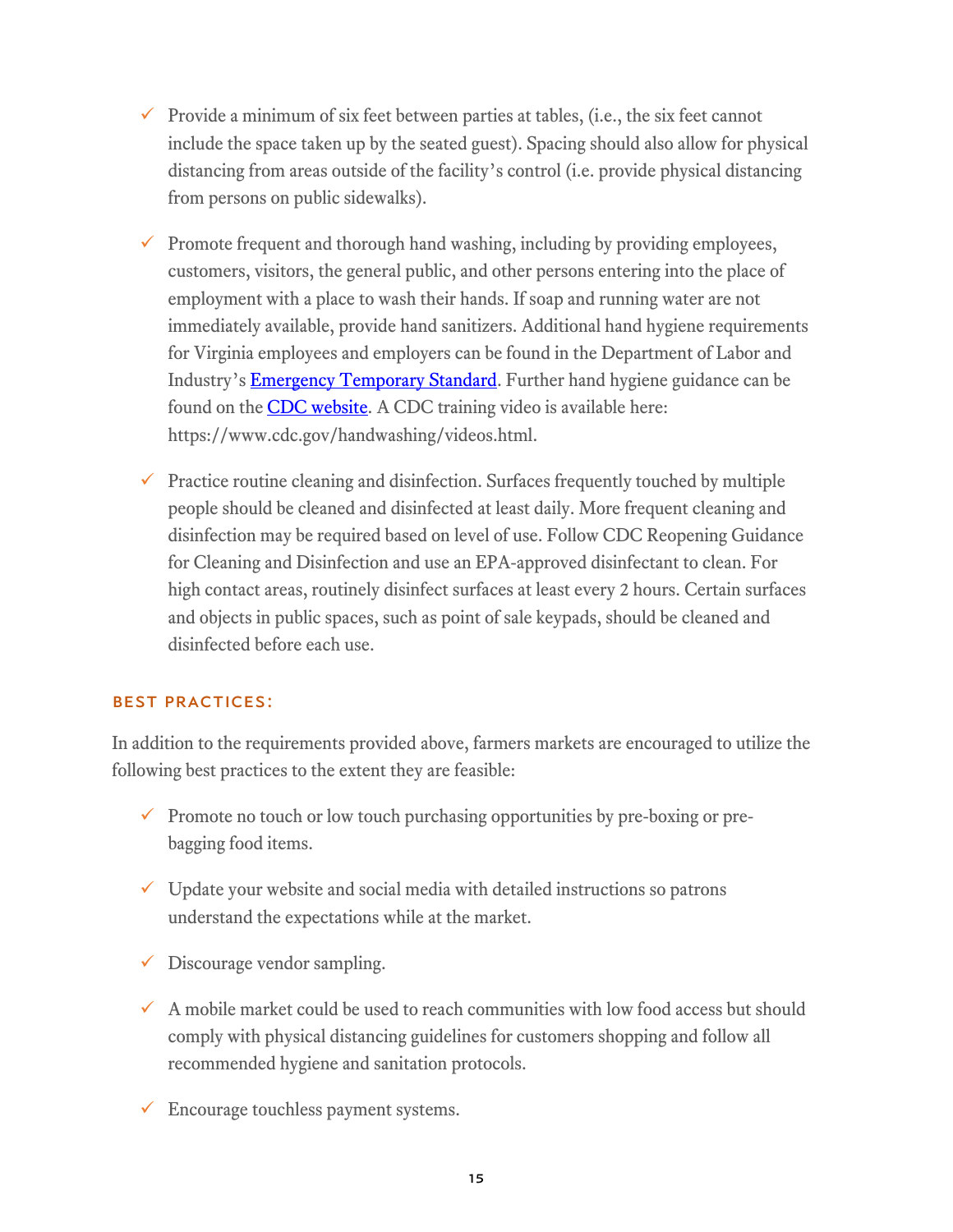#### Resources to print and display:

[CDC Symptoms English](https://www.cdc.gov/coronavirus/2019-ncov/symptoms-testing/symptoms.html) [Spanish CDC Symptoms](https://espanol.cdc.gov/coronavirus/2019-ncov/symptoms-testing/symptoms.html) [CDC Printable Flyer English](https://www.cdc.gov/coronavirus/2019-ncov/downloads/stop-the-spread-of-germs.pdf) [CDC Printable Flyer Spanish](https://www.cdc.gov/coronavirus/2019-ncov/downloads/stop-the-spread-of-germs-sp.pdf) CDC Printable Flyer Chinese<br> [CDC Printable Flyer Korean](https://www.cdc.gov/coronavirus/2019-ncov/downloads/stop-the-spread-of-germs-korean.pdf) [CDC Printable Flyer Vietnamese](https://www.cdc.gov/coronavirus/2019-ncov/downloads/stop-the-spread-of-germs-vietnamese.pdf) [FDA information](https://www.fda.gov/media/136812/download)  [What Grocery Store and Food Retail Workers Need to Know about COVID-19](https://www.cdc.gov/coronavirus/2019-ncov/community/organizations/grocery-food-retail-workers.html)

[CDC Re-Opening America Cleaning and Disinfecting Public Spaces, Workplaces,](https://www.cdc.gov/coronavirus/2019-ncov/community/pdf/ReOpening_America_Cleaning_Disinfection_Decision_Tool.pdf)  [Businesses, Schools, and Home](https://www.cdc.gov/coronavirus/2019-ncov/community/pdf/ReOpening_America_Cleaning_Disinfection_Decision_Tool.pdf)s

[CDC What You Need to Know About Handwashing VIDEO](https://www.youtube.com/watch?v=d914EnpU4Fo)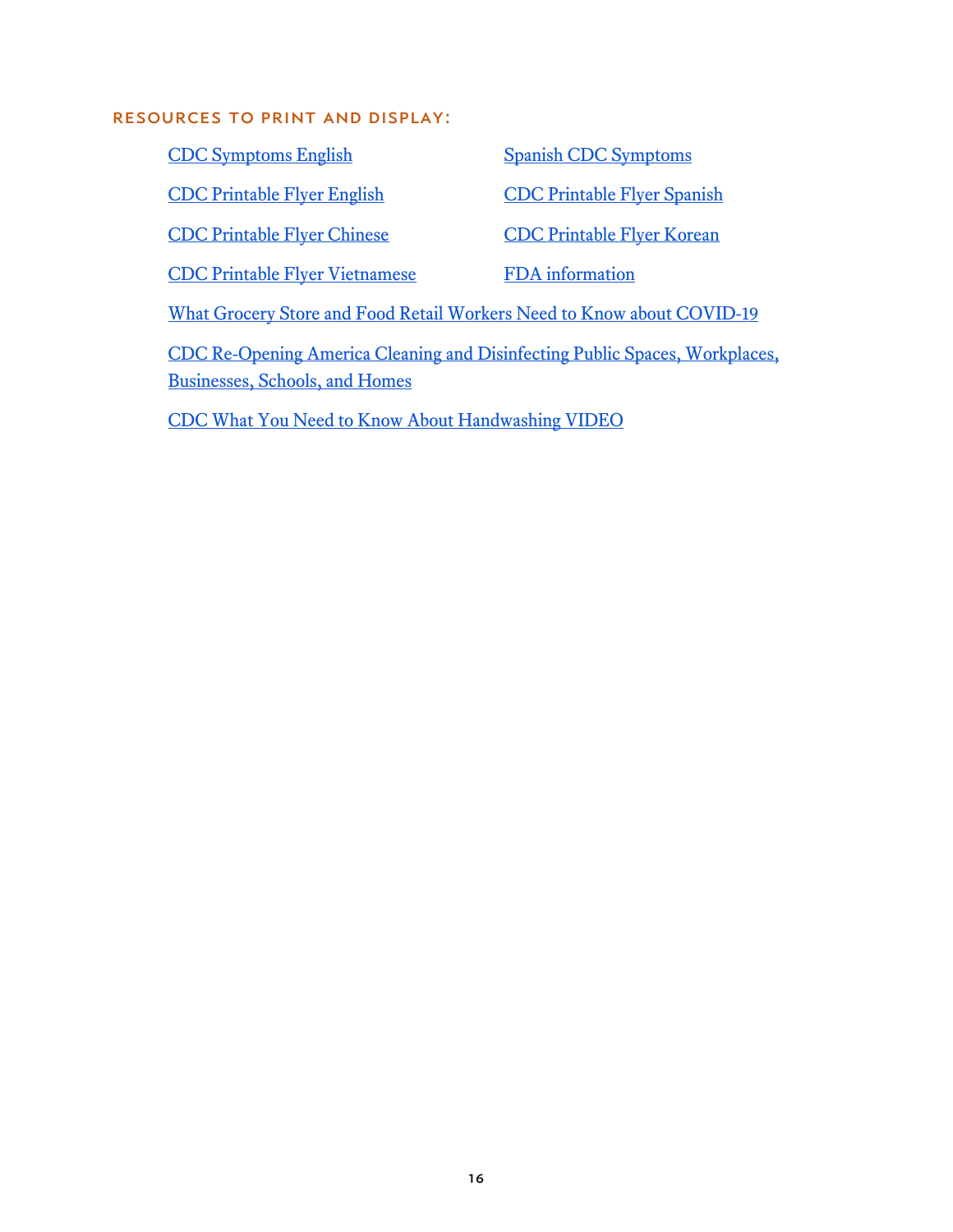## SAFER AT HOME: PHASE THREE brick and mortar retail

## scope: All non-essential brick and mortar retail establishments.

phase 3: Establishments must either implement the following mandatory requirements or close.

### Mandatory Requirements:

Businesses must strictly adhere to the physical distancing guidelines, enhanced cleaning and disinfection practices, and enhanced workplace safety practices provided in the "Guidelines for All Business Sectors" document. They must also adhere to the following additional requirements:

- $\checkmark$  Post signage at the entrance that states that no one with a fever or symptoms of COVID-19, a positive diagnostic test for the virus that causes COVID-19 in the prior 10 days, or known exposure to a COVID-19 case in the prior 14 days, is permitted in the establishment.
- $\checkmark$  Post signage at the entrance and at points of sale stating that patrons must wear a cloth face covering in accordance with Executive Order 63.
- $\checkmark$  Post signage to provide public health reminders regarding physical distancing, gatherings, options for [high-risk individuals,](https://www.cdc.gov/coronavirus/2019-ncov/need-extra-precautions/people-at-higher-risk.html) and staying home if sick (samples at bottom of this document).
- $\checkmark$  Employees and patrons must maintain at least six feet of physical distancing between individuals who are not members of the same household at all times.
- $\checkmark$  Retailers must assist customers in keeping at least six feet of space between individuals or households while shopping and waiting in line. Mark floors in six-foot increments in areas where customers will be congregating or standing in line such as cashier areas. If six feet of space cannot be maintained between checkout lines, only operate alternate checkout lines.
- If seating is available, provide a minimum of six feet between tables; if tables are not movable, parties must be spaced at least six feet apart.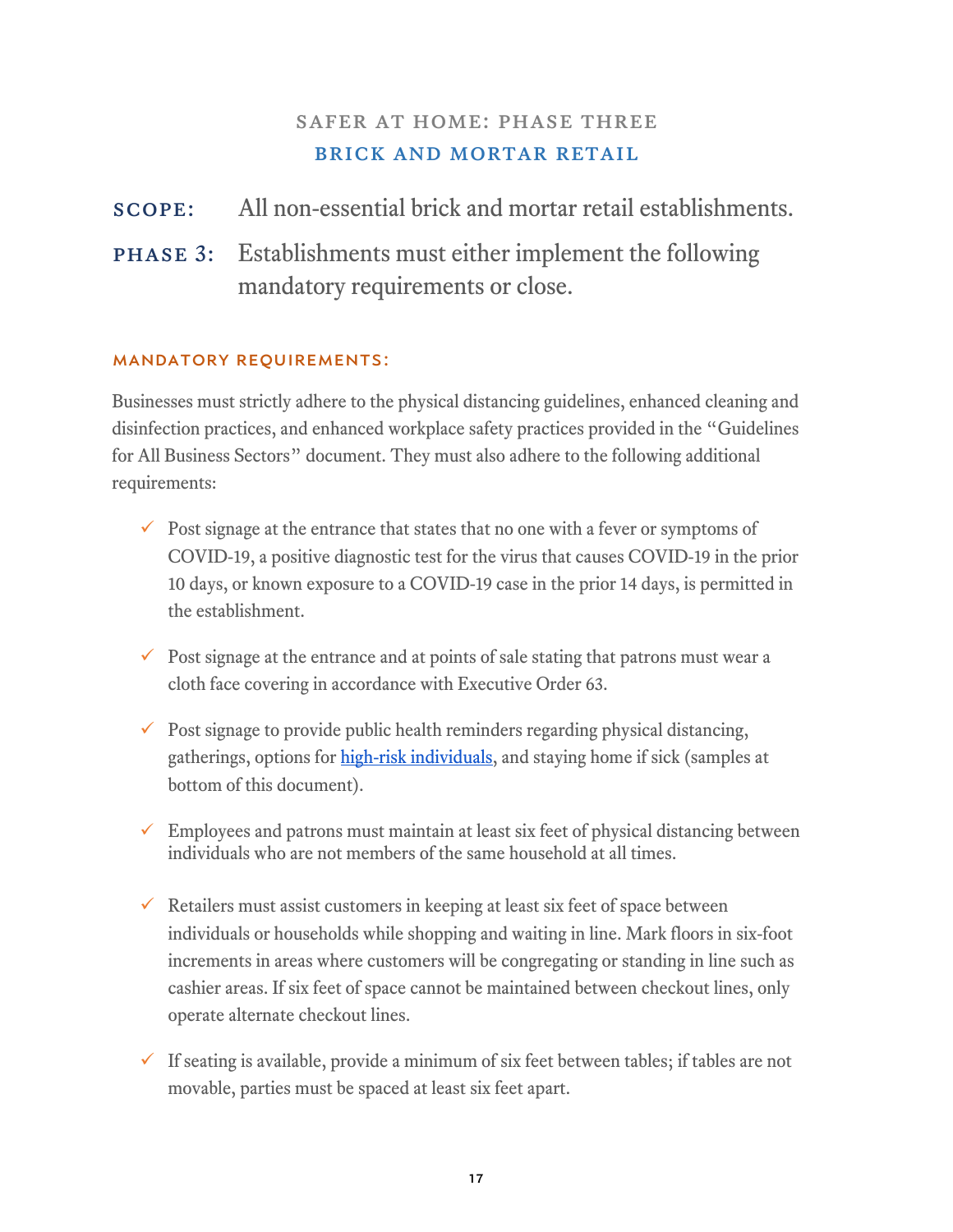- $\checkmark$  Employees working in customer-facing areas are required to wear face coverings over their nose and mouth, such as using [CDC Use of Cloth Face Coverings guidance.](https://www.cdc.gov/coronavirus/2019-ncov/prevent-getting-sick/diy-cloth-face-coverings.html)
- $\checkmark$  Practice routine cleaning and disinfection. Surfaces frequently touched by multiple people, such as door handles, desks, phones, light switches, and faucets, should be cleaned and disinfected at least daily. More frequent cleaning and disinfection may be required based on level of use. Follow CDC Reopening Guidance for Cleaning and [Disinfection](https://www.cdc.gov/coronavirus/2019-ncov/community/reopen-guidance.html) and use an [EPA-approved disinfectant](https://www.epa.gov/pesticide-registration/list-n-disinfectants-use-against-sars-cov-2) to clean. Certain surfaces and objects in public spaces, such as shopping carts and point of sale keypads, should be cleaned and disinfected before each use.
- $\checkmark$  Ensure there is a way to sanitize shopping cart and basket handles: either make an [EPA-approved disinfectant](https://www.epa.gov/pesticide-registration/list-n-disinfectants-use-against-sars-cov-2) easily accessible to customers or have employees manage the process and sanitize between each customer use.

#### Best Practices:

In addition to the requirements provided above, establishments are encouraged to utilize the following best practices to the extent they are feasible:

- $\checkmark$  Provide sanitizing stations for customers and staff throughout the store, particularly at entry and exit points.
- $\checkmark$  Consider managing customer movement utilizing one-way aisles or other directional instructions.
- Consider reserving certain hours for [senior citizens and other high-risk populations.](https://www.cdc.gov/coronavirus/2019-ncov/need-extra-precautions/people-at-higher-risk.html)
- $\checkmark$  Provide opportunities to shop and pay online or on the phone whenever possible.
- $\checkmark$  Provide options for home delivery, in store pickup, or curbside pickup whenever possible to minimize the number of customers in facilities.
- $\checkmark$  When protective equipment such as face coverings are used, launder daily and wash hands after touching/adjusting face covering while working.
- $\checkmark$  Use separate doors to enter and exit the establishment when possible.
- $\checkmark$  Consider installing touchless door and sink systems or providing single-use barriers (e.g., deli tissues, paper towels) for use in touching door and sink handles.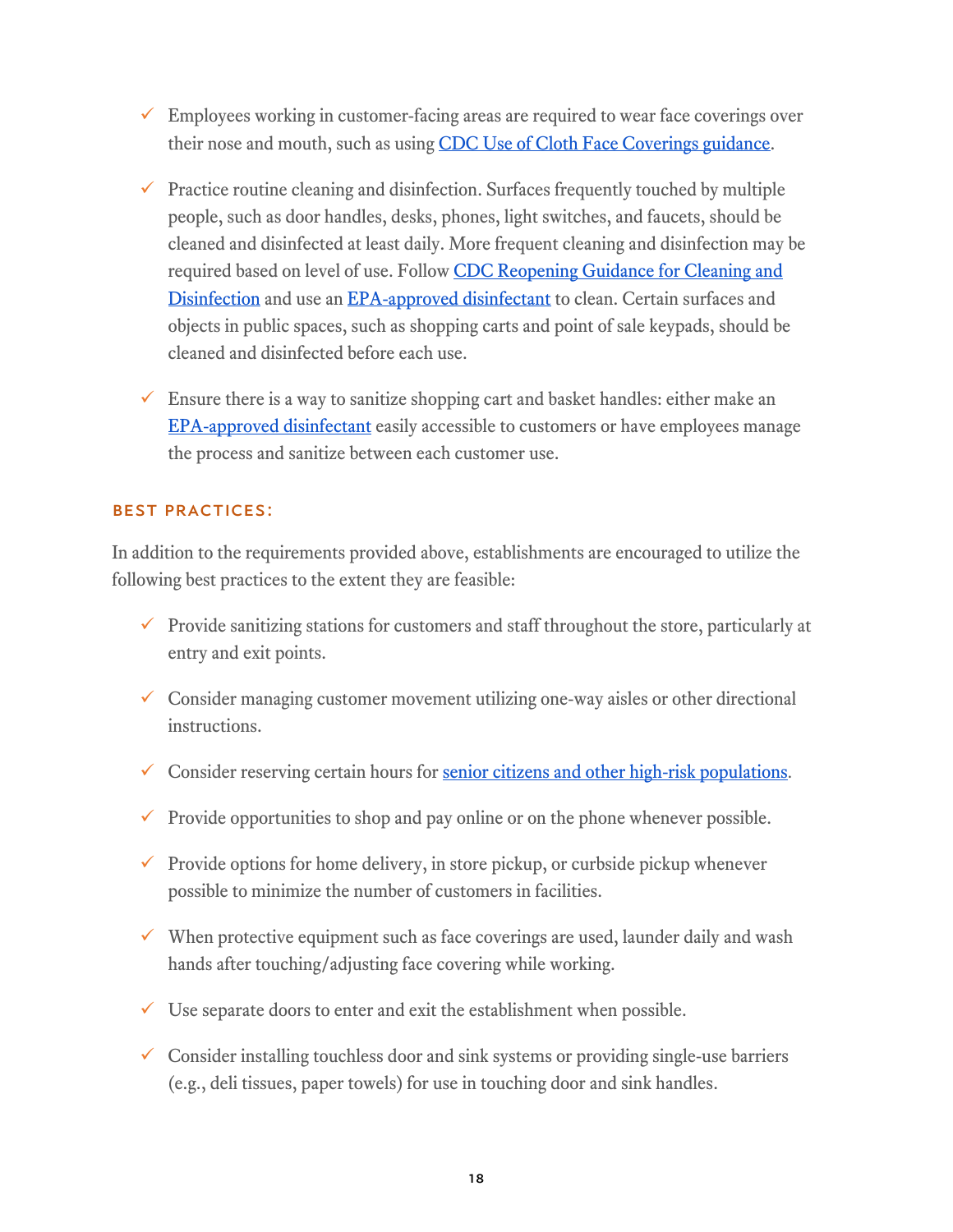- $\checkmark$  Consider using a reservation system to schedule customer visits, including asking customers to set up a time to visit the showroom or sales floor to limit the number of customers in a facility.
- $\checkmark$  Prohibit congregating in break rooms or common areas and limit the capacity of such areas to allow for safe physical distancing of a minimum of six feet whenever possible.
- $\checkmark$  If reusable shopping bags are permitted, ask customers to bag their own products/groceries.

#### Resources to print and display:

| <b>CDC Symptoms English</b>                                            | <b>Spanish CDC Symptoms</b>        |  |
|------------------------------------------------------------------------|------------------------------------|--|
| <b>CDC Printable Flyer English</b>                                     | <b>CDC Printable Flyer Spanish</b> |  |
| <b>CDC Printable Flyer Chinese</b>                                     | <b>CDC Printable Flyer Korean</b>  |  |
| <b>CDC Printable Flyer Vietnamese</b>                                  | <b>FDA</b> information             |  |
| What Grocery Store and Food Retail Workers Need to Know about COVID-19 |                                    |  |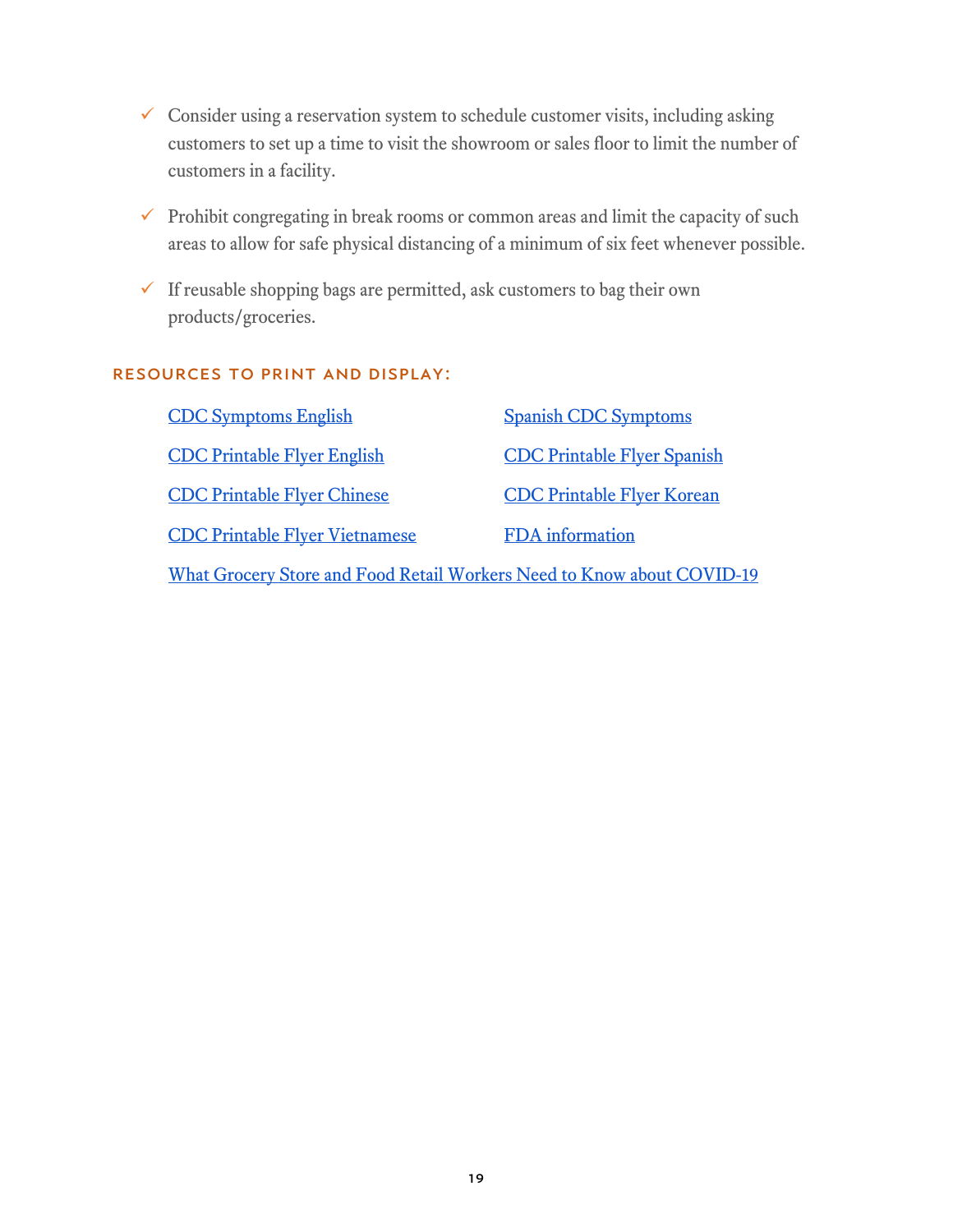## safer at home: phase three fitness and exercise facilities

| <b>SCOPE:</b> Gymnasiums, recreation centers, sports facilities, and |
|----------------------------------------------------------------------|
| exercise facilities.                                                 |

phase 3: Establishments must either implement the following mandatory requirements or close.

### Mandatory Requirements:

Businesses must strictly adhere to the physical distancing guidelines, enhanced cleaning and disinfection practices, and enhanced workplace safety practices provided in the "Guidelines for All Business Sectors" document. If businesses choose to offer fitness and exercise services, they must adhere to the following additional requirements for operations:

- $\checkmark$  Post signage at the entrance that states that no one with a fever or symptoms of COVID-19, a positive diagnostic test for the virus that causes COVID-19 in the prior 10 days, or known exposure to a COVID-19 case in the prior 14 days, is permitted in the establishment.
- $\checkmark$  Post signage at the entrance and at points of sale stating that patrons must wear a cloth face covering, except while exercising, in accordance with Executive Order 63.
- $\checkmark$  Post signage to provide public health reminders regarding physical distancing, gatherings, options for [high-risk individuals,](https://www.cdc.gov/coronavirus/2019-ncov/need-extra-precautions/people-at-higher-risk.html) and staying home if sick (samples at bottom of this document).
- $\checkmark$  Occupancy must be limited to no more than 75% of the lowest occupancy load on the certificate of occupancy, if applicable, while maintaining a minimum of ten feet of physical distancing between all individuals as much as possible.
- $\checkmark$  Facilities should separate fitness equipment to ensure ten feet of separation between patrons, members, and guests using such equipment.
- $\checkmark$  Facilities should screen patrons for COVID-19 symptoms prior to admission to the facility. Patrons should be asked if they are currently experiencing fever (100.4 degrees Fahrenheit or higher) or a sense of having a fever, a new cough that cannot be attributed to another health condition, new shortness of breath that cannot be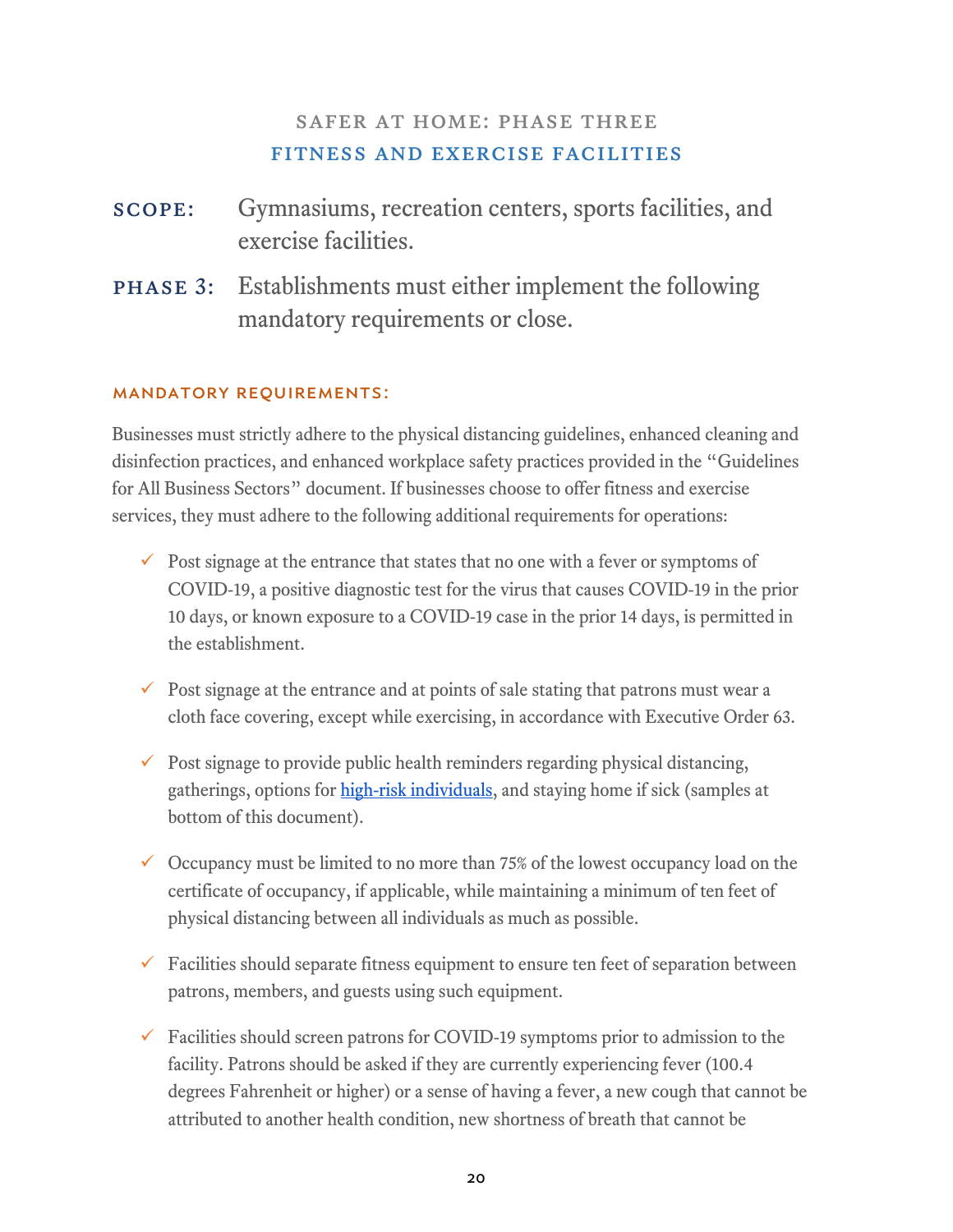attributed to another health condition, new chills that cannot be attributed to another health condition, a new sore throat that cannot be attributed to another health condition, or new muscle aches that cannot be attributed to another health condition or specific activity (such as physical exercise). Anyone experiencing symptoms should not be permitted in the facility. Screenings should be conducted in accordance with applicable privacy and confidentiality laws and regulations.

- $\checkmark$  Instructors and all participants of group exercise and fitness classes must maintain at least ten feet of physical distancing between each other at all times.
- $\checkmark$  The total number of attendees (including both participants and instructors) in all group exercise and fitness classes cannot exceed 75% of the minimum occupancy load on the certificate of occupancy or 250 persons.
- Personal trainers must maintain at least ten feet of distance between themselves and their clients.
- $\checkmark$  Employees working in customer-facing areas are required to wear face coverings over their nose and mouth, such as using [CDC Use of Cloth Face Coverings guidance.](https://www.cdc.gov/coronavirus/2019-ncov/prevent-getting-sick/diy-cloth-face-coverings.html) Lifeguards responding to distressed swimmers are exempt from this requirement.
- $\checkmark$  Promote frequent and thorough hand washing, including by providing employees, customers, visitors, the general public, and other persons entering into the place of employment with a place to wash their hands. If soap and running water are not immediately available, provide hand sanitizers. This is particularly important when patrons are using shared equipment that is not easily cleaned or disinfected between use (e.g. climbing rope, exercise bands). Additional hand hygiene requirements for Virginia employees and employers can be found in the Department of Labor and Industry's **Emergency Temporary Standard**. Further hand hygiene guidance can be found on the **CDC** website. A CDC training video is available here: [https://www.cdc.gov/handwashing/videos.html.](https://www.cdc.gov/handwashing/videos.html)
- $\checkmark$  Practice routine cleaning and disinfection. Surfaces frequently touched by multiple people, such as door handles, desks, phones, light switches, and faucets, should be cleaned and disinfected at least daily. More frequent cleaning and disinfection may be required based on level of use. Follow CDC Reopening Guidance for Cleaning and [Disinfection](https://www.cdc.gov/coronavirus/2019-ncov/community/reopen-guidance.html) and use an [EPA-approved disinfectant](https://www.epa.gov/pesticide-registration/list-n-disinfectants-use-against-sars-cov-2) to clean. Certain surfaces and objects in public spaces, such as exercise equipment, should be cleaned and disinfected before each use.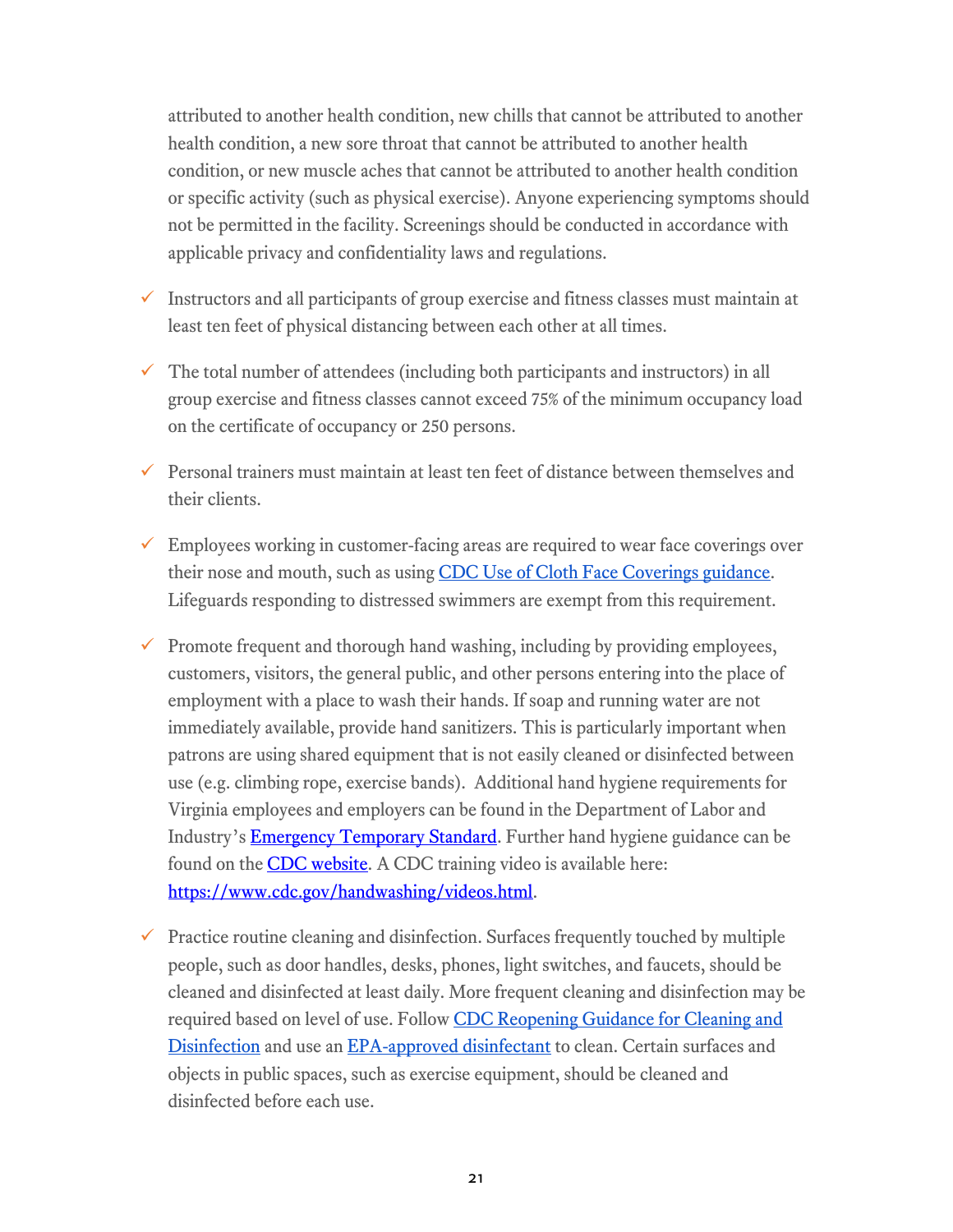- $\checkmark$  Facilities must prohibit the use of equipment requiring more than one person to operate, unless those operating are from the same household (e.g., free weights when it requires a spotter).
- $\checkmark$  Hot tubs, spas, saunas, splash pads, spray pools, and interactive play features, except water slides, must be closed. Swimming pools may operate in accordance with the Guidelines for Swimming Pools below.
- $\checkmark$  Facilities that operate water slides must ensure physical distancing of at least 10 feet between patrons who are not members of the same household while waiting in line to use the slide.

#### Best Practices:

In addition to the requirements provided above, establishments are encouraged to utilize the following best practices to the extent they are feasible:

- $\checkmark$  When protective equipment such as face coverings are used, launder daily and wash hands after touching/adjusting face covering while working.
- $\checkmark$  Use disposable towels and linens where possible. All reusable towels, linens and other porous fabric should be laundered after single use. Store towels and linens in a closed, covered container prior to use.

### Resources to print and display:

[CDC Symptoms English](https://www.cdc.gov/coronavirus/2019-ncov/symptoms-testing/symptoms.html) [Spanish CDC Symptoms](https://espanol.cdc.gov/coronavirus/2019-ncov/symptoms-testing/symptoms.html) [CDC Printable Flyer English](https://www.cdc.gov/coronavirus/2019-ncov/downloads/stop-the-spread-of-germs.pdf) [CDC Printable Flyer Spanish](https://www.cdc.gov/coronavirus/2019-ncov/downloads/stop-the-spread-of-germs-sp.pdf) [CDC Printable Flyer Chinese](https://www.cdc.gov/coronavirus/2019-ncov/downloads/stop-the-spread-of-germs-chinese.pdf) [CDC Printable Flyer Korean](https://www.cdc.gov/coronavirus/2019-ncov/downloads/stop-the-spread-of-germs-korean.pdf) [CDC Printable Flyer Vietnamese](https://www.cdc.gov/coronavirus/2019-ncov/downloads/stop-the-spread-of-germs-vietnamese.pdf) FDA information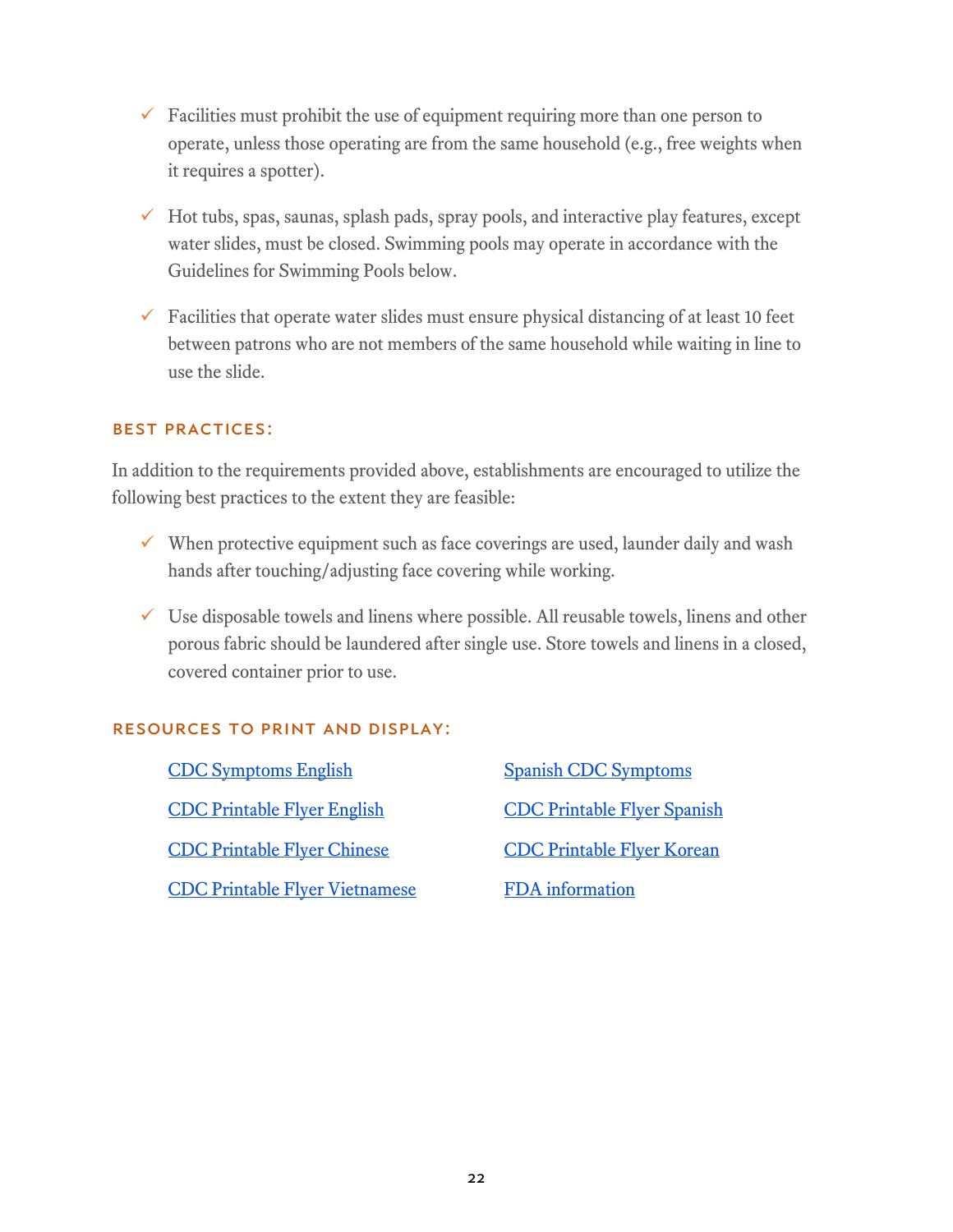## SAFER AT HOME: PHASE THREE swimming pools

## scope: Indoor and outdoor swimming pools and water slides.

phase 3: Establishments must either implement the following mandatory requirements or remain closed.

### Mandatory Requirements:

Businesses must strictly adhere to the physical distancing guidelines, enhanced cleaning and disinfection practices, and enhanced workplace safety practices provided in the "Guidelines for All Business Sectors" document. If businesses choose to open, they must adhere to the following additional requirements for outdoor operations:

- $\checkmark$  Post signage at the entrance that states that no one with a fever or symptoms of COVID-19, a positive diagnostic test for the virus that causes COVID-19 in the prior 10 days, or known exposure to a COVID-19 case in the prior 14 days, is permitted in the establishment.
- $\checkmark$  Post signage to provide public health reminders regarding physical distancing, gatherings, options for [high-risk individuals,](https://www.cdc.gov/coronavirus/2019-ncov/need-extra-precautions/people-at-higher-risk.html) and staying home if sick (samples at bottom of this document).
- $\checkmark$  Hot tubs, spas, saunas, splash pads, spray pools, and interactive play features, except water slides, must be closed.
- $\checkmark$  Facilities that operate water slides must ensure physical distancing of at least 10 feet between patrons who are not members of the same household while waiting in line to use the slide.
- $\checkmark$  Indoor and outdoor swimming pools may be open at up to 75% occupancy, if applicable, provided ten feet of physical distance may be maintained between patrons not of the same household. Free swim is allowed.
- $\checkmark$  Swimming instruction and water exercise classes must be limited to allow all participants to maintain ten feet of physical distance where practicable. Parents or guardians may support a participant during class, and instructors may have contact with swimmers when necessary.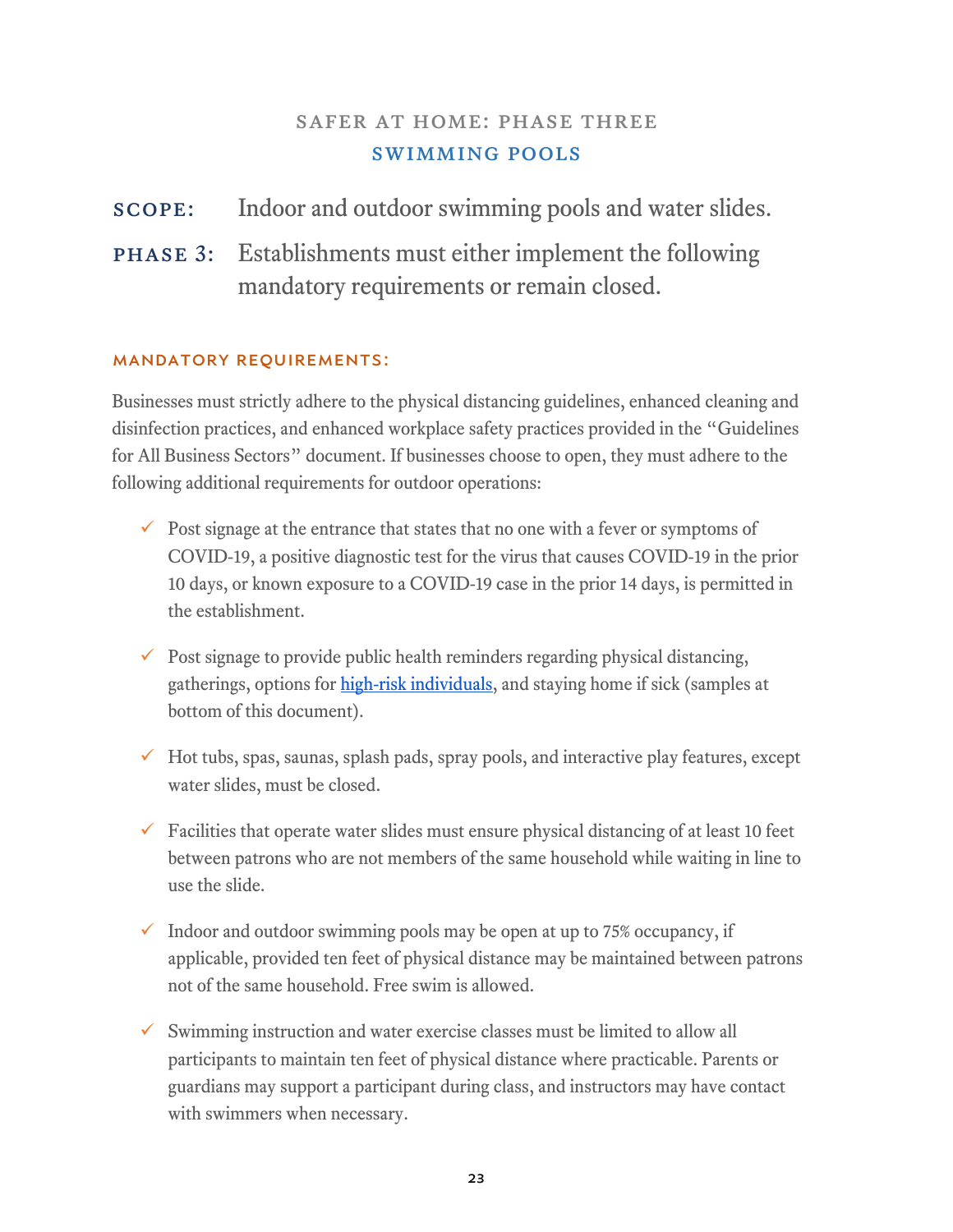- $\checkmark$  Seating may be provided on pool decks with at least ten feet of spacing between persons who are not members of the same household.
- $\checkmark$  Employees working in customer-facing areas are required to wear face coverings over their nose and mouth, such as using [CDC Use of Cloth Face Coverings guidance.](https://www.cdc.gov/coronavirus/2019-ncov/prevent-getting-sick/diy-cloth-face-coverings.html) Lifeguards responding to distressed swimmers are exempt from this requirement.
- $\checkmark$  Promote frequent and thorough hand washing, including by providing employees, customers, visitors, the general public, and other persons entering into the place of employment with a place to wash their hands. This is particularly important when patrons are using shared equipment that is not easily cleaned or disinfected between use (e.g. slide ladders, climbing rope, exercise bands). If soap and running water are not immediately available, provide hand sanitizers. Additional hand hygiene requirements for Virginia employees and employers can be found in the Department of Labor and Industry's **Emergency Temporary Standard**. Further hand hygiene guidance can be found on the **CDC website**. A CDC training video is available here: [https://www.cdc.gov/handwashing/videos.html.](https://www.cdc.gov/handwashing/videos.html)
- $\checkmark$  Facilities should screen patrons for COVID-19 symptoms prior to admission to the facility. Patrons should be asked if they are currently experiencing fever (100.4 degrees Fahrenheit or higher) or a sense of having a fever, a new cough that cannot be attributed to another health condition, new shortness of breath that cannot be attributed to another health condition, new chills that cannot be attributed to another health condition, a new sore throat that cannot be attributed to another health condition, or new muscle aches that cannot be attributed to another health condition or specific activity (such as physical exercise). Children should be screened per the CDC guidance for screening children. Anyone experiencing symptoms should not be permitted in the facility. Screenings should be conducted in accordance with applicable privacy and confidentiality laws and regulations.

#### Resources to print and display:

| <b>CDC Symptoms English</b>           | <b>Spanish CDC Symptoms</b>        |
|---------------------------------------|------------------------------------|
| <b>CDC Printable Flyer English</b>    | <b>CDC Printable Flyer Spanish</b> |
| <b>CDC Printable Flyer Chinese</b>    | <b>CDC Printable Flyer Korean</b>  |
| <b>CDC Printable Flyer Vietnamese</b> | <b>FDA</b> information             |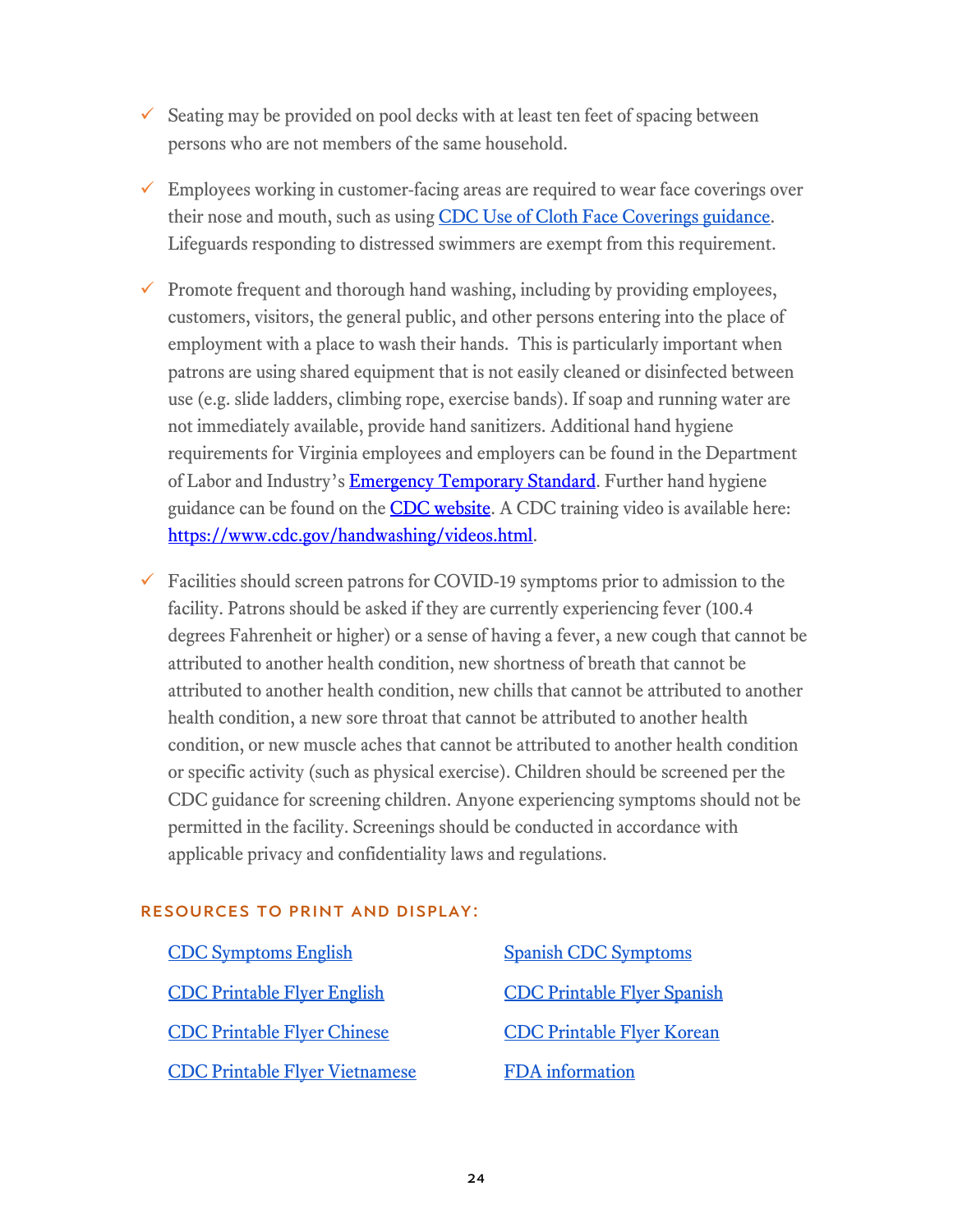## SAFER AT HOME: PHASE THREE recreational sports

scope: Indoor and outdoor recreational sports activities

phase 3: Recreational sports activities must either implement the following mandatory requirements or must not take place.

#### Mandatory Requirements:

Participants and organizers of recreational sports activities must strictly adhere to the physical distancing guidelines, enhanced cleaning and disinfection practices, and enhanced workplace safety practices provided in the "Guidelines for All Business Sectors" document. Participants and organizers of recreational sports activities must adhere to the following additional requirements for such activities:

- $\checkmark$  Post signage at the entrance that states that no one with a fever or symptoms of COVID-19, a positive diagnostic test for the virus that causes COVID-19 in the prior 10 days, or known exposure to a COVID-19 case in the prior 14 days, is permitted in the establishment.
- Post signage at the entrance of all indoor areas stating that patrons must wear a cloth face covering, except while exercising, in accordance with Executive Order 63.
- $\checkmark$  Post signage to provide public health reminders regarding physical distancing, gatherings, options for [high-risk individuals,](https://www.cdc.gov/coronavirus/2019-ncov/need-extra-precautions/people-at-higher-risk.html) and staying home if sick (samples at bottom of this document).
- $\checkmark$  Indoor and outdoor recreational sports should maintain ten feet of physical distance between all instructors, participants, and spectators, where practicable.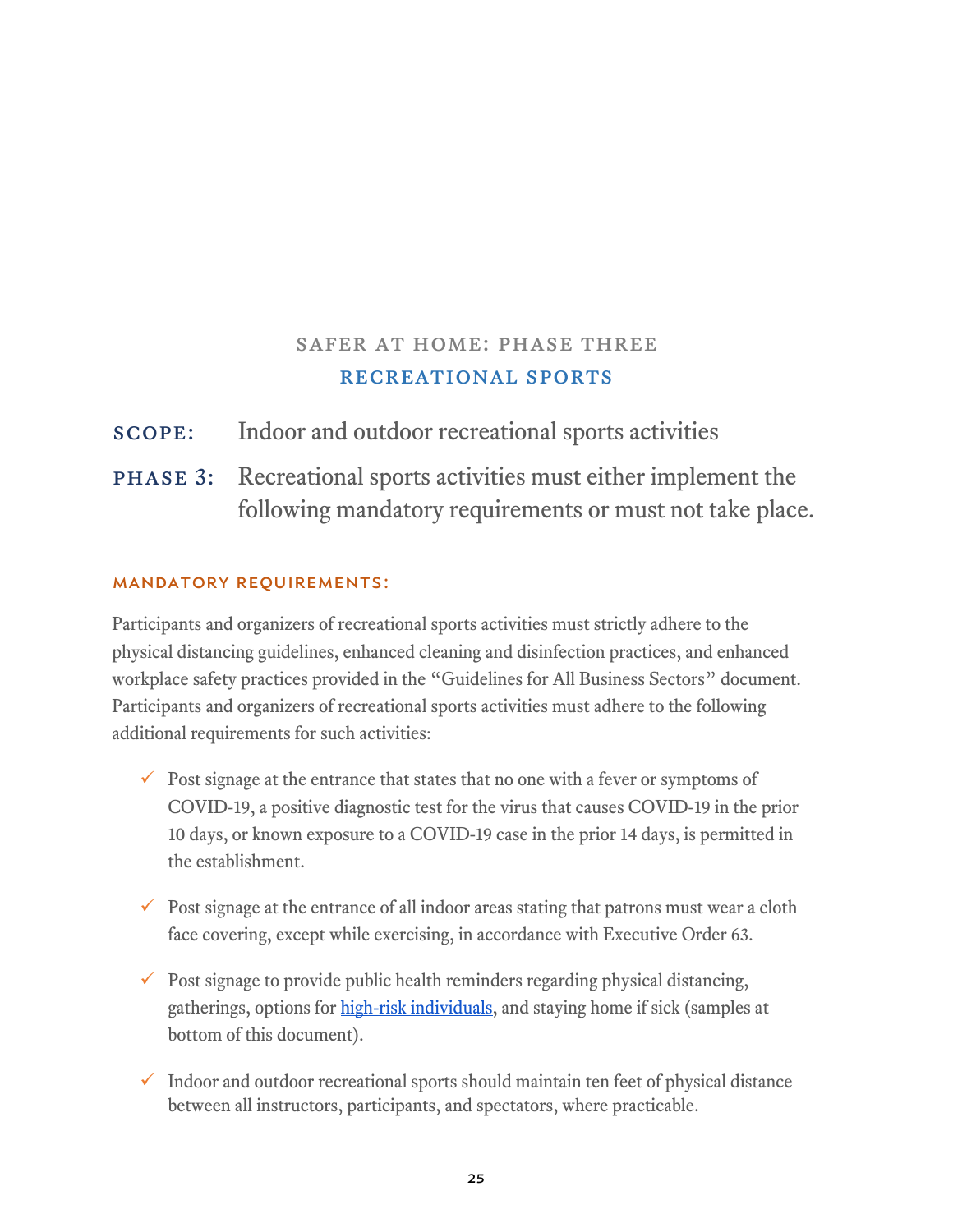- $\checkmark$  The total number of attendees (including both participants and spectators) of recreational sports cannot exceed the lesser of 50% of the occupancy load on the certificate of occupancy, if applicable, or 250 persons. For sports played on a field, attendees are limited to 250 persons per field.
- $\checkmark$  Ensure anyone who has symptoms of, has tested positive for, or has been exposed to COVID-19 follows appropriate guidelines for quarantine or isolation. Persons with symptoms should stay home until CDC criteria for ending isolation have been met. Persons with severe symptoms may need to be evaluated by a healthcare provider. Establish procedures for safely transporting anyone who is sick to their home or to a healthcare facility. If you are calling an ambulance or bringing someone to the hospital, try to call first to alert them that the person may have COVID-19.
- $\checkmark$  Conduct daily screening of coaches, officials, staff, and players for COVID-19 symptoms prior to admission to the venue/facility. Children should be screened per the CDC guidance for screening children. Adults should be asked if they are currently experiencing fever (100.4 degrees Fahrenheit or higher) or a sense of having a fever, a new cough that cannot be attributed to another health condition, new shortness of breath that cannot be attributed to another health condition, new chills that cannot be attributed to another health condition, a new sore throat that cannot be attributed to another health condition, or new muscle aches that cannot be attributed to another health condition or specific activity (such as physical exercise). Anyone experiencing symptoms should not be permitted in the venue/establishment. Screenings should be conducted in accordance with applicable privacy and confidentiality laws and regulations.
- $\checkmark$  All shared items must be disinfected between each use to the extent practicable.

### Resources to print and display:

| <b>CDC Symptoms English</b>           | <b>Spanish CDC Symptoms</b>        |
|---------------------------------------|------------------------------------|
| <b>CDC Printable Flyer English</b>    | <b>CDC Printable Flyer Spanish</b> |
| <b>CDC Printable Flyer Chinese</b>    | <b>CDC Printable Flyer Korean</b>  |
| <b>CDC Printable Flyer Vietnamese</b> | <b>FDA</b> information             |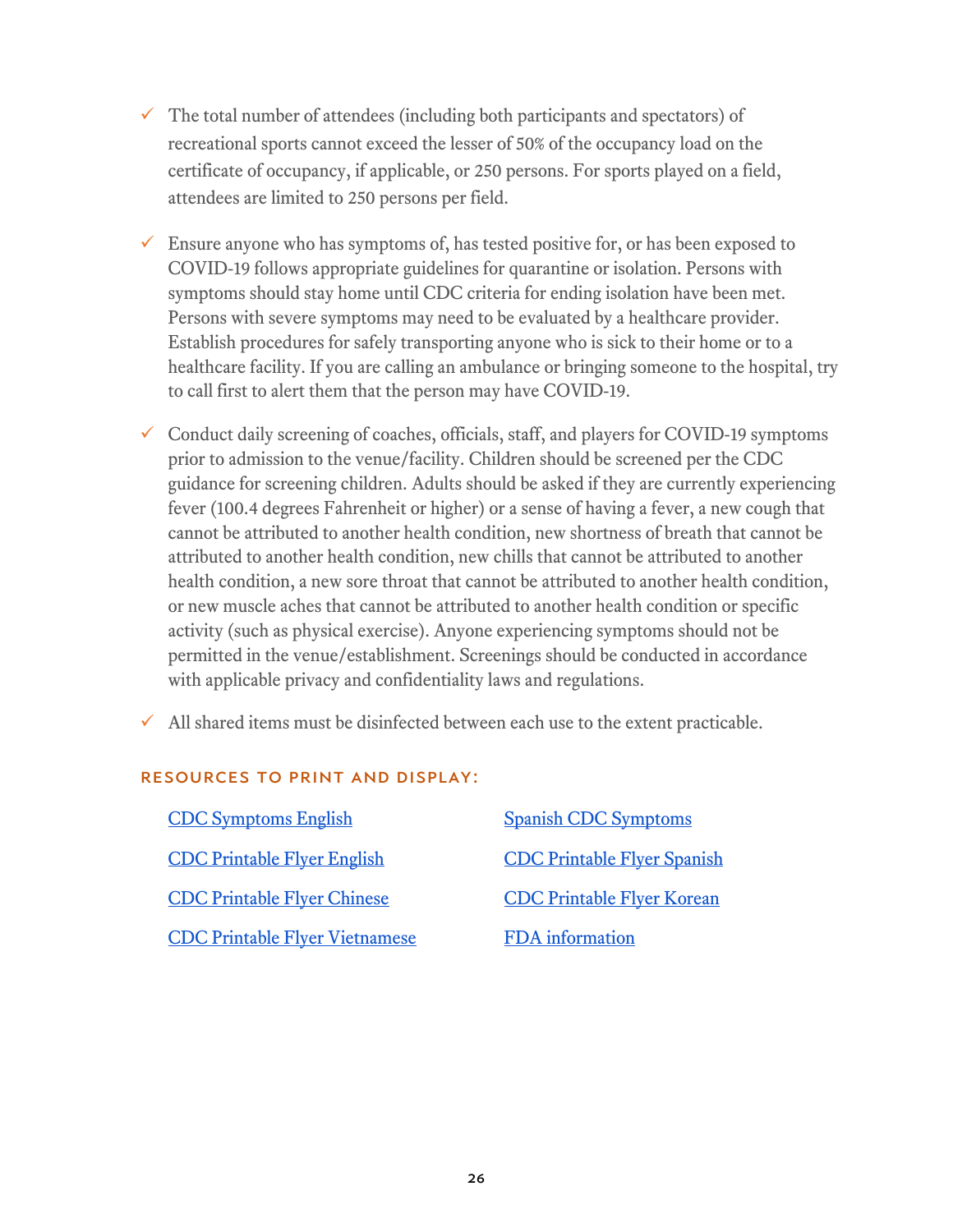## safer at home: phase three personal care and personal grooming services

- scope: Beauty salons, barbershops, spas, massage centers, tanning salons, tattoo shops, and any other location where personal care or personal grooming services are performed.
- phase 3: Establishments must either implement the following mandatory requirements or remain closed.

#### Mandatory Requirements:

Businesses must strictly adhere to the physical distancing guidelines, enhanced cleaning and disinfection practices, and enhanced workplace safety practices provided in the "Guidelines for All Business Sectors" document. They must also adhere to the following additional requirements:

- $\checkmark$  Post signage at the entrance that states that no one with a fever or symptoms of COVID-19, a positive diagnostic test for the virus that causes COVID-19 in the prior 10 days, or known exposure to a COVID-19 case in the prior 14 days, is permitted in the establishment.
- $\checkmark$  Post signage at the entrance stating that patrons must wear a cloth face covering in accordance with Executive Order 63.
- $\checkmark$  Post signage to provide public health reminders regarding physical distancing, gatherings, options for [high-risk individuals,](https://www.cdc.gov/coronavirus/2019-ncov/need-extra-precautions/people-at-higher-risk.html) and staying home if sick (samples at bottom of this document).
- $\checkmark$  Stagger work stations with at least six feet of separation.
- $\checkmark$  Maintain physical distancing between clients of at least six feet within the waiting area.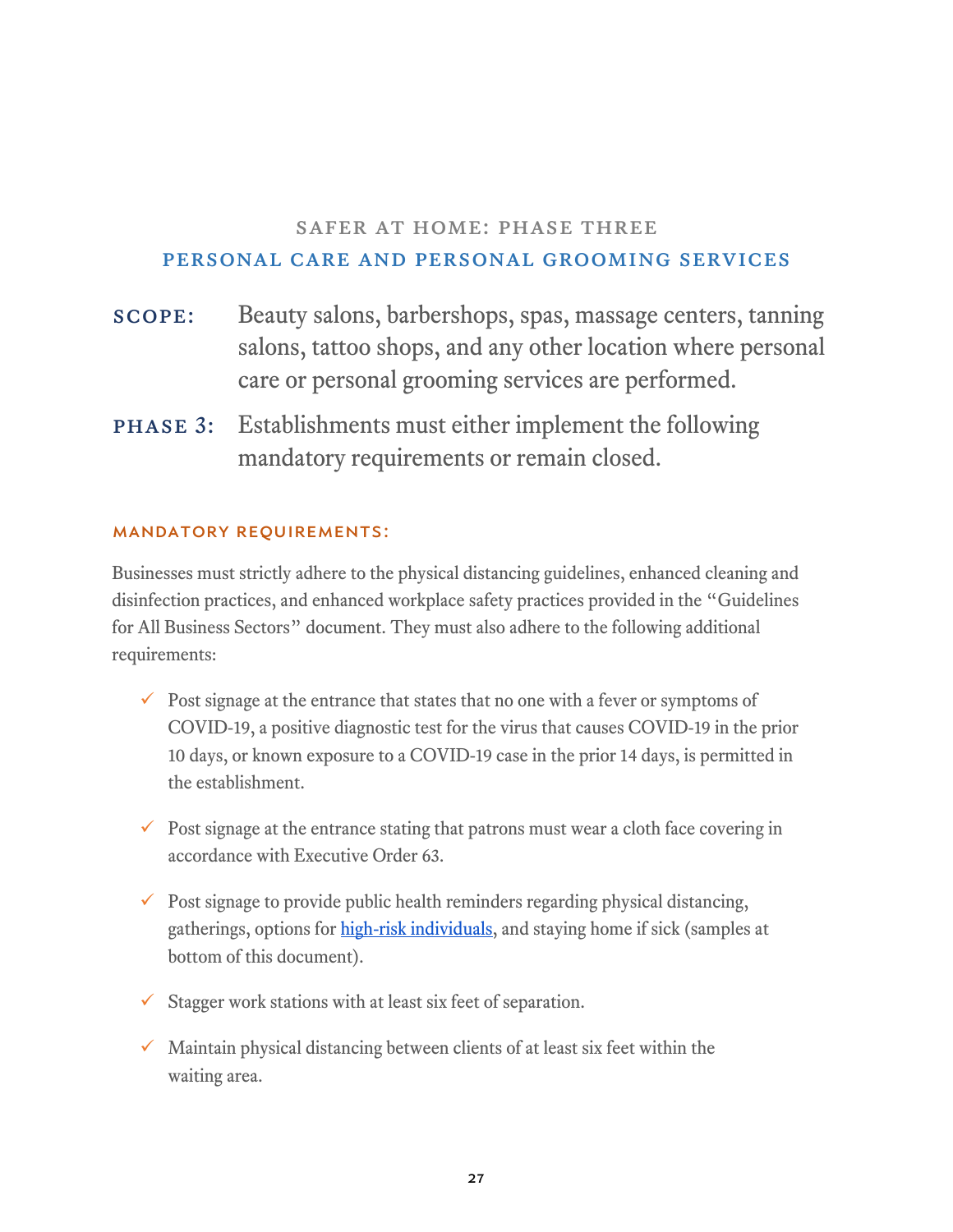- $\checkmark$  Staggered appointments must be utilized to minimize the number of individuals congregating in a waiting area and allow time to disinfect work stations and tools in between clients.
- $\checkmark$  Employees and service providers working in customer-facing areas are required to wear face coverings over their nose and mouth, such as using CDC Use of Cloth Face [Coverings guidance.](https://www.cdc.gov/coronavirus/2019-ncov/prevent-getting-sick/diy-cloth-face-coverings.html)
- $\checkmark$  Provide face coverings for clients or ask that clients bring a face covering with them that they must wear during the service. Limit services to only those that can be completed without clients removing their face covering.
- $\checkmark$  Wash hands with soap and water for at least 20 seconds after each service is performed, and, when gloves are worn, change gloves after each client's service.
- $\checkmark$  Practice routine cleaning and disinfection; clean and disinfect all personal care and personal grooming tools after every use or discard.
- $\checkmark$  Employers must maintain a list of the names and contact information for all clients, to include the date and time services are received.

### Best Practices:

In addition to the requirements provided above, establishments are encouraged to utilize the following best practices to the extent they are feasible:

- $\checkmark$  Promote frequent and thorough hand washing, including by providing employees, customers, visitors, the general public, and other persons entering into the place of employment with a place to wash their hands. If soap and running water are not immediately available, provide hand sanitizers. Additional hand hygiene requirements for Virginia employees and employers can be found in the Department of Labor and Industry's **Emergency Temporary Standard**. Further hand hygiene guidance can be found on the **CDC** website. A CDC training video is available here: [https://www.cdc.gov/handwashing/videos.html.](https://www.cdc.gov/handwashing/videos.html)
- $\checkmark$  Remove commonly touched non-essential items such as magazines, self-serve coffee, and candy jars.
- $\checkmark$  Where possible use disposable towels, capes, and linens. All reusable towels, capes, linens and other porous fabric should be laundered after single use. Non-porous capes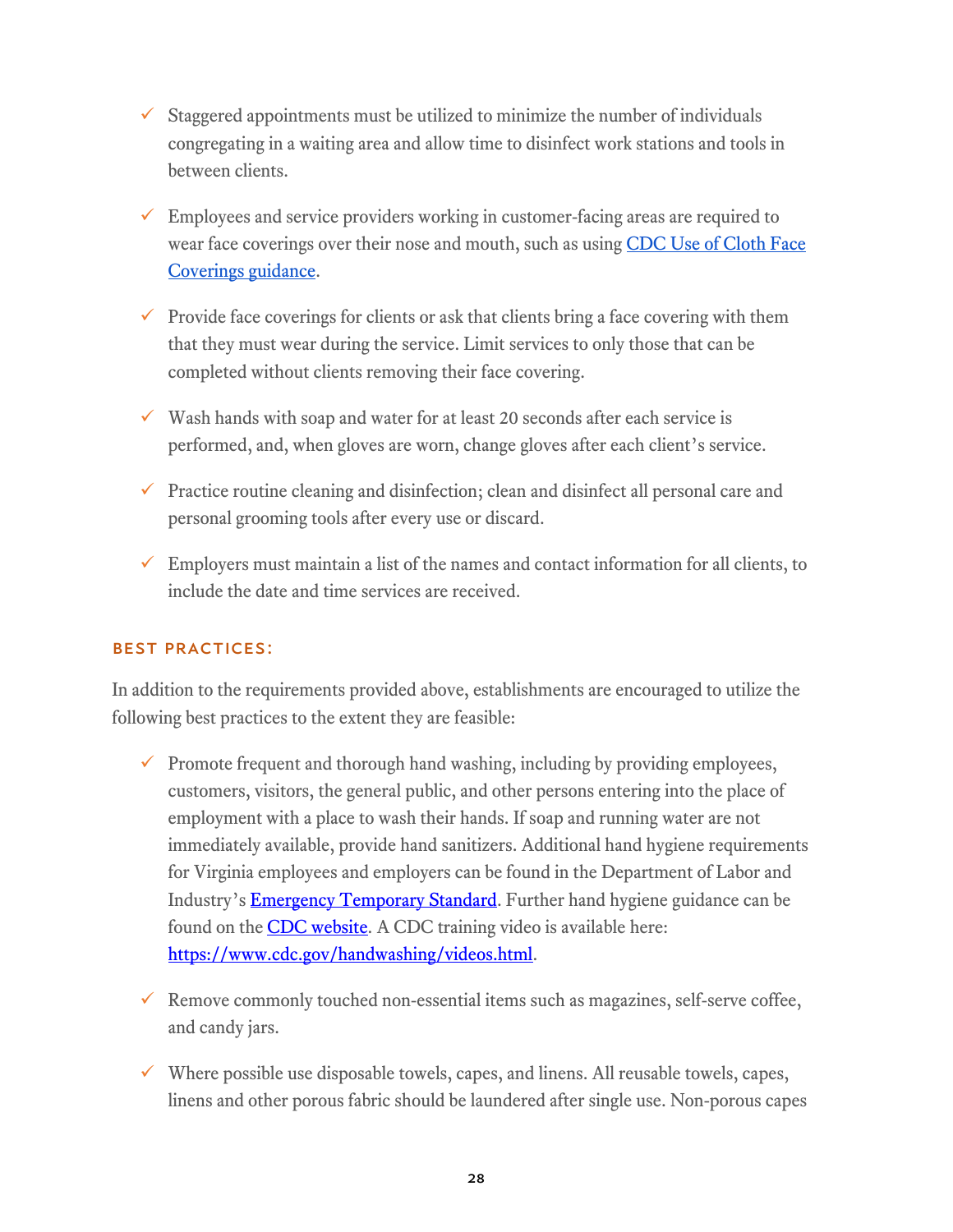(e.g., plastic, vinyl) should be cleaned and disinfected after single use or discarded. Towels, capes, and linens should be stored in a closed, covered container prior to use.

- $\checkmark$  When capes are used on clients, use a freshly laundered or disposable cape for each client.
- $\checkmark$  Minimize to the greatest degree possible close, direct face-to-face contact with clients, such as allowing clients to be seated prior to approaching to perform a service.
- $\checkmark$  When protective equipment such as face coverings are used, launder daily and wash hands after touching/adjusting face covering while working.
- $\checkmark$  Use separate doors to enter and exit the establishment when possible.
- $\checkmark$  Consider installing touchless door and sink systems or providing single-use barriers (e.g., deli tissues, paper towels) for use in touching door and sink handles.
- Consider limiting the maximum time of services (e.g., no more than 1 hour).

#### Resources to print and display:

[CDC Symptoms English](https://www.cdc.gov/coronavirus/2019-ncov/symptoms-testing/symptoms.html) [Spanish CDC Symptoms](https://espanol.cdc.gov/coronavirus/2019-ncov/symptoms-testing/symptoms.html) [CDC Printable Flyer English](https://www.cdc.gov/coronavirus/2019-ncov/downloads/stop-the-spread-of-germs.pdf) [CDC Printable Flyer Spanish](https://www.cdc.gov/coronavirus/2019-ncov/downloads/stop-the-spread-of-germs-sp.pdf) [CDC Printable Flyer Chinese](https://www.cdc.gov/coronavirus/2019-ncov/downloads/stop-the-spread-of-germs-chinese.pdf) [CDC Printable Flyer Korean](https://www.cdc.gov/coronavirus/2019-ncov/downloads/stop-the-spread-of-germs-korean.pdf) [CDC Printable Flyer Vietnamese](https://www.cdc.gov/coronavirus/2019-ncov/downloads/stop-the-spread-of-germs-vietnamese.pdf) FDA information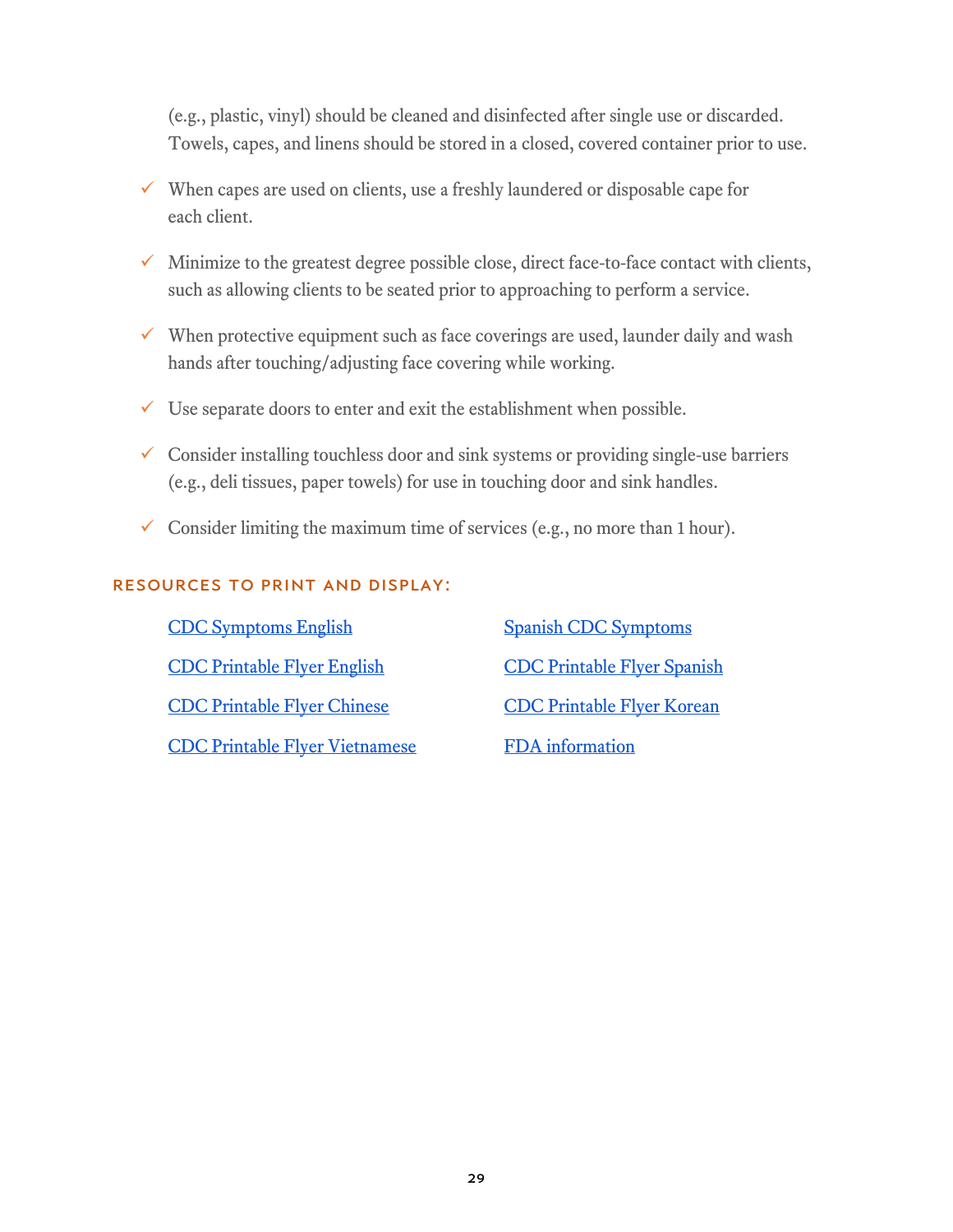## safer at home: phase three campgrounds and overnight summer camps

- scope: Private campgrounds and overnight summer camps.
- phase 3: Private campgrounds must either implement the following mandatory requirements or close. Overnight summer camps must remain closed in Phase 3.

### Mandatory Requirements:

Businesses must strictly adhere to the physical distancing guidelines, enhanced cleaning and disinfection practices, and enhanced workplace safety practices provided in the "Guidelines for All Business Sectors" document. They must also adhere to the following additional requirements:

- $\checkmark$  Post signage at the entrance that states that no one with a fever or symptoms of COVID-19, a positive diagnostic test for the virus that causes COVID-19 in the prior 10 days, or known exposure to a COVID-19 case in their prior 14 days, is permitted in the establishment.
- $\checkmark$  Post signage at the entrance of all indoor areas stating that patrons must wear a cloth face covering in accordance with Executive Order 63.
- $\checkmark$  Post signage to provide public health reminders regarding physical distancing, gatherings, options for [high risk individuals,](https://www.cdc.gov/coronavirus/2019-ncov/need-extra-precautions/people-at-higher-risk.html) and staying home if sick (samples at bottom of this document).
- $\checkmark$  No gatherings of greater than 250 people in one location are allowed.
- $\checkmark$  On site retail, recreation and fitness, cabins, and food establishments must follow the requirements and guidelines specific to those establishments.
- $\checkmark$  Employees working in customer-facing areas are required to wear face coverings over their nose and mouth, such as using [CDC Use of Cloth Face Coverings guidance.](https://www.cdc.gov/coronavirus/2019-ncov/prevent-getting-sick/diy-cloth-face-coverings.html)
- Promote frequent and thorough hand washing, including by providing employees, customers, visitors, the general public, and other persons entering into the place of employment with a place to wash their hands. If soap and running water are not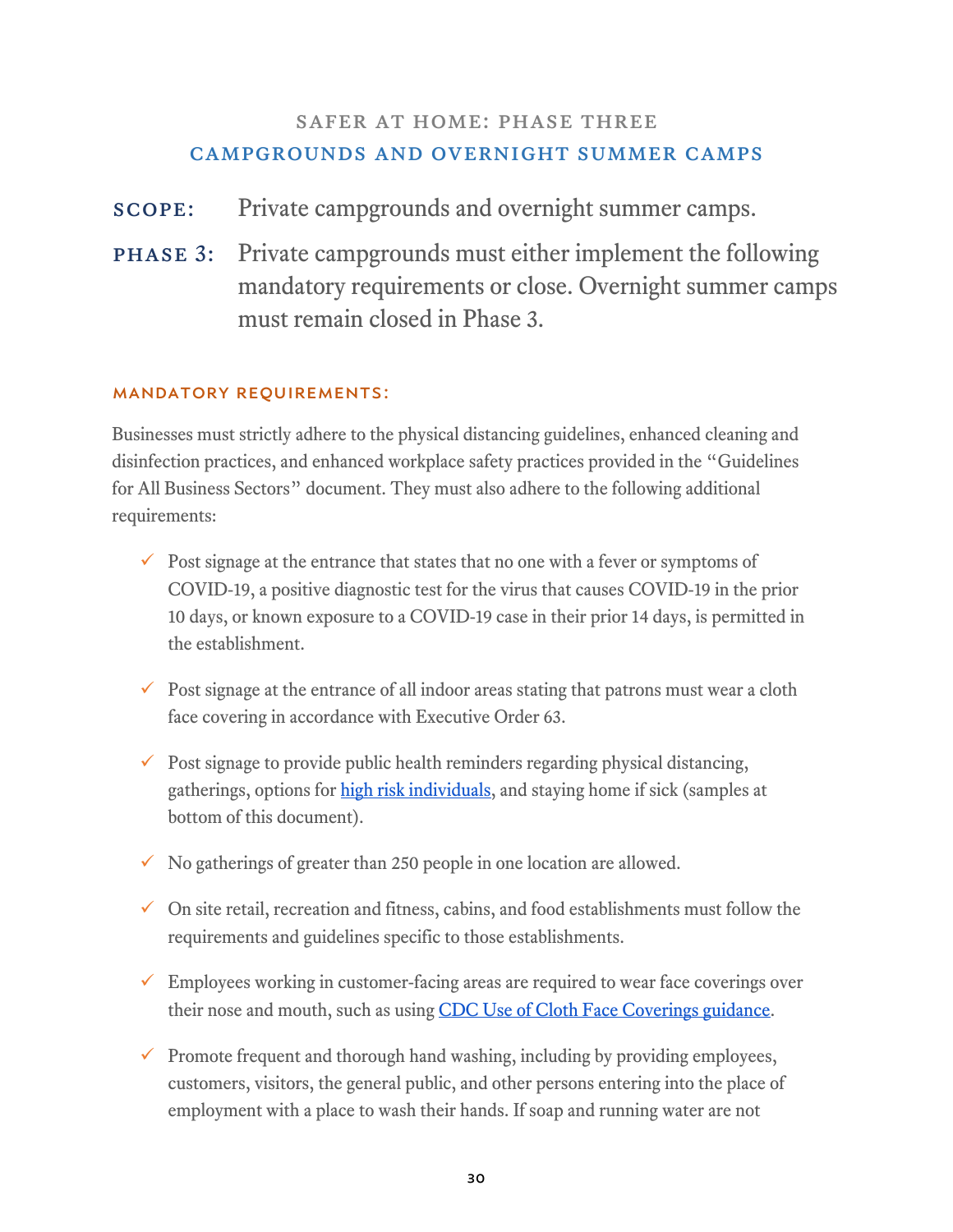immediately available, provide hand sanitizers. Additional hand hygiene requirements for Virginia employees and employers can be found in the Department of Labor and Industry's [Emergency Temporary Standard.](https://www.doli.virginia.gov/wp-content/uploads/2020/07/RIS-filed-RTD-Final-ETS-7.24.2020.pdf) Further hand hygiene guidance can be found on the **CDC** website. A CDC training video is available here: https://www.cdc.gov/handwashing/videos.html.

#### Resources to print and display:

[CDC Symptoms English](https://www.cdc.gov/coronavirus/2019-ncov/symptoms-testing/symptoms.html) [Spanish CDC Symptoms](https://espanol.cdc.gov/coronavirus/2019-ncov/symptoms-testing/symptoms.html) [CDC Printable Flyer English](https://www.cdc.gov/coronavirus/2019-ncov/downloads/stop-the-spread-of-germs.pdf) [CDC Printable Flyer Spanish](https://www.cdc.gov/coronavirus/2019-ncov/downloads/stop-the-spread-of-germs-sp.pdf) [CDC Printable Flyer Chinese](https://www.cdc.gov/coronavirus/2019-ncov/downloads/stop-the-spread-of-germs-chinese.pdf) [CDC Printable Flyer Korean](https://www.cdc.gov/coronavirus/2019-ncov/downloads/stop-the-spread-of-germs-korean.pdf) [CDC Printable Flyer Vietnamese](https://www.cdc.gov/coronavirus/2019-ncov/downloads/stop-the-spread-of-germs-vietnamese.pdf) FDA information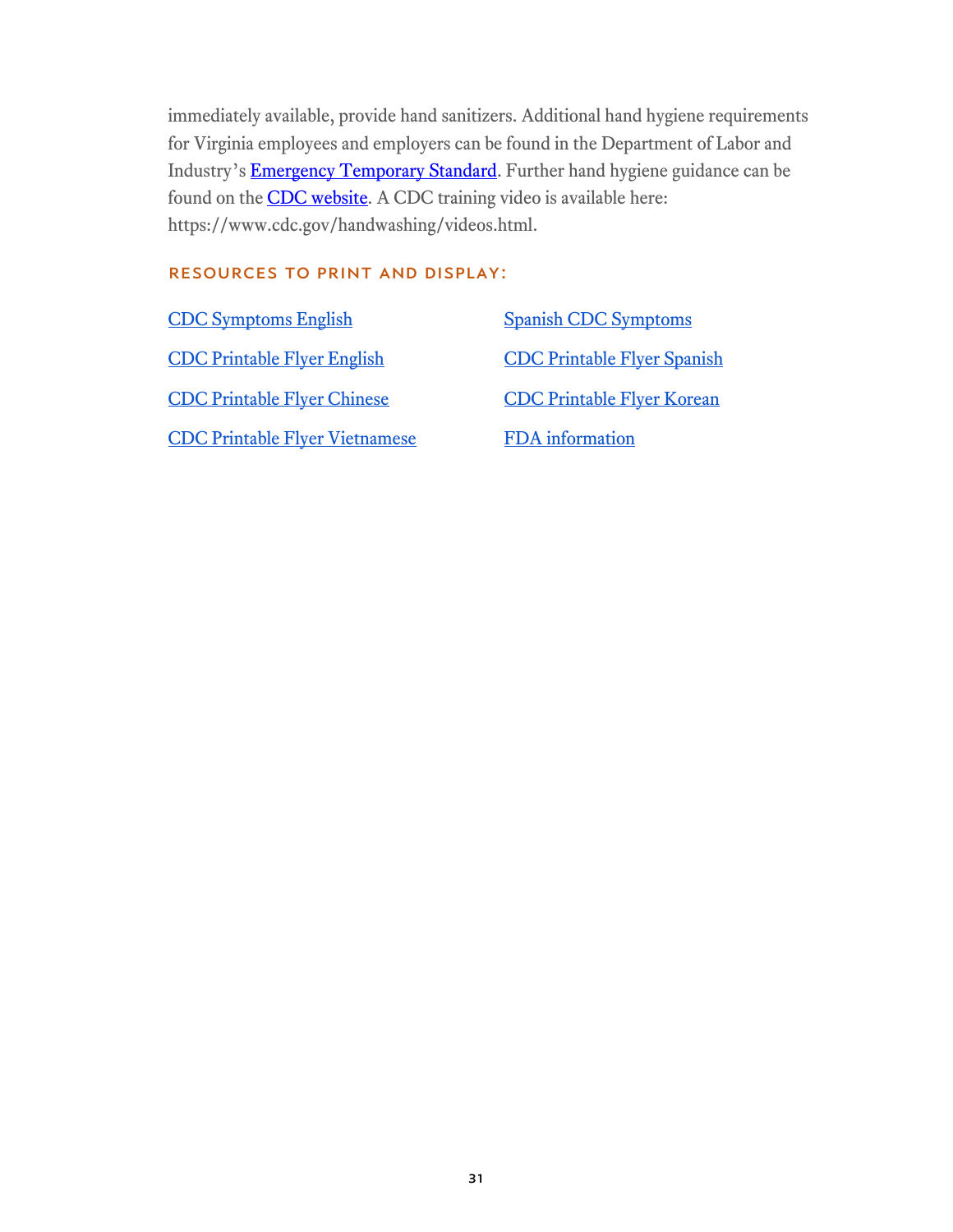## safer at home: phase three entertainment and public amusement

- scope: Performing arts venues, concert venues, movie theaters, drive-in entertainment, sports venues, botanical gardens, zoos, fairs, carnivals, amusement parks, museums, aquariums, historic horse racing facilities bowling alleys, skating rinks, arcades, amusement parks, trampoline parks, fairs, carnivals, arts and craft facilities, escape rooms, trampoline parks, public and private social clubs, and all other entertainment centers and places of public amusement.
- phase 3: Establishments must either implement the following mandatory requirements or remain closed.

## Mandatory Requirements:

Businesses must strictly adhere to the physical distancing guidelines, enhanced cleaning and disinfection practices, and enhanced workplace safety practices provided in the "Guidelines for All Business Sectors" document. They must also adhere to the following additional requirements:

- $\checkmark$  Post signage at the entrance that states that no one with a fever or symptoms of COVID-19, a positive diagnostic test for the virus that causes COVID-19 in the prior 10 days, or known exposure to a COVID-19 case in their prior 14 days, is permitted in the establishment.
- $\checkmark$  Post signage at the entrance of all indoor areas stating that patrons must wear a cloth face covering in accordance with Executive Order 63.
- $\checkmark$  Post signage to provide public health reminders regarding physical distancing, gatherings, options for [high risk individuals,](https://www.cdc.gov/coronavirus/2019-ncov/need-extra-precautions/people-at-higher-risk.html) and staying home if sick (samples at bottom of this document).
- $\checkmark$  Occupancy cannot not exceed 50% of the lowest occupancy load on the certificate of occupancy, if applicable, or 1000 patrons.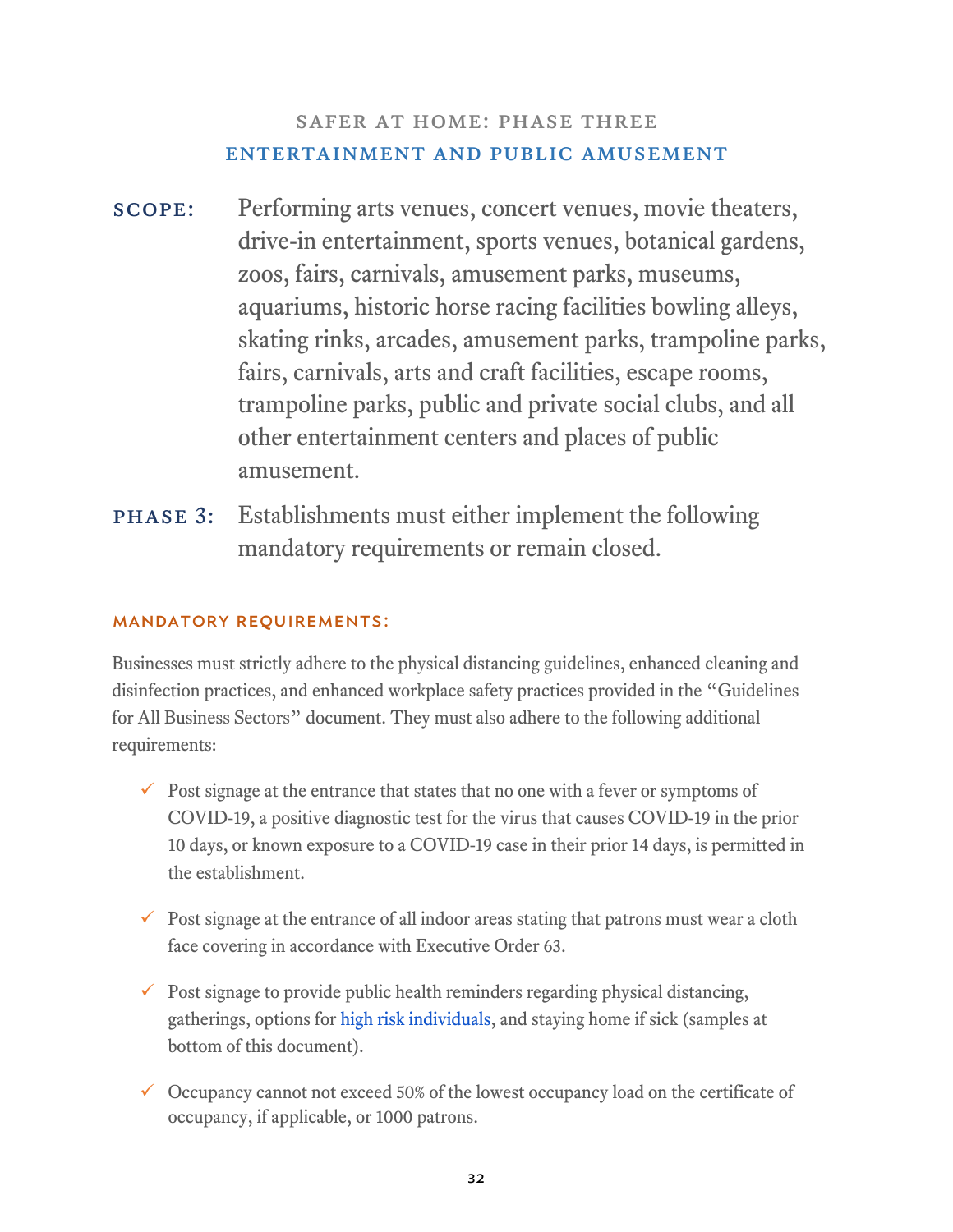- $\checkmark$  All private bookings are limited to no more than 250 people.
- $\checkmark$  Ten feet of physical distance must be maintained between all performers, participants, and patrons who are not members of the same household.
- $\checkmark$  All shared items must be cleaned and disinfected between uses.
- $\checkmark$  If interactive exhibits are in service, post signage to discourage congregating and encourage the use of hand sanitizer. Provide hand sanitizer stations around any interactive exhibits. Discontinue any interactive exhibits that pose a risk for children to place items in their mouths.
- $\checkmark$  Outdoor queue lines and queue lines for interactive exhibits or other areas that would encourage congregating should follow physical distancing guidelines, allowing for six feet of separation between persons who are not members of the same household.
- $\checkmark$  Create a guest flow plan of modified queue lines to and within the facility. Determine areas likely to become bottlenecks or pinch points and adjust guest flow accordingly.
- $\checkmark$  Install visible markers for queue lines that separate people by six feet of physical distance. Sample markers are available in the [VDH Business Toolkit.](https://www.vdh.virginia.gov/coronavirus/schools-workplaces-community-locations/businesses/)
- $\checkmark$  Create and display physical distancing communication tools, including static signs, kiosks, audio announcements, or video announcements. Signage should include the requirement to wear face coverings at all times and to maintain six feet of physical distance between people who do not reside in the same household. Sample signage is available in the VDH Business Toolkit.
- $\checkmark$  Reconfigure seating areas to allow six feet of physical distance between individuals by eliminating and closing select tables or seating areas, or by spreading them out to allow for adequate spacing.
- $\checkmark$  Ensure facility exits are configured to reduce the occurrence of bottlenecks and large gatherings.
- $\checkmark$  Where possible, install sneeze guards in front of commonly used point-of-sale or guest service stations.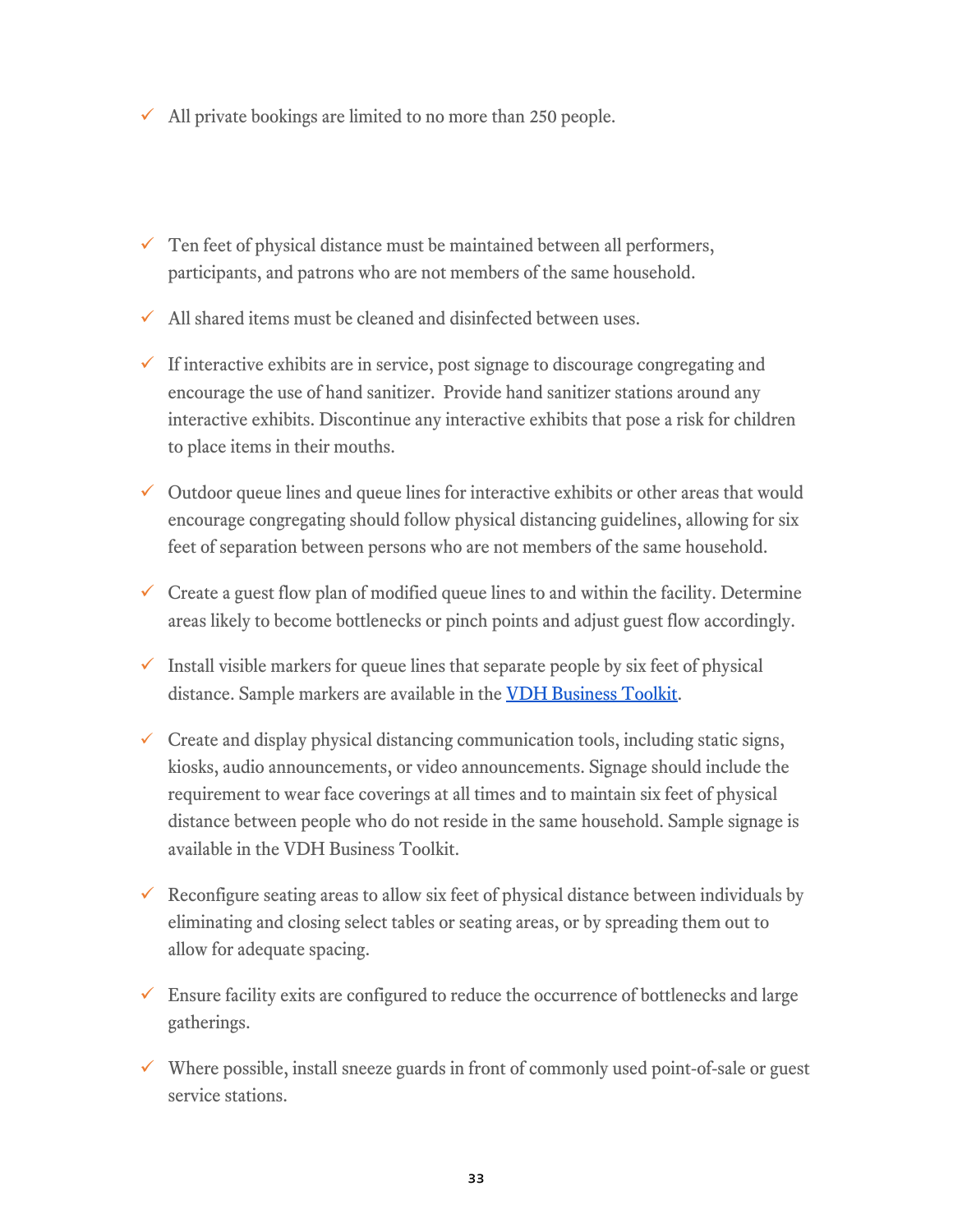- $\checkmark$  On site retail, recreation and fitness, cabins, and food establishments must follow the requirements and guidelines specific to those establishments.
- $\checkmark$  Employees working in customer-facing areas are required to wear face coverings over their nose and mouth, such as using [CDC Use of Cloth Face Coverings guidance.](https://www.cdc.gov/coronavirus/2019-ncov/prevent-getting-sick/diy-cloth-face-coverings.html)
- $\checkmark$  Promote frequent and thorough hand washing, including by providing employees, customers, visitors, the general public, and other persons entering into the place of employment with a place to wash their hands. If soap and running water are not immediately available, provide hand sanitizers. Additional hand hygiene requirements for Virginia employees and employers can be found in the Department of Labor and Industry's [Emergency Temporary Standard.](https://www.doli.virginia.gov/wp-content/uploads/2020/07/RIS-filed-RTD-Final-ETS-7.24.2020.pdf) Further hand hygiene guidance can be found on the **CDC** website. A CDC training video is available here: [https://www.cdc.gov/handwashing/videos.html.](https://www.cdc.gov/handwashing/videos.html)
- $\checkmark$  Practice routine cleaning and disinfection of high contact areas and hard surfaces, including check out stations and payment pads, store entrance push/pull pads, door knobs/handles, dining tables/chairs, light switches, handrails, restrooms, guest lockers, floors, and equipment. Follow CDC Reopening Guidance for Cleaning and Disinfection and use an EPA-approved disinfectant to clean. For high contact areas (e.g., in both public and staff areas), routinely disinfect surfaces at least every 2 hours. Certain surfaces and objects in public spaces, such as point of sale keypads, should be cleaned and disinfected before each use.

### Best Practices:

In addition to the requirements provided above, establishments are encouraged to utilize the following best practices to the extent they are feasible:

- $\checkmark$  Sanitizing wipes should be made available throughout the facility for guests to use on high-touch surfaces.
- $\checkmark$  Determine appropriate guest capacity levels for each facility to ensure compliance with physical distancing requirements, taking into account facility size, layout, and operational needs.
- $\checkmark$  Employers should remain cognizant of the potential for outdoor staff to experience overheating or breathing difficulties caused by using facial coverings. When developing staff schedules, implement additional short breaks to increase the frequency with which staff can cool off indoors.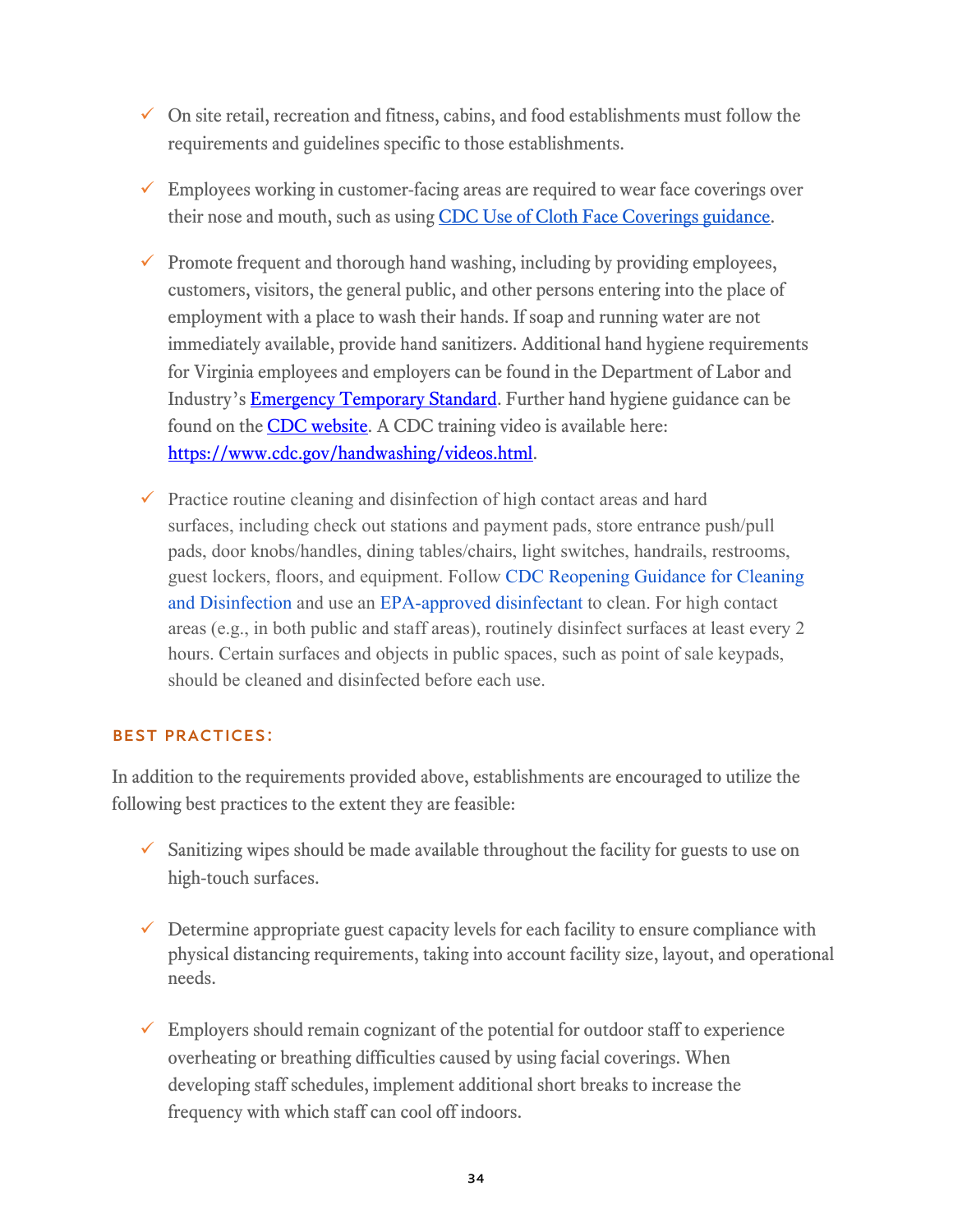#### Resources to print and display:

[CDC Symptoms English](https://www.cdc.gov/coronavirus/2019-ncov/symptoms-testing/symptoms.html) [Spanish CDC Symptoms](https://espanol.cdc.gov/coronavirus/2019-ncov/symptoms-testing/symptoms.html) [CDC Printable Flyer English](https://www.cdc.gov/coronavirus/2019-ncov/downloads/stop-the-spread-of-germs.pdf) [CDC Printable Flyer Spanish](https://www.cdc.gov/coronavirus/2019-ncov/downloads/stop-the-spread-of-germs-sp.pdf) CDC Printable Flyer Chinese<br>[CDC Printable Flyer Korean](https://www.cdc.gov/coronavirus/2019-ncov/downloads/stop-the-spread-of-germs-korean.pdf) [CDC Printable Flyer Vietnamese](https://www.cdc.gov/coronavirus/2019-ncov/downloads/stop-the-spread-of-germs-vietnamese.pdf) FDA information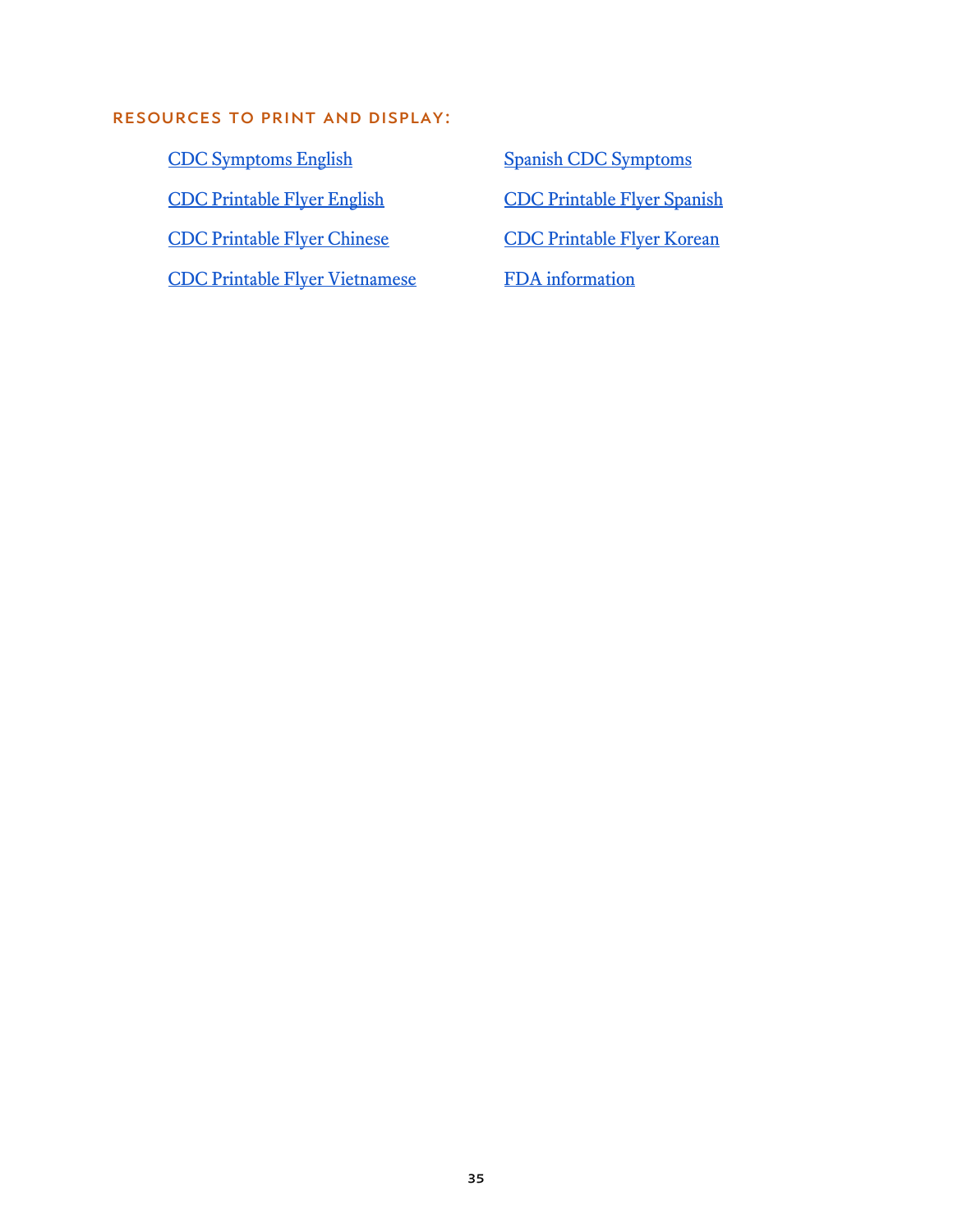## SAFER AT HOME: PHASE THREE religious services

## scope: Religious services.

phase 3: Religious services must be conducted according to the following requirements.

Given the public health implications of the 2020 global pandemic, the Commonwealth's diverse faith community quickly adjusted in response to this unprecedented crisis.

Therefore, it is important that the diverse faith communities in Virginia stay informed with local, state, and national officials using the links below:

CDC's main COVID-19 Web page: <https://www.cdc.gov/coronavirus/2019-ncov/index.html>

Virginia Department of Health COVID-19 Web page: <http://www.vdh.virginia.gov/coronavirus/>

Virginia Governor's COVID-19 Web page: <https://www.virginia.gov/coronavirus/>

### Mandatory Requirements:

Religious services must strictly adhere to the following requirements:

Individuals attending religious services must be seated at least six feet apart at all times and must practice physical distancing at all times. Family members, as defined in Amended Number 67 and Order of Public Health Emergency Seven, may be seated together. Mark seating in six-foot increments.

- $\checkmark$  Any items used to distribute food or beverages must be disposable and used only once and discarded.
- $\checkmark$  A thorough cleaning and disinfection of frequently contacted surfaces must be conducted prior to and following any religious service. Post signage at the entrance that states that no one with a fever or symptoms of COVID-19, a positive diagnostic test for the virus that causes COVID-19 in the prior 10 days, or known exposure to a COVID-19 case in the prior 14 days, is permitted in the establishment.
- $\checkmark$  Post signage at the entrance of all indoor areas stating that individuals must wear a cloth face covering in accordance with Executive Order 63.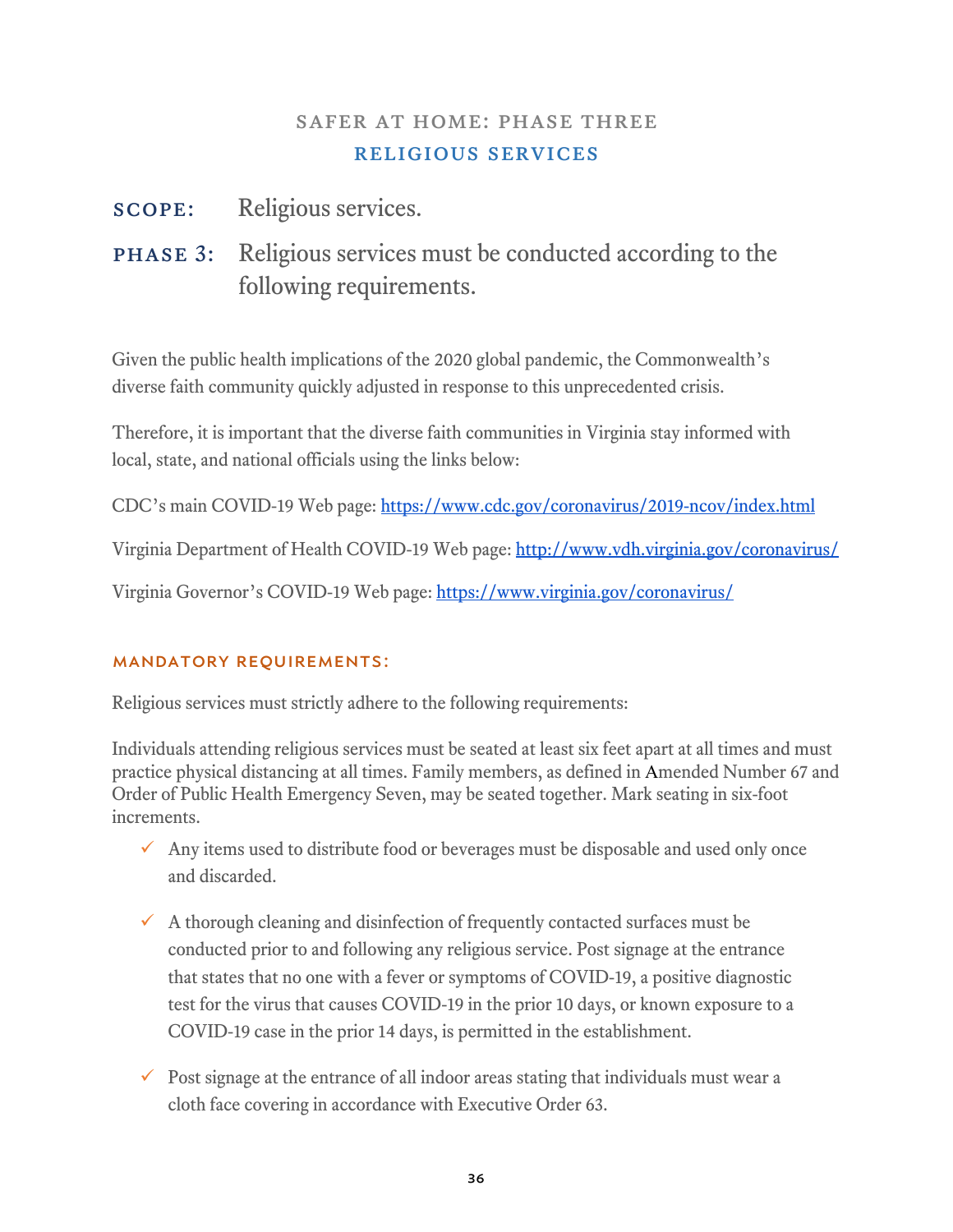- $\checkmark$
- $\checkmark$  Post signage to provide public health reminders regarding social distancing, gatherings, options for high risk individuals, and staying home if sick (samples at the bottom of this document).
- $\checkmark$  If any place of worship cannot adhere to the above requirements, it must not conduct in-person services.

BEST PRACTICES: In addition to the requirements provided above, faith communities are encouraged to utilize the following best practices to the extent they are feasible:

- $\checkmark$  Designate a health coordinator and/or health equity team who will be responsible for COVID-19 planning and preparation for your place of worship.
- *For the building:*
	- o Conduct thorough [cleaning](https://www.cdc.gov/coronavirus/2019-ncov/community/reopen-guidance.html) before and between services.
	- o Use separate doors to enter and exit the establishment when possible.
	- o Allow interior doors to remain open to limit touching of door handles.
	- o Provide sanitizing stations throughout the building, particularly at entry and exit points.
	- o Consider installing touchless door entry systems or providing single-use barriers (i.e., paper towels) for use in touching door and sink handles in bathroom facilities.
	- o Use messaging boards or digital messaging and social media for announcements to eliminate use of bulletins and handouts.
- *For weekly religious services:*
	- o Members are safer at home. Continue to provide and encourage use of online streaming and drive-in options for people who can utilize these options. No place of worship should feel obligated to return to in-person worship before they are ready to do so.
	- o Consider holding multiple services, with time for thorough cleaning in between each service, to allow for greater distancing during services.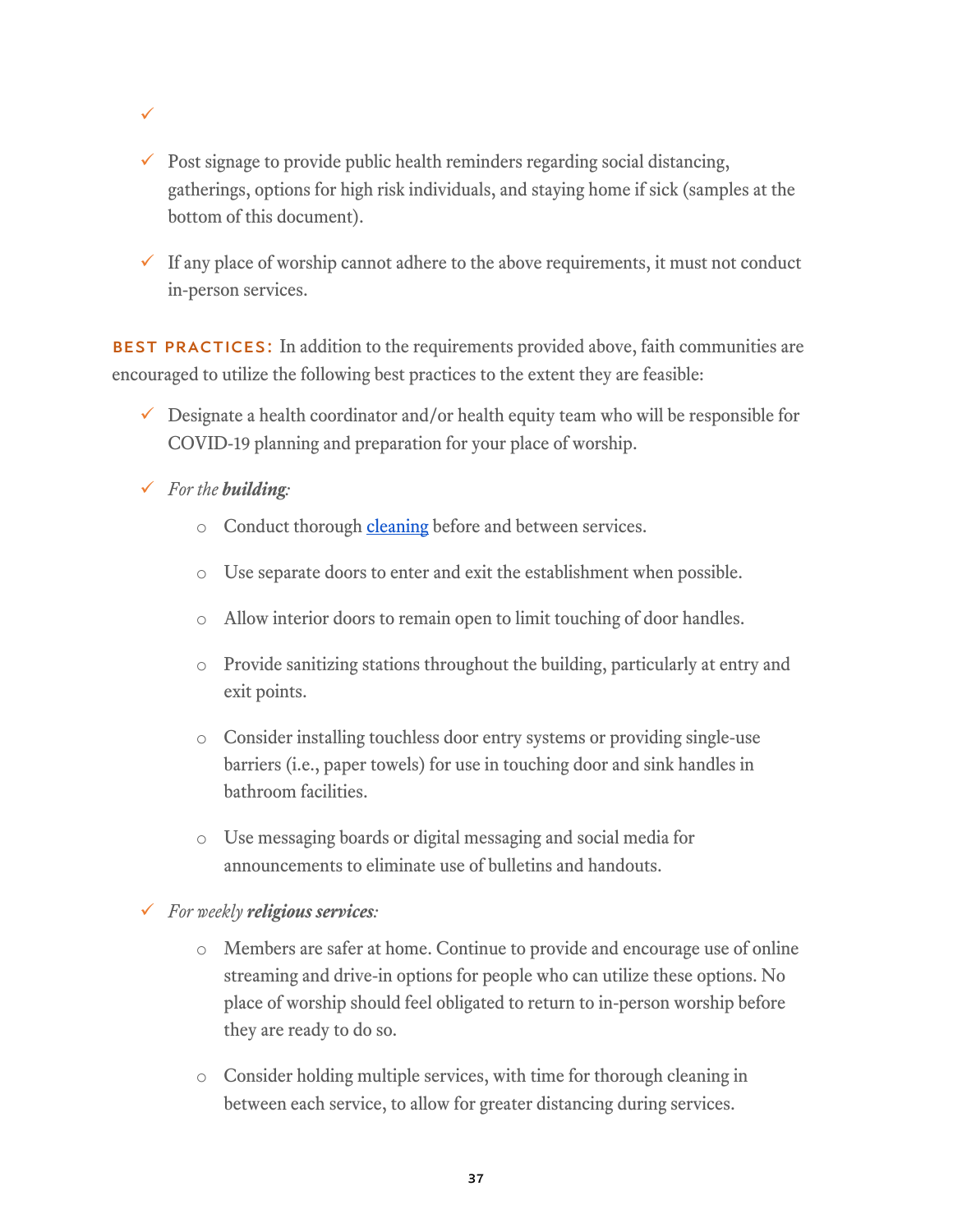- o Suspend the choir as part of services.
- o Consider shorter services to avoid the need for people to use bathroom facilities.
- o Consider limiting or suspending youth services until a safer time.
- o Consider holding small group or separate services for [senior citizens and other](https://www.cdc.gov/coronavirus/2019-ncov/need-extra-precautions/people-at-higher-risk.html)  [high-risk populations.](https://www.cdc.gov/coronavirus/2019-ncov/need-extra-precautions/people-at-higher-risk.html)
	- **Consider making this the first service of the week, after thorough** cleaning and disinfection of facilities have been performed.
	- Ensure social distancing in parking lots or common areas.
- $\checkmark$  Consider discontinuing use of common items (e.g., microphones, books, hymnals, scriptural texts) that may be shared between people and are difficult to clean. Consider assigning religious books to a family or individual that they can bring to each service, or use a projector for the display of sacred texts, scriptures, and songs.
- $\checkmark$  When oils, water, ashes, or other materials are applied to a person's forehead, selfapplication should be used, to the extent possible.
- *Possible methods for religious services:* 
	- 1. **Drive-in/parking lot church:** This is the safer model of religious service where social distancing may be maintained.
	- 2. **Sign-up worship services:** This will limit the number of live worship services. Ask members, visitors, or guests to sign up for one live service per month, or every other week. If needed, members can take turns between online and inperson worship services during this interim time. Allow space for impromptu visitors by registering fewer people (for each worship or religious service) than the maximum allowed per occupancy restrictions.
	- 3. **Multiple gatherings during the week:** A place of worship may divide the number of congregants by the maximum occupancy level and offer worship services at that level. Consider adding online services, multiple services on one day, or alternative services during the week and/or on Saturdays and Sundays.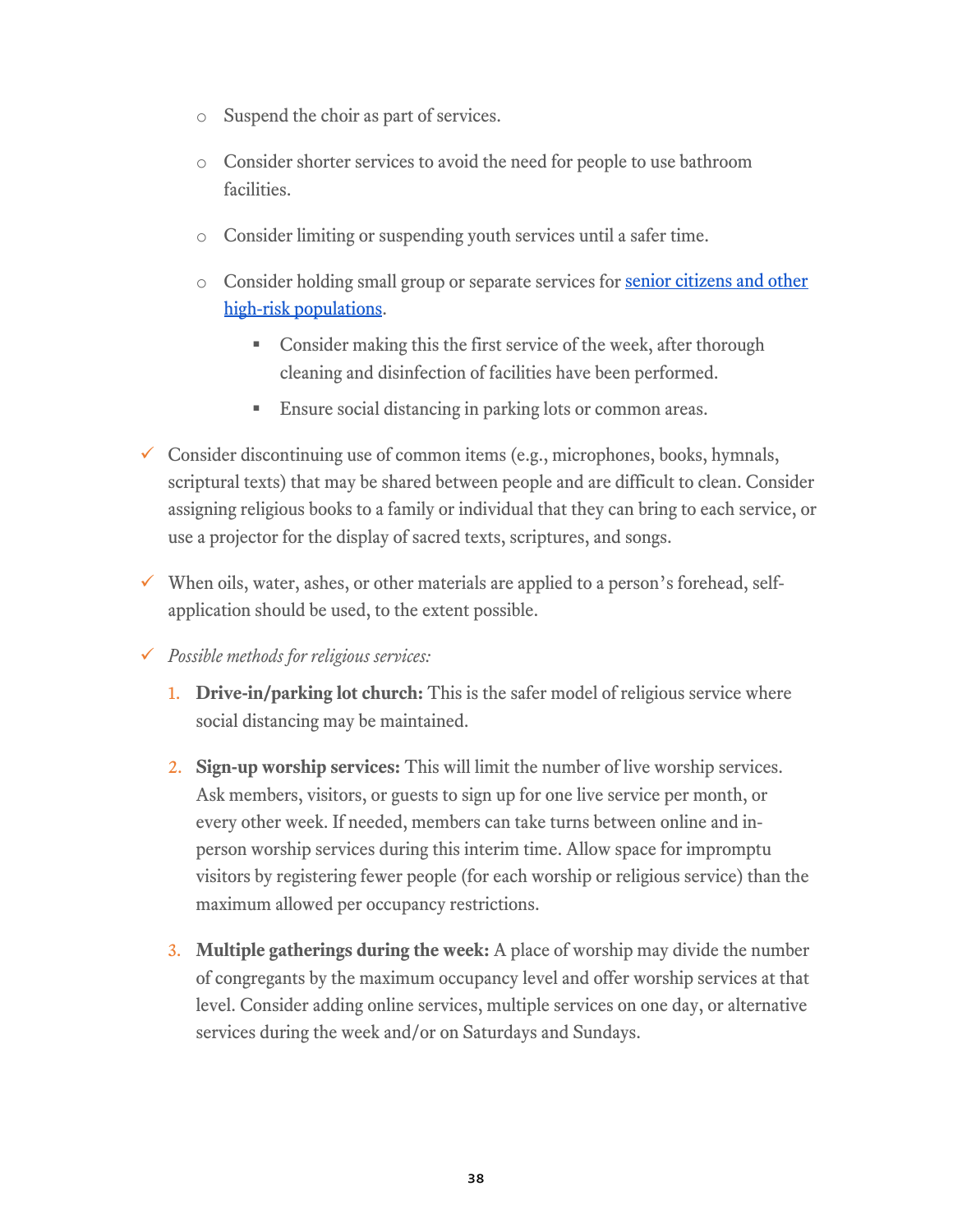- 4. **Utilize multiple methods:** As a result of the COVID-19 crisis, most places of worship lost the ability to gather in-person, but many gained a stronger online presence. Consider nurturing both aspects for at-risk individuals, as well as for the increased capacity to reach and serve those outside of the walls of the faith organization.
- 5. **Adult-only services:** This method asks parents of young children to alternate worship attendance (naturally reducing attendance, as one parent stays home with children).
- 6. **Online-only:** Take this approach if you are in a high-risk area, your place of worship is not yet prepared with the conditions outlined in the state guidelines for opening, you or a member of your family has COVID-19 symptoms, or the governing authorities have requested additional measures in the interest of public health.

### Communication Resources:

Members and leaders of the diverse faith communities and funeral homes around the Commonwealth can receive a signage tool-kit and register to receive updated information from the Governor's Office of Diversity and Partners in Prayer and Prevention from the Virginia Department of Health by contacting [OHE@vdh.virginia.gov](mailto:OHE@vdh.virginia.gov)

### Resources to print and display:

[CDC Symptoms English](https://www.cdc.gov/coronavirus/2019-ncov/symptoms-testing/symptoms.html) [Spanish CDC Symptoms](https://espanol.cdc.gov/coronavirus/2019-ncov/symptoms-testing/symptoms.html) [CDC Printable Flyer English](https://www.cdc.gov/coronavirus/2019-ncov/downloads/stop-the-spread-of-germs.pdf) [CDC Printable Flyer Spanish](https://www.cdc.gov/coronavirus/2019-ncov/downloads/stop-the-spread-of-germs-sp.pdf) [CDC Printable Flyer Chinese](https://www.cdc.gov/coronavirus/2019-ncov/downloads/stop-the-spread-of-germs-chinese.pdf) [CDC Printable Flyer Korean](https://www.cdc.gov/coronavirus/2019-ncov/downloads/stop-the-spread-of-germs-korean.pdf) [CDC Printable Flyer Vietnamese](https://www.cdc.gov/coronavirus/2019-ncov/downloads/stop-the-spread-of-germs-vietnamese.pdf) [FDA information](https://www.fda.gov/media/136812/download)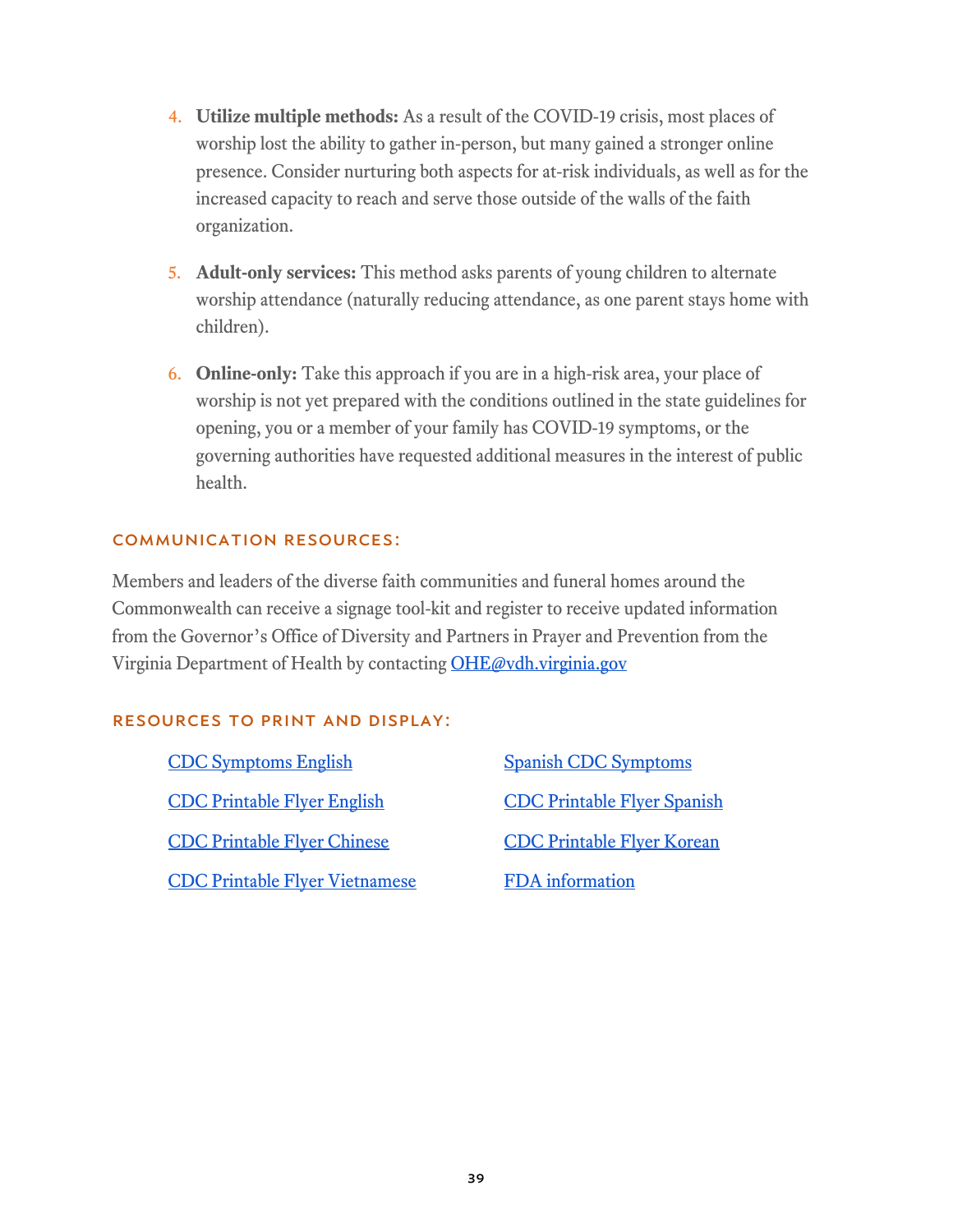## SAFER AT HOME: PHASE THREE horse and other livestock shows

scope: Indoor and outdoor horse and other livestock shows.

phase 3: Horse and other livestock shows must either implement the following mandatory requirements or they must not take place.

### Mandatory Requirements:

Participants and organizers of horse and other livestock show activities must strictly adhere to the physical distancing guidelines, enhanced cleaning and disinfection practices, and enhanced workplace safety practices provided in the "Guidelines for All Business Sectors" document.

Participants and organizers of horse and other livestock shows must adhere to the following additional requirements for such activities:

- $\checkmark$  Post signage at the entrance that states that no one with a fever or symptoms of COVID-19, a positive diagnostic test for the virus that causes COVID-19 in the prior 10 days, or known exposure to a COVID-19 case in the prior 14 days, is permitted in the establishment.
- $\checkmark$  Post signage at the entrance of all indoor areas stating that patrons must wear a cloth face covering in accordance with Executive Order 63.
- $\checkmark$  Post signage to provide public health reminders regarding physical distancing, gatherings, options for high risk individuals, and staying home if sick (samples at bottom of this document).
- $\checkmark$  Create a guest flow plan of modified queue lines to and within the facility. Determine areas likely to become bottlenecks or pinch points and adjust guest flow accordingly.
- $\checkmark$  Install visible markers for queue lines that separate people by six feet of physical distance. Sample markers are available in the VDH Business Toolkit.
- $\checkmark$  Create and display physical distancing communication tools, including static signs, kiosks, audio announcements, or video announcements. Signage should include the requirement to wear face coverings at all times and to maintain six feet of physical distance between people who do not reside in the same household. Sample signage is available in the VDH Business Toolkit.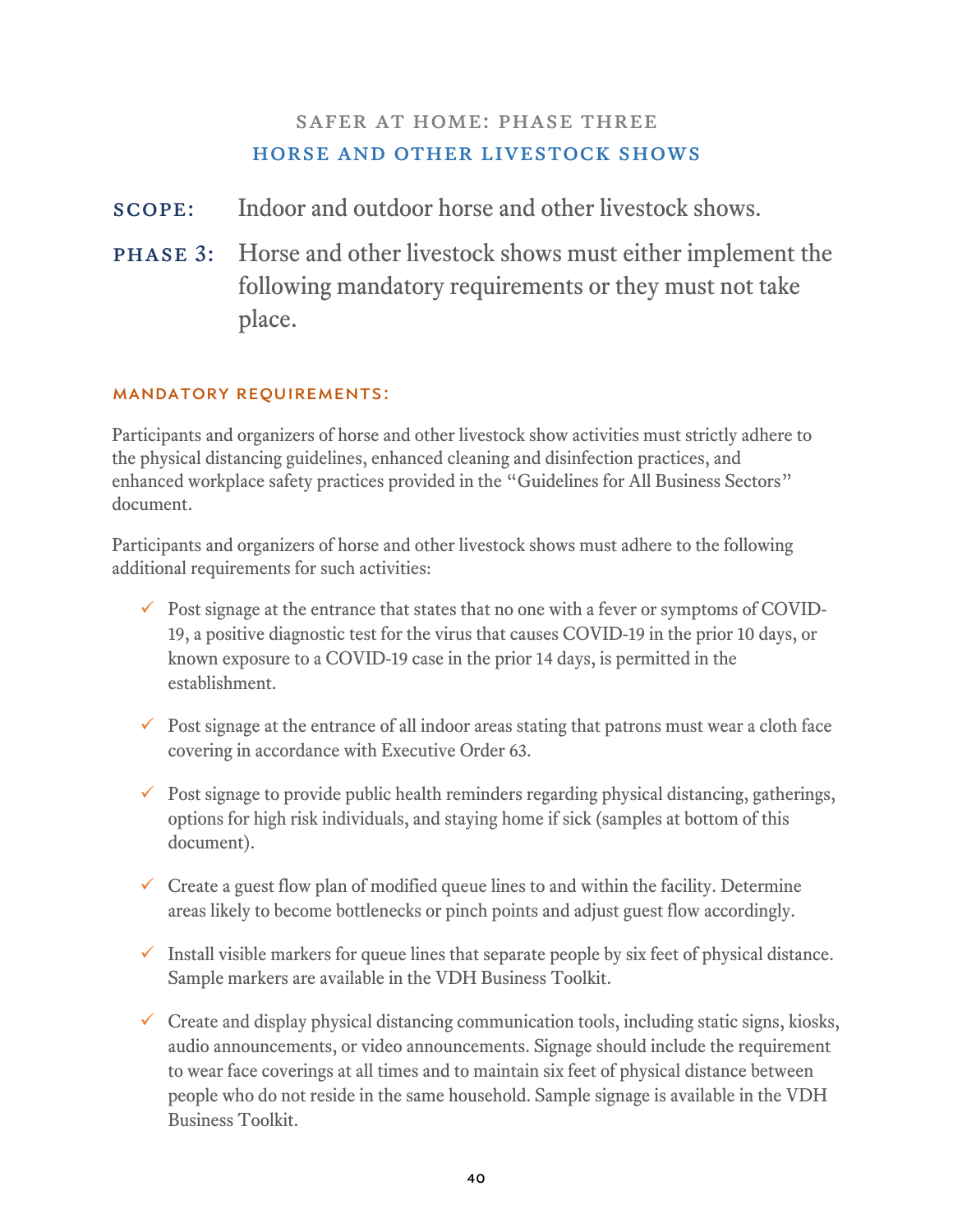- Reconfigure seating areas to allow six feet of physical distance between individuals by eliminating and closing select tables or seating areas, or by spreading them out to allow for adequate spacing.
- $\checkmark$  Ensure facility exits are configured to reduce the occurrence of bottlenecks and large gatherings. The total number of attendees (including both participants and spectators) of livestock and horse shows cannot exceed the lesser of 50% of the occupancy load of the venue, if applicable, or 250 persons. For shows held in a barn, stable, or ring, attendees are limited to 250 persons per structure or assigned area.
- $\checkmark$  Ensure anyone who has symptoms of, has tested positive for, or has been exposed to COVID-19 follows appropriate guidelines for quarantine or isolation. Persons with symptoms should stay home until CDC criteria for ending isolation have been met. Persons with severe symptoms may need to be evaluated by a healthcare provider. Establish procedures for safely transporting anyone who is sick to their home or to a healthcare facility. If you are calling an ambulance or bringing someone to the hospital, try to call first to alert them that the person may have COVID-19.
- $\checkmark$  Conduct daily screening of trainers, officials, staff, participants, and other attendees for COVID-19 symptoms prior to admission to the venue/facility. Children should be screened per the CDC guidance for screening children. Adults should be asked if they are currently experiencing fever (100.4°F or higher) or a sense of having a fever, a new cough that cannot be attributed to another health condition, new shortness of breath that cannot be attributed to another health condition, new chills that cannot be attributed to another health condition, a new sore throat that cannot be attributed to another health condition, or new muscle aches that cannot be attributed to another health condition or specific activity (such as physical exercise). Anyone experiencing symptoms should not be permitted on show grounds. Screenings should be conducted in accordance with applicable privacy and confidentiality laws and regulations.
- $\checkmark$  All shared items must be disinfected between each use to the extent practicable.
- $\checkmark$  Employees should wear face coverings in customer-facing areas that cover their nose and mouth using CDC Use of Cloth Face Coverings guidance.
- Require all people inside the show grounds to wear a face covering; however, this requirement can be exempted when handling an animal in certain areas where adequate social distancing can be maintained and properly ensured, such as while on a horse, in a show ring, or in a designated grooming area.
- $\checkmark$  Promote frequent and thorough hand washing, including by providing employees, customers, visitors, the general public, and other persons entering into the place of employment with a place to wash their hands. If soap and running water are not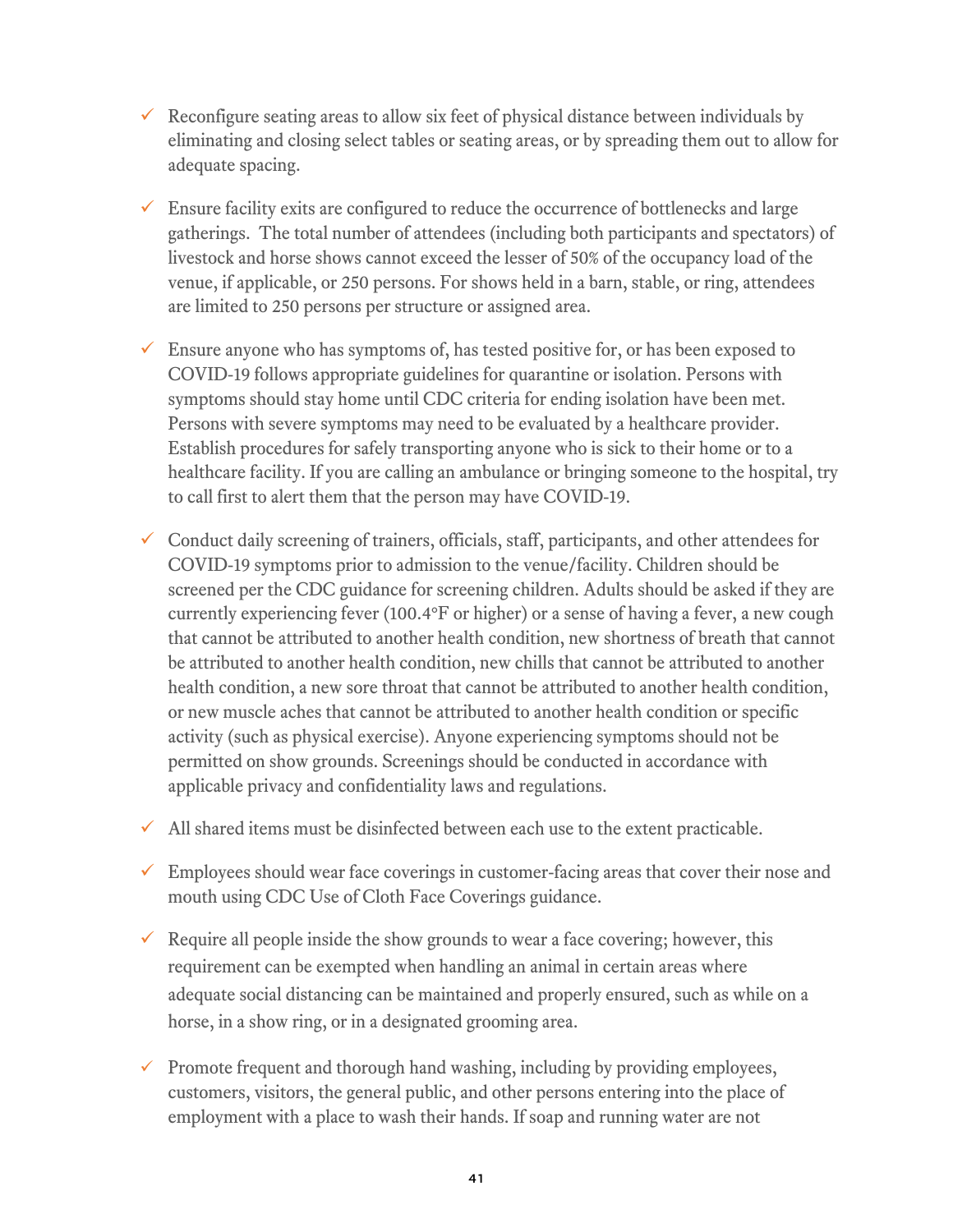immediately available, provide hand sanitizers. Additional hand hygiene requirements for Virginia employees and employers can be found in the Department of Labor and Industry's **Emergency Temporary Standard**. Further hand hygiene guidance can be found on the **CDC** website. A CDC training video is available here: https://www.cdc.gov/handwashing/videos.html.

Best Practices: In addition to the requirements provided above, management must utilize the following best practices to the extent they are feasible:

- $\checkmark$  Utilize online entries and payment by credit card.
- $\checkmark$  Designate one representative to handle the entire barn or stable's interface with the show and event offices.
- $\checkmark$  Adhere to physical distancing guidelines and utilize face coverings when in the show office.
- $\checkmark$  Install sneeze guards in front of commonly used point-of-sale or guest service stations.
- $\checkmark$  Clean and disinfect all tack, equipment, and surfaces that others may come in contact with or handle frequently. This includes golf carts, tack trunks, reins, halters, lead ropes, and other common show items.
- $\checkmark$  Maintain at least six feet of physical distance in the show ring.
- $\checkmark$  Encourage competitors, trainers, riders, grooms, owners, competition staff, and parents to leave as expeditiously as possible after their competition.
- $\checkmark$  Limit those on the show grounds to competitors, trainers, riders, grooms, owners, competition staff, and parents or other adults attending as a minor's guardian. No spectators, extended family, or friends should be allowed on competition grounds.
- $\checkmark$  Include current COVID-19 guidelines in the show's protocols and entry procedures.
- $\checkmark$  Require attendees to keep dogs under control and confined or leashed at all times. Dogs can potentially come in contact with multiple people if loose on competition grounds. They must be confined and/or leashed.
- $\checkmark$  Require all current entry agreements and addendums that cover COVID-19 to be signed and returned to the show office prior to competing.